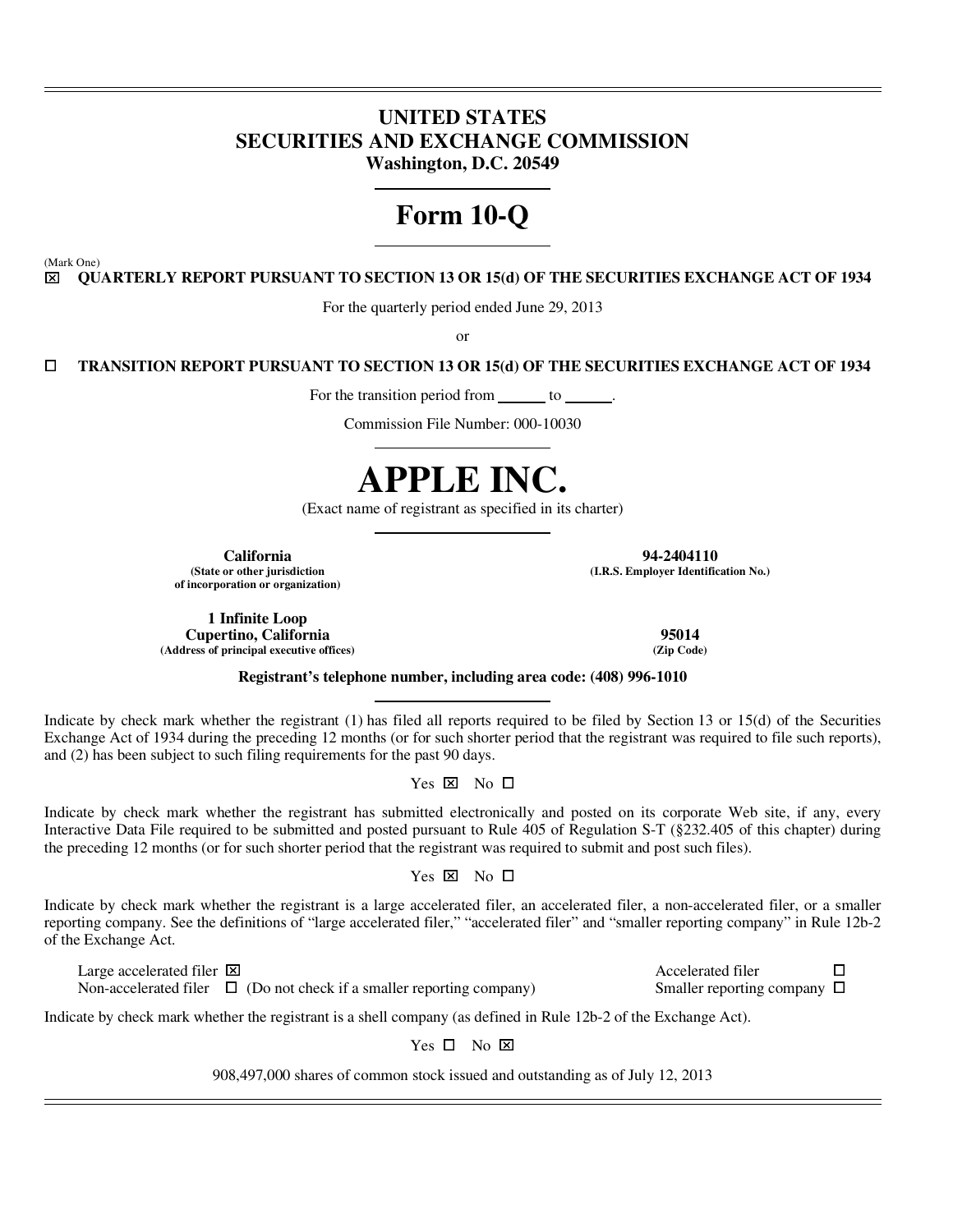#### **PART I. FINANCIAL INFORMATION**

#### Item 1. **Financial Statements**

#### **APPLE INC.**

#### **CONDENSED CONSOLIDATED STATEMENTS OF OPERATIONS (Unaudited)**

(In millions, except number of shares which are reflected in thousands and per share amounts)

|                                              |               | <b>Three Months Ended</b> |              |                         |               | <b>Nine Months Ended</b> |               |                  |  |
|----------------------------------------------|---------------|---------------------------|--------------|-------------------------|---------------|--------------------------|---------------|------------------|--|
|                                              |               | June 29,<br>2013          |              | <b>June 30,</b><br>2012 |               | June 29,<br>2013         |               | June 30,<br>2012 |  |
| Net sales                                    | \$            | 35,323                    | $\mathbb{S}$ | 35,023                  | $\mathcal{S}$ | 133,438                  | $\mathcal{S}$ | 120,542          |  |
| Cost of sales                                |               | 22,299                    |              | 20,029                  |               | 83,005                   |               | 66,281           |  |
| Gross margin                                 |               | 13,024                    |              | 14,994                  |               | 50,433                   |               | 54,261           |  |
| Operating expenses:                          |               |                           |              |                         |               |                          |               |                  |  |
| Research and development                     |               | 1,178                     |              | 876                     |               | 3,307                    |               | 2,475            |  |
| Selling, general and administrative          |               | 2,645                     |              | 2,545                   |               | 8,157                    |               | 7,489            |  |
| Total operating expenses                     |               | 3,823                     |              | 3,421                   |               | 11,464                   |               | 9,964            |  |
| Operating income                             |               | 9,201                     |              | 11,573                  |               | 38,969                   |               | 44,297           |  |
| Other income/(expense), net                  |               | 234                       |              | 288                     |               | 1,043                    |               | 573              |  |
| Income before provision for income taxes     |               | 9,435                     |              | 11,861                  |               | 40,012                   |               | 44,870           |  |
| Provision for income taxes                   |               | 2,535                     |              | 3,037                   |               | 10,487                   |               | 11,360           |  |
| Net income                                   |               | 6,900                     | \$           | 8,824                   | \$            | 29,525                   | \$            | 33,510           |  |
| Earnings per share:                          |               |                           |              |                         |               |                          |               |                  |  |
| Basic                                        | \$            | 7.51                      | \$           | 9.42                    | \$.           | 31.67                    | \$.           | 35.89            |  |
| Diluted                                      | $\mathsf{\$}$ | 7.47                      | \$           | 9.32                    | <sup>\$</sup> | 31.44                    | <sup>\$</sup> | 35.48            |  |
| Shares used in computing earnings per share: |               |                           |              |                         |               |                          |               |                  |  |
| <b>Basic</b>                                 |               | 918,618                   |              | 936,596                 |               | 932,388                  |               | 933,672          |  |
| Diluted                                      |               | 924,265                   |              | 947,059                 |               | 939,172                  |               | 944,440          |  |
| Cash dividends declared per common share     | \$            | 3.05                      | $\mathbb{S}$ | $\boldsymbol{0}$        | \$            | 8.35                     | <sup>\$</sup> | $\boldsymbol{0}$ |  |

See accompanying Notes to Condensed Consolidated Financial Statements.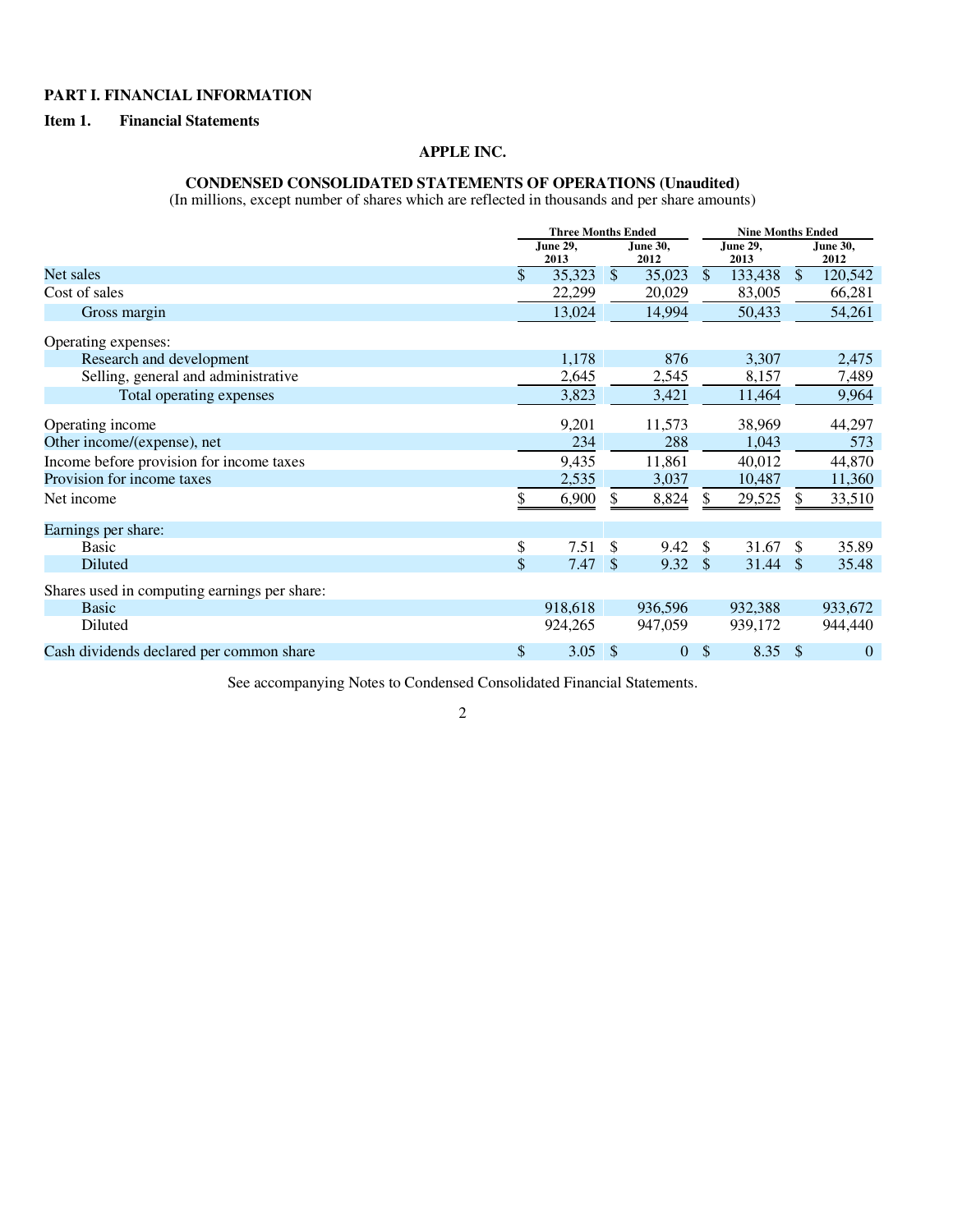#### **APPLE INC.**

### **CONDENSED CONSOLIDATED STATEMENTS OF COMPREHENSIVE INCOME (Unaudited)**

(In millions)

|                                                                                      | <b>Three Months Ended</b> |                  |          |                         | <b>Nine Months Ended</b> |                  |  |                  |  |
|--------------------------------------------------------------------------------------|---------------------------|------------------|----------|-------------------------|--------------------------|------------------|--|------------------|--|
|                                                                                      |                           | June 29,<br>2013 |          | <b>June 30,</b><br>2012 |                          | June 29,<br>2013 |  | June 30,<br>2012 |  |
| Net income                                                                           |                           | 6,900            | <b>S</b> | 8,824                   |                          | 29,525           |  | 33,510           |  |
| Other comprehensive (loss)/income:                                                   |                           |                  |          |                         |                          |                  |  |                  |  |
| Change in foreign currency translation, net of tax                                   |                           | (100)            |          | (91)                    |                          | (177)            |  | (88)             |  |
| Change in unrecognized gains/losses on derivative instruments:                       |                           |                  |          |                         |                          |                  |  |                  |  |
| Change in fair value of derivatives, net of tax                                      |                           | 188              |          | 150                     |                          | 791              |  | 216              |  |
| Adjustment for net (gains)/losses realized and included in net<br>income, net of tax |                           | (357)            |          | (54)                    |                          | (203)            |  | (305)            |  |
| Total change in unrecognized gains/losses on derivative<br>instruments, net of tax   |                           | (169)            |          | 96                      |                          | 588              |  | (89)             |  |
| Change in unrealized gains/losses on marketable securities:                          |                           |                  |          |                         |                          |                  |  |                  |  |
| Change in fair value of marketable securities, net of tax                            |                           | (883)            |          | 22                      |                          | (1,001)          |  | 325              |  |
| Adjustment for net (gains)/losses realized and included in net<br>income, net of tax |                           | (46)             |          | (19)                    |                          | (143)            |  | (59)             |  |
| Total change in unrealized gains/losses on marketable<br>securities, net of tax      |                           | (929)            |          | 3                       |                          | (1,144)          |  | 266              |  |
| Total other comprehensive (loss)/income                                              |                           | (1,198)          |          | 8                       |                          | (733)            |  | 89               |  |
| Total comprehensive income                                                           |                           | 5,702            |          | 8,832                   |                          | 28,792           |  | 33,599           |  |

See accompanying Notes to Condensed Consolidated Financial Statements.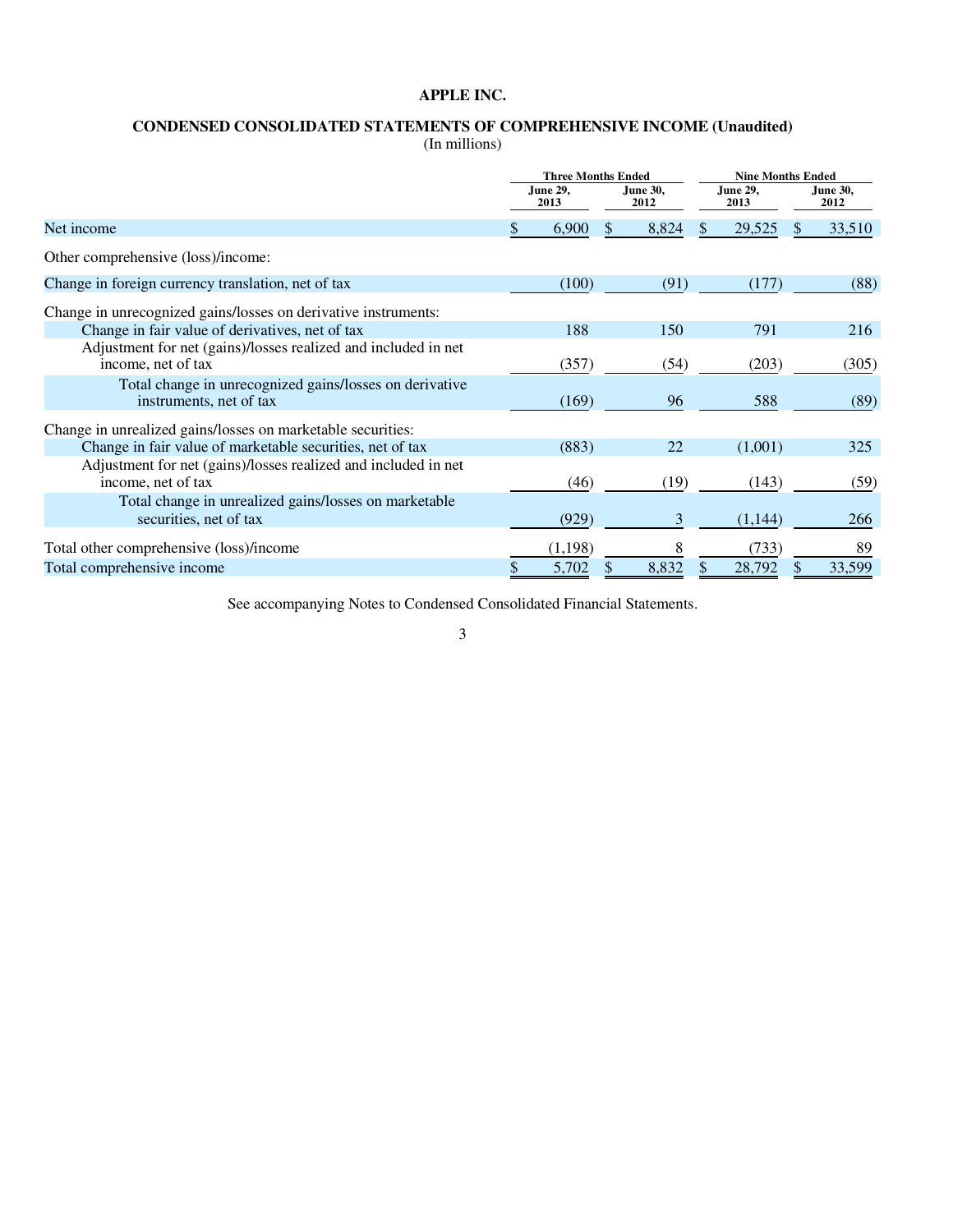#### **APPLE INC.**

#### **CONDENSED CONSOLIDATED BALANCE SHEETS (Unaudited)**

(In millions, except number of shares which are reflected in thousands)

|                                                                                            |              | June 29,<br>2013 |               | September 29,<br>2012 |
|--------------------------------------------------------------------------------------------|--------------|------------------|---------------|-----------------------|
| <b>ASSETS:</b>                                                                             |              |                  |               |                       |
| Current assets:                                                                            |              |                  |               |                       |
| Cash and cash equivalents                                                                  | $\mathbb{S}$ | 11,248           | $\mathcal{S}$ | 10,746                |
| Short-term marketable securities                                                           |              | 31,358           |               | 18,383                |
| Accounts receivable, less allowances of \$104 and \$98, respectively                       |              | 8,839            |               | 10,930                |
| Inventories                                                                                |              | 1,697            |               | 791                   |
| Deferred tax assets                                                                        |              | 3,193            |               | 2,583                 |
| Vendor non-trade receivables                                                               |              | 4,614            |               | 7,762                 |
| Other current assets                                                                       |              | 7,270            |               | 6,458                 |
| Total current assets                                                                       |              | 68,219           |               | 57,653                |
| Long-term marketable securities                                                            |              | 104,014          |               | 92,122                |
| Property, plant and equipment, net                                                         |              | 16,327           |               | 15,452                |
| Goodwill                                                                                   |              | 1,522            |               | 1,135                 |
| Acquired intangible assets, net                                                            |              | 4,353            |               | 4,224                 |
| Other assets                                                                               |              | 5,421            |               | 5,478                 |
| <b>Total assets</b>                                                                        | \$           | 199,856          | \$            | 176,064               |
| LIABILITIES AND SHAREHOLDERS' EQUITY:                                                      |              |                  |               |                       |
| Current liabilities:                                                                       |              |                  |               |                       |
| Accounts payable                                                                           | \$           | 15,516           | $\sqrt$       | 21,175                |
| Accrued expenses                                                                           |              | 13,470           |               | 11,414                |
| Deferred revenue                                                                           |              | 7,333            |               | 5,953                 |
| Total current liabilities                                                                  |              | 36,319           |               | 38,542                |
| Deferred revenue - non-current                                                             |              | 2,672            |               | 2,648                 |
| Long-term debt                                                                             |              | 16,958           |               | $\Omega$              |
| Other non-current liabilities                                                              |              | 20,553           |               | 16,664                |
| <b>Total liabilities</b>                                                                   |              | 76,502           |               | 57,854                |
|                                                                                            |              |                  |               |                       |
| Commitments and contingencies                                                              |              |                  |               |                       |
| Shareholders' equity:                                                                      |              |                  |               |                       |
| Common stock, no par value; 1,800,000 shares authorized; 908,442 and 939,208 shares issued |              |                  |               |                       |
| and outstanding, respectively                                                              |              | 19,024           |               | 16,422                |
| Retained earnings                                                                          |              | 104,564          |               | 101,289               |
| Accumulated other comprehensive (loss)/income                                              |              | (234)            |               | 499                   |
| Total shareholders' equity                                                                 |              | 123,354          |               | 118,210               |
| Total liabilities and shareholders' equity                                                 | \$           | 199,856          | \$            | 176,064               |

See accompanying Notes to Condensed Consolidated Financial Statements.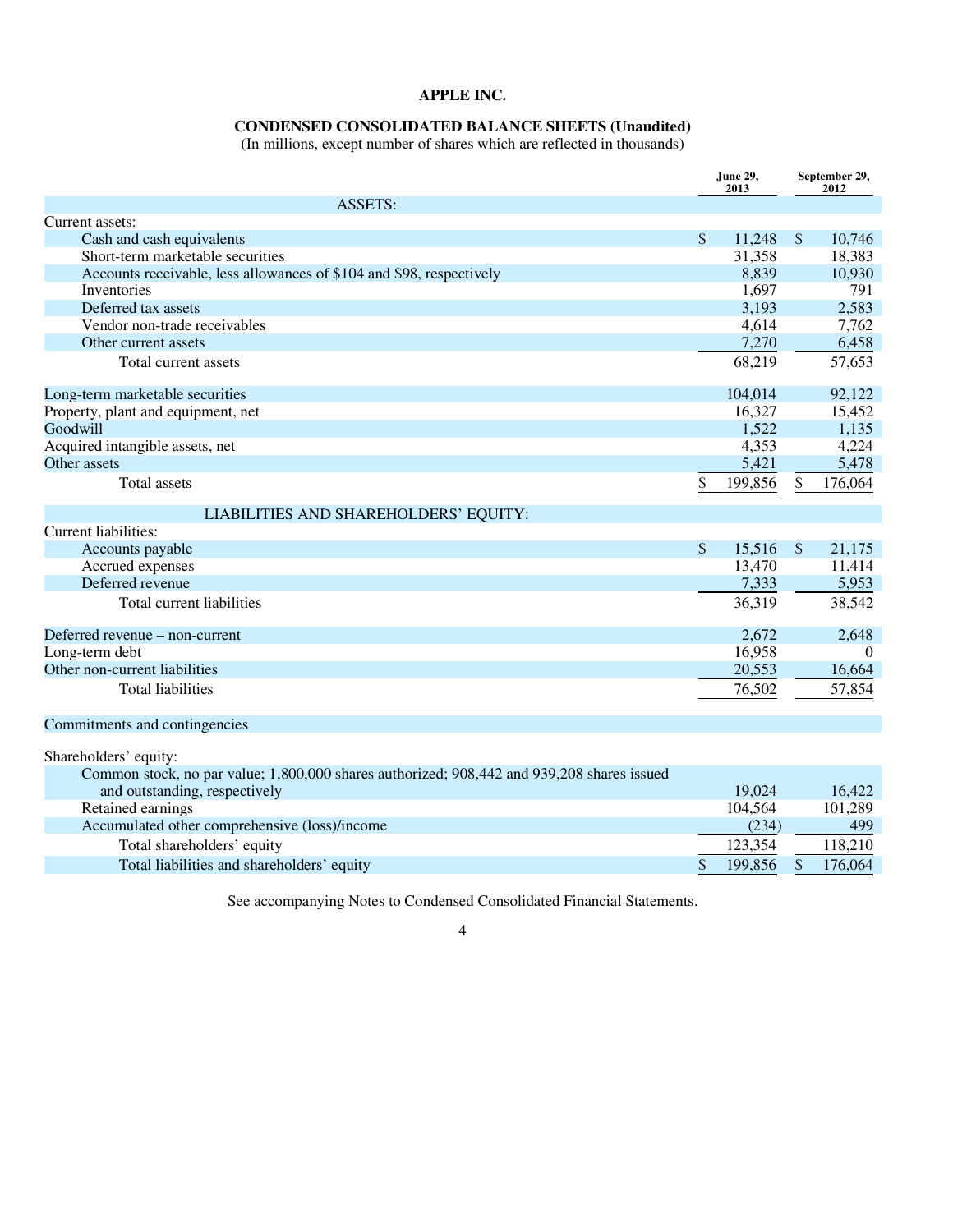#### **APPLE INC.**

### **CONDENSED CONSOLIDATED STATEMENTS OF CASH FLOWS (Unaudited)**

(In millions)

|                                                                                | <b>Nine Months Ended</b> |                           |                  |
|--------------------------------------------------------------------------------|--------------------------|---------------------------|------------------|
|                                                                                | June 29,<br>2013         |                           | June 30,<br>2012 |
| Cash and cash equivalents, beginning of the period                             | \$<br>10,746             | $\sqrt$                   | 9,815            |
| Operating activities:                                                          |                          |                           |                  |
| Net income                                                                     | 29,525                   |                           | 33,510           |
| Adjustments to reconcile net income to cash generated by operating activities: |                          |                           |                  |
| Depreciation and amortization                                                  | 4.974                    |                           | 2,296            |
| Share-based compensation expense                                               | 1,698                    |                           | 1,292            |
| Deferred income tax expense                                                    | 2,524                    |                           | 4,066            |
| Changes in operating assets and liabilities:                                   |                          |                           |                  |
| Accounts receivable, net                                                       | 2,091                    |                           | (2,278)          |
| Inventories                                                                    | (906)                    |                           | (346)            |
| Vendor non-trade receivables                                                   | 3,148                    |                           | (293)            |
| Other current and non-current assets                                           | 484                      |                           | (3,238)          |
| Accounts payable                                                               | (4,740)                  |                           | 2,450            |
| Deferred revenue                                                               | 1,404                    |                           | 2,575            |
| Other current and non-current liabilities                                      | 3,556                    |                           | 1,686            |
| Cash generated by operating activities                                         | 43,758                   |                           | 41,720           |
| Investing activities:                                                          |                          |                           |                  |
| Purchases of marketable securities                                             | (122, 681)               |                           | (121,091)        |
| Proceeds from maturities of marketable securities                              | 13,963                   |                           | 10,344           |
| Proceeds from sales of marketable securities                                   | 81,734                   |                           | 73,140           |
| Payments made in connection with business acquisitions, net                    | (443)                    |                           | (350)            |
| Payments for acquisition of property, plant and equipment                      | (6,210)                  |                           | (4,834)          |
| Payments for acquisition of intangible assets                                  | (560)                    |                           | (1,067)          |
| Other                                                                          | (188)                    |                           | (56)             |
| Cash used in investing activities                                              | (34, 385)                |                           | (43, 914)        |
| Financing activities:                                                          |                          |                           |                  |
| Proceeds from issuance of common stock                                         | 335                      |                           | 433              |
| Excess tax benefits from equity awards                                         | 644                      |                           | 1,036            |
| Taxes paid related to net share settlement of equity awards                    | (1,001)                  |                           | (1,145)          |
| Dividends and dividend equivalent rights paid                                  | (7,795)                  |                           | $\theta$         |
| Repurchase of common stock                                                     | (17,950)                 |                           | $\overline{0}$   |
| Proceeds from issuance of long-term debt, net                                  | 16,896                   |                           | $\mathbf{0}$     |
| Cash (used in)/generated by financing activities                               |                          |                           | 324              |
|                                                                                | (8, 871)                 |                           |                  |
| Increase/(decrease) in cash and cash equivalents                               | 502                      |                           | (1,870)          |
| Cash and cash equivalents, end of the period                                   | \$<br>11,248             | $\boldsymbol{\mathsf{S}}$ | 7,945            |
| Supplemental cash flow disclosure:                                             |                          |                           |                  |
| Cash paid for income taxes, net                                                | \$<br>7,188              | \$                        | 5,901            |

See accompanying Notes to Condensed Consolidated Financial Statements.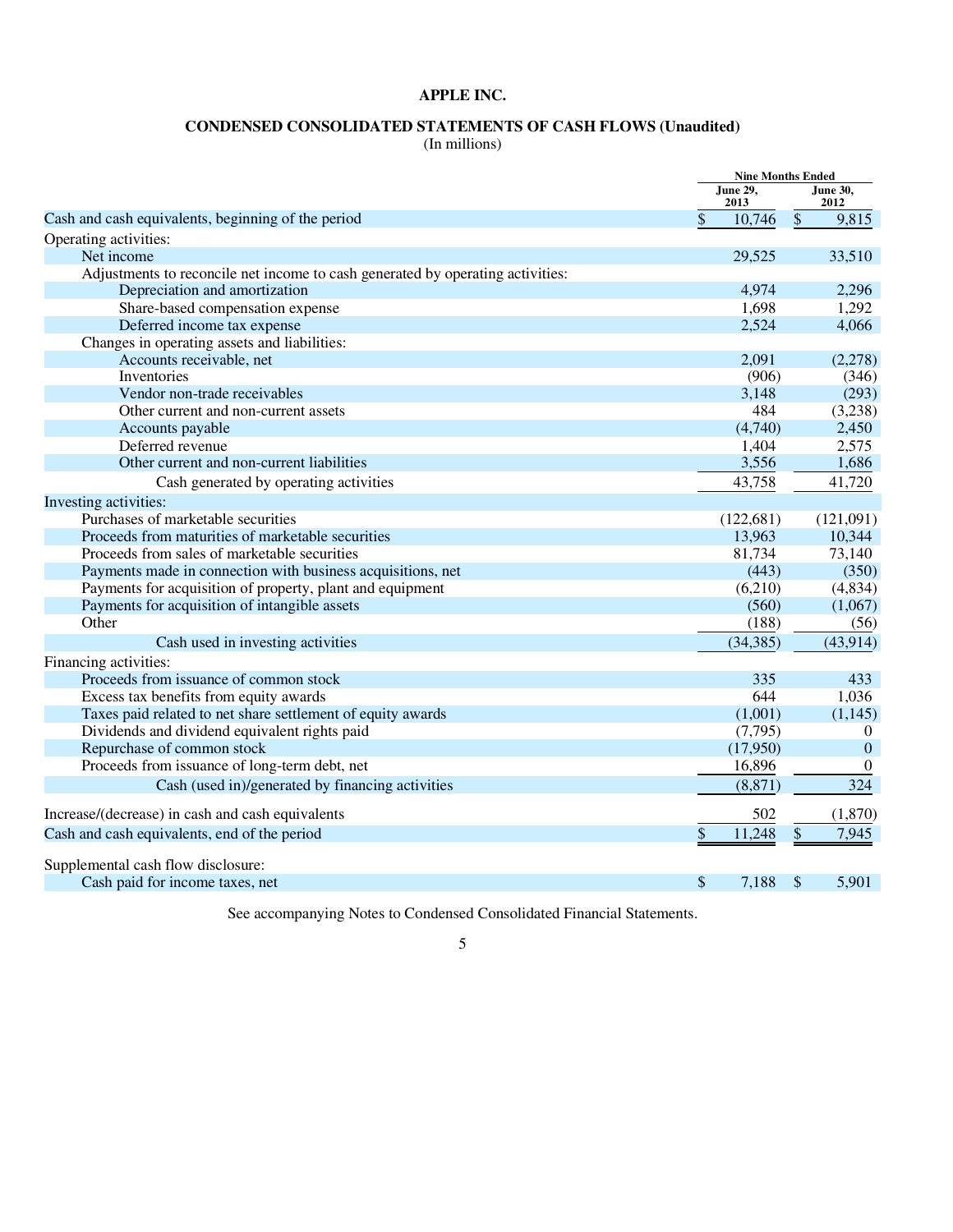#### **Apple Inc.**

#### **Notes to Condensed Consolidated Financial Statements (Unaudited)**

#### **Note 1 – Summary of Significant Accounting Policies**

Apple Inc. and its wholly-owned subsidiaries (collectively "Apple" or the "Company") designs, manufactures, and markets mobile communication and media devices, personal computers, and portable digital music players, and sells a variety of related software, services, peripherals, networking solutions, and third-party digital content and applications. The Company sells its products worldwide through its retail stores, online stores, and direct sales force, as well as through third-party cellular network carriers, wholesalers, retailers and value-added resellers. In addition, the Company sells a variety of third-party iPhone, iPad, Mac, and iPod compatible products, including application software, and various accessories through its online and retail stores. The Company sells to consumers, small and mid-sized businesses, and education, enterprise and government customers.

#### **Basis of Presentation and Preparation**

The accompanying condensed consolidated financial statements include the accounts of the Company. Intercompany accounts and transactions have been eliminated. The preparation of these condensed consolidated financial statements in conformity with U.S. generally accepted accounting principles ("GAAP") requires management to make estimates and assumptions that affect the amounts reported in these condensed consolidated financial statements and accompanying notes. Actual results could differ materially from those estimates. Certain prior period amounts in the condensed consolidated financial statements and notes thereto have been reclassified to conform to the current period's presentation.

These condensed consolidated financial statements and accompanying notes should be read in conjunction with the Company's annual consolidated financial statements and the notes thereto for the fiscal year ended September 29, 2012, included in its Annual Report on Form 10-K (the "2012 Form 10-K"). The Company's fiscal year is the 52 or 53-week period that ends on the last Saturday of September. The Company's fiscal year 2013 will include 52 weeks, whereas fiscal year 2012 included 53 weeks. An additional week was included in the first quarter of 2012 to realign the Company's fiscal quarters more closely to calendar quarters. Unless otherwise stated, references to particular years, quarters, months or periods refer to the Company's fiscal years ended in September and the associated quarters, months or periods of those fiscal years.

During the first quarter of 2013, the Company adopted amended accounting standards that changed the presentation of comprehensive income. These standards increased the prominence of other comprehensive income ("OCI") by eliminating the option to present components of OCI as part of the statement of changes in shareholders' equity and required the components of OCI to be presented either in a single continuous statement of comprehensive income or in two consecutive statements. The amended accounting standards only impacted the financial statement presentation of OCI and did not change the components that are recognized in net income or OCI; accordingly, the adoption had no impact on the Company's financial position or results of operations.

#### **Earnings Per Share**

Basic earnings per share is computed by dividing income available to common shareholders by the weighted-average number of shares of common stock outstanding during the period. Diluted earnings per share is computed by dividing income available to common shareholders by the weighted-average number of shares of common stock outstanding during the period increased to include the number of additional shares of common stock that would have been outstanding if the potentially dilutive securities had been issued. Potentially dilutive securities include outstanding stock options, shares to be purchased under the Company's employee stock purchase plan and unvested restricted stock units ("RSUs"). The dilutive effect of potentially dilutive securities is reflected in diluted earnings per share by application of the treasury stock method. Under the treasury stock method, an increase in the fair market value of the Company's common stock can result in a greater dilutive effect from potentially dilutive securities.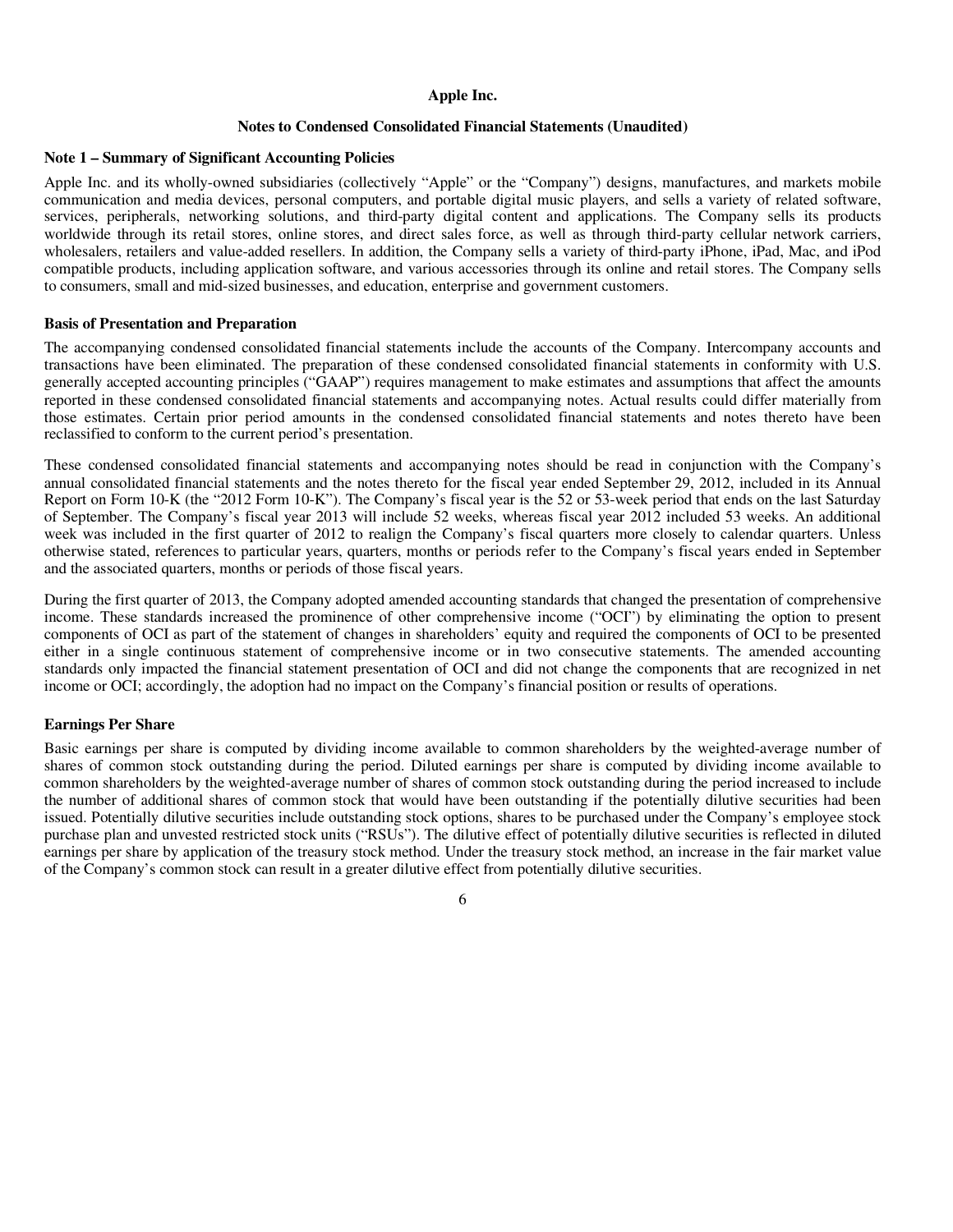The following table shows the computation of basic and diluted earnings per share for the three- and nine-month periods ended June 29, 2013 and June 30, 2012 (in thousands, except net income in millions and per share amounts):

|                                     | <b>Three Months Ended</b> |                  |            |                  |          |                  | <b>Nine Months Ended</b> |                  |  |
|-------------------------------------|---------------------------|------------------|------------|------------------|----------|------------------|--------------------------|------------------|--|
|                                     |                           | June 29,<br>2013 |            | June 30,<br>2012 |          | June 29,<br>2013 |                          | June 30,<br>2012 |  |
| Numerator:                          |                           |                  |            |                  |          |                  |                          |                  |  |
| Net income                          | \$                        | 6.900            |            | 8.824            | \$.      | 29.525           | <b>S</b>                 | 33,510           |  |
| Denominator:                        |                           |                  |            |                  |          |                  |                          |                  |  |
| Weighted-average shares outstanding |                           | 918,618          |            | 936,596          |          | 932,388          |                          | 933,672          |  |
| Effect of dilutive securities       |                           | 5.647            |            | 10,463           |          | 6.784            |                          | 10,768           |  |
| Weighted-average diluted shares     |                           | 924,265          |            | 947,059          |          | 939,172          |                          | 944,440          |  |
| Basic earnings per share            | \$.                       | 7.51             | $\sqrt{s}$ | 9.42             | - \$     | 31.67            | -S                       | 35.89            |  |
| Diluted earnings per share          | \$                        | 7.47             |            | 9.32             | <b>S</b> | 31.44            |                          | 35.48            |  |

Potentially dilutive securities representing 5.1 million and 4.4 million shares of common stock for the three- and nine-month periods ended June 29, 2013, were excluded from the computation of diluted earnings per share because their effect would have been antidilutive. The number of potentially dilutive securities excluded from the computation of diluted earnings per share because their effect would have been antidilutive was not significant for the three- and nine-month periods ended June 30, 2012.

#### **Note 2 – Financial Instruments**

#### **Cash, Cash Equivalents and Marketable Securities**

The following tables show the Company's cash and available-for-sale securities' adjusted cost, gross unrealized gains, gross unrealized losses and fair value by significant investment category recorded as cash and cash equivalents or short- or long-term marketable securities as of June 29, 2013 and September 29, 2012 (in millions):

|                                           |                  |                            |                                    | June 29, 2013 |                                        |                                                      |                                              |
|-------------------------------------------|------------------|----------------------------|------------------------------------|---------------|----------------------------------------|------------------------------------------------------|----------------------------------------------|
|                                           | Adjusted<br>Cost | <b>Unrealized</b><br>Gains | <b>Unrealized</b><br><b>Losses</b> | Fair<br>Value | Cash and<br>Cash<br><b>Equivalents</b> | <b>Short-Term</b><br>Marketable<br><b>Securities</b> | Long-Term<br>Marketable<br><b>Securities</b> |
| Cash                                      | $6,196$ \$<br>\$ |                            | 0 <sup>5</sup><br>0 <sup>5</sup>   | $6,196$ \$    | $6,196$ \$                             |                                                      | 0 <sup>5</sup><br>$\overline{0}$             |
| Level $1$ (a):                            |                  |                            |                                    |               |                                        |                                                      |                                              |
| Money market funds                        | 1,887            | $\overline{0}$             | $\overline{0}$                     | 1,887         | 1,887                                  | $\mathbf{0}$                                         | $\mathbf{0}$                                 |
| Mutual funds                              | 3,974            | $\theta$                   | (206)                              | 3,768         | $\theta$                               | 3,768                                                | $\bf{0}$                                     |
| Subtotal                                  | 5,861            | $\Omega$                   | (206)                              | 5,655         | 1,887                                  | 3,768                                                | $\theta$                                     |
| Level $2(b)$ :                            |                  |                            |                                    |               |                                        |                                                      |                                              |
| U.S. Treasury securities                  | 31,329           | 11                         | (84)                               | 31,256        | 327                                    | 11,717                                               | 19,212                                       |
| U.S. agency securities                    | 18,200           | 9                          | (78)                               | 18,131        | 450                                    | 3,579                                                | 14,102                                       |
| Non-U.S. government securities            | 4.899            | 29                         | (156)                              | 4,772         | $\mathbf{0}$                           | 390                                                  | 4,382                                        |
| Certificates of deposit and time deposits | 2,103            | $\theta$                   | 0                                  | 2,103         | 1,023                                  | 423                                                  | 657                                          |
| Commercial paper                          | 2,996            | $\Omega$                   | $\Omega$                           | 2,996         | 1,365                                  | 1,631                                                | $\Omega$                                     |
| Corporate securities                      | 54,285           | 236                        | (379)                              | 54,142        | $\theta$                               | 8,920                                                | 45,222                                       |
| Municipal securities                      | 6,314            | 36                         | (40)                               | 6,310         | $\mathbf{0}$                           | 915                                                  | 5,395                                        |
| Mortgage- and asset-backed securities     | 15,140           | 17                         | (98)                               | 15,059        | $\Omega$                               | 15                                                   | 15,044                                       |
| Subtotal                                  | 135,266          | 338                        | (835)                              | 134,769       | 3,165                                  | 27,590                                               | 104,014                                      |
| Total                                     | 147,323          | 338                        | $(1,041)$ \$<br>-S                 | 146,620       | 11,248                                 | 31,358                                               | 104,014                                      |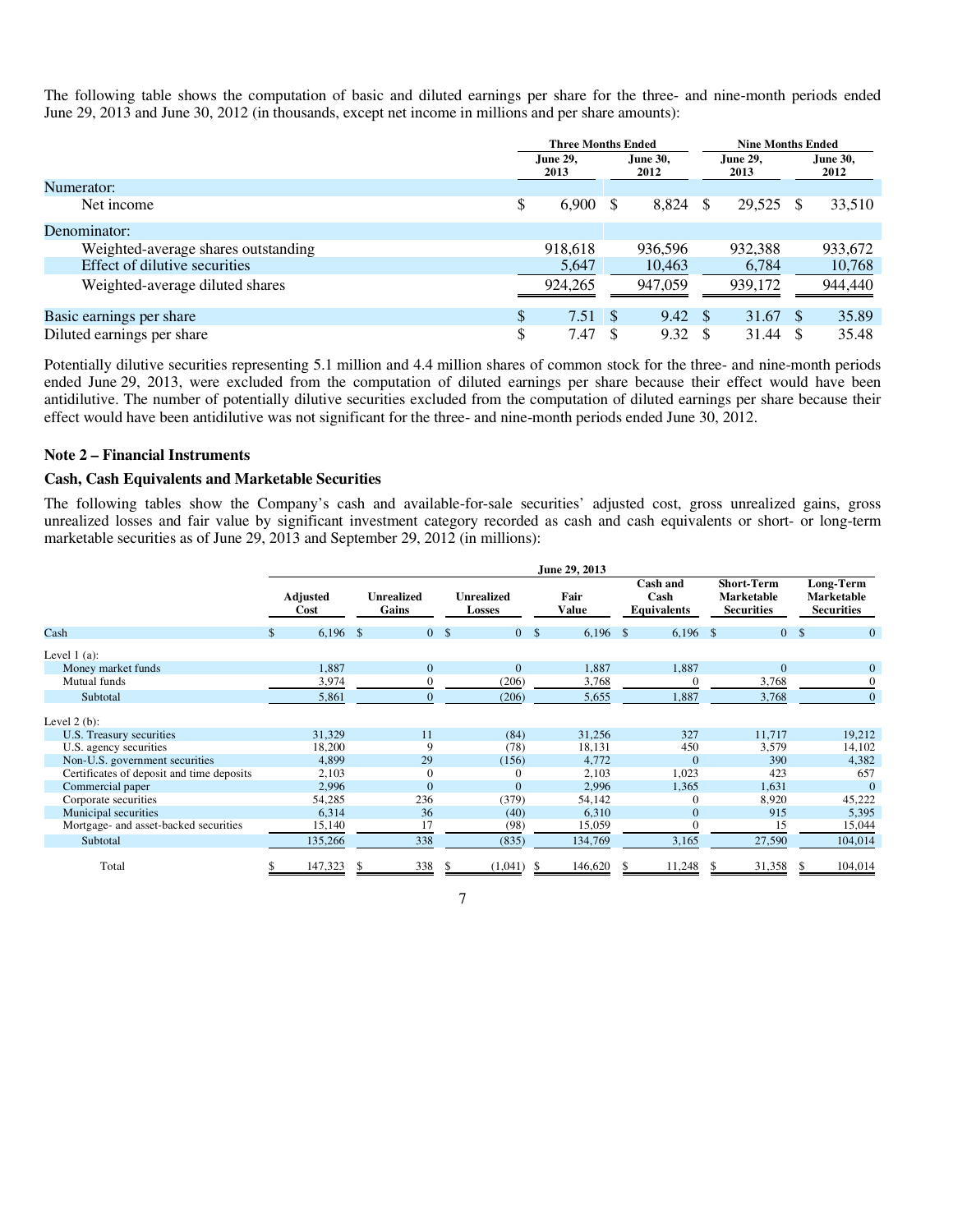|                                           |                         |    |                            |   |                                    |     | September 29, 2012 |                                        |                                                      |                                                     |
|-------------------------------------------|-------------------------|----|----------------------------|---|------------------------------------|-----|--------------------|----------------------------------------|------------------------------------------------------|-----------------------------------------------------|
|                                           | <b>Adjusted</b><br>Cost |    | <b>Unrealized</b><br>Gains |   | <b>Unrealized</b><br><b>Losses</b> |     | Fair<br>Value      | Cash and<br>Cash<br><b>Equivalents</b> | <b>Short-Term</b><br>Marketable<br><b>Securities</b> | Long-Term<br><b>Marketable</b><br><b>Securities</b> |
| Cash                                      | $3,109$ \$<br>\$        |    | 0 <sup>5</sup>             |   | $\overline{0}$                     | -\$ | $3,109$ \$         | $3,109$ \$                             | 0 <sup>5</sup>                                       | $\overline{0}$                                      |
| Level $1$ (a):                            |                         |    |                            |   |                                    |     |                    |                                        |                                                      |                                                     |
| Money market funds                        | 1,460                   |    | $\mathbf{0}$               |   | $\mathbf{0}$                       |     | 1,460              | 1,460                                  | $\mathbf{0}$                                         | $\mathbf{0}$                                        |
| Mutual funds                              | 2,385                   |    | 79                         |   | (2)                                |     | 2,462              | 0                                      | 2,462                                                | $\boldsymbol{0}$                                    |
| Subtotal                                  | 3,845                   |    | 79                         |   | (2)                                |     | 3,922              | 1,460                                  | 2,462                                                | $\Omega$                                            |
| Level $2(b)$ :                            |                         |    |                            |   |                                    |     |                    |                                        |                                                      |                                                     |
| U.S. Treasury securities                  | 20,088                  |    | 21                         |   | (1)                                |     | 20,108             | 2,608                                  | 3,525                                                | 13,975                                              |
| U.S. agency securities                    | 19,540                  |    | 58                         |   | (1)                                |     | 19,597             | 1,460                                  | 1,884                                                | 16,253                                              |
| Non-U.S. government securities            | 5,483                   |    | 183                        |   | (2)                                |     | 5,664              | 84                                     | 1,034                                                | 4,546                                               |
| Certificates of deposit and time deposits | 2,189                   |    | $\overline{2}$             |   | $\theta$                           |     | 2,191              | 1,106                                  | 202                                                  | 883                                                 |
| Commercial paper                          | 2,112                   |    | $\overline{0}$             |   | $\mathbf{0}$                       |     | 2,112              | 909                                    | 1,203                                                | $\theta$                                            |
| Corporate securities                      | 46,261                  |    | 568                        |   | (8)                                |     | 46,821             | 10                                     | 7,455                                                | 39,356                                              |
| Municipal securities                      | 5,645                   |    | 74                         |   | $\mathbf{0}$                       |     | 5,719              | $\mathbf{0}$                           | 618                                                  | 5,101                                               |
| Mortgage- and asset-backed securities     | 11,948                  |    | 66                         |   | (6)                                |     | 12,008             | $\Omega$                               | $\Omega$                                             | 12,008                                              |
| Subtotal                                  | 113,266                 |    | 972                        |   | (18)                               |     | 114,220            | 6,177                                  | 15,921                                               | 92,122                                              |
| Total                                     | 120,220<br>S            | Ъ, | 1,051                      | S | (20)                               | S   | 121,251            | 10,746                                 | 18,383                                               | 92,122                                              |

(a) The fair value of Level 1 securities is estimated based on quoted prices in active markets for identical assets or liabilities.

 (b) The fair value of Level 2 securities is estimated based on observable inputs other than quoted prices in active markets for identical assets and liabilities, quoted prices for identical or similar assets or liabilities in inactive markets, or other inputs that are observable or can be corroborated by observable market data for substantially the full term of the assets or liabilities.

The net unrealized losses as of June 29, 2013 and net unrealized gains as of September 29, 2012 are related primarily to long-term marketable securities. The Company may sell certain of its marketable securities prior to their stated maturities for strategic reasons including, but not limited to, anticipation of credit deterioration and duration management. The net realized gains or losses recognized by the Company related to such sales were not significant during the three- and nine-month periods ended June 29, 2013 and June 30, 2012. The maturities of the Company's long-term marketable securities generally range from one to five years.

As of June 29, 2013 and September 29, 2012, gross unrealized losses related to individual securities that had been in a continuous loss position for 12 months or longer were not significant.

As of June 29, 2013, the Company considered the declines in market value of its marketable securities investment portfolio to be temporary in nature and did not consider any of its investments other-than-temporarily impaired. The Company typically invests in highly-rated securities, and its investment policy generally limits the amount of credit exposure to any one issuer. The policy requires investments generally to be investment grade, with the primary objective of minimizing the potential risk of principal loss. Fair values were determined for each individual security in the investment portfolio. When evaluating an investment for other-than-temporary impairment, the Company reviews factors such as the length of time and extent to which fair value has been below its cost basis, the financial condition of the issuer and any changes thereto, changes in market interest rates, and the Company's intent to sell, or whether it is more likely than not it will be required to sell, the investment before recovery of the investment's cost basis. During the three- and nine-month periods ended June 29, 2013 and June 30, 2012, the Company did not recognize any significant impairment charges.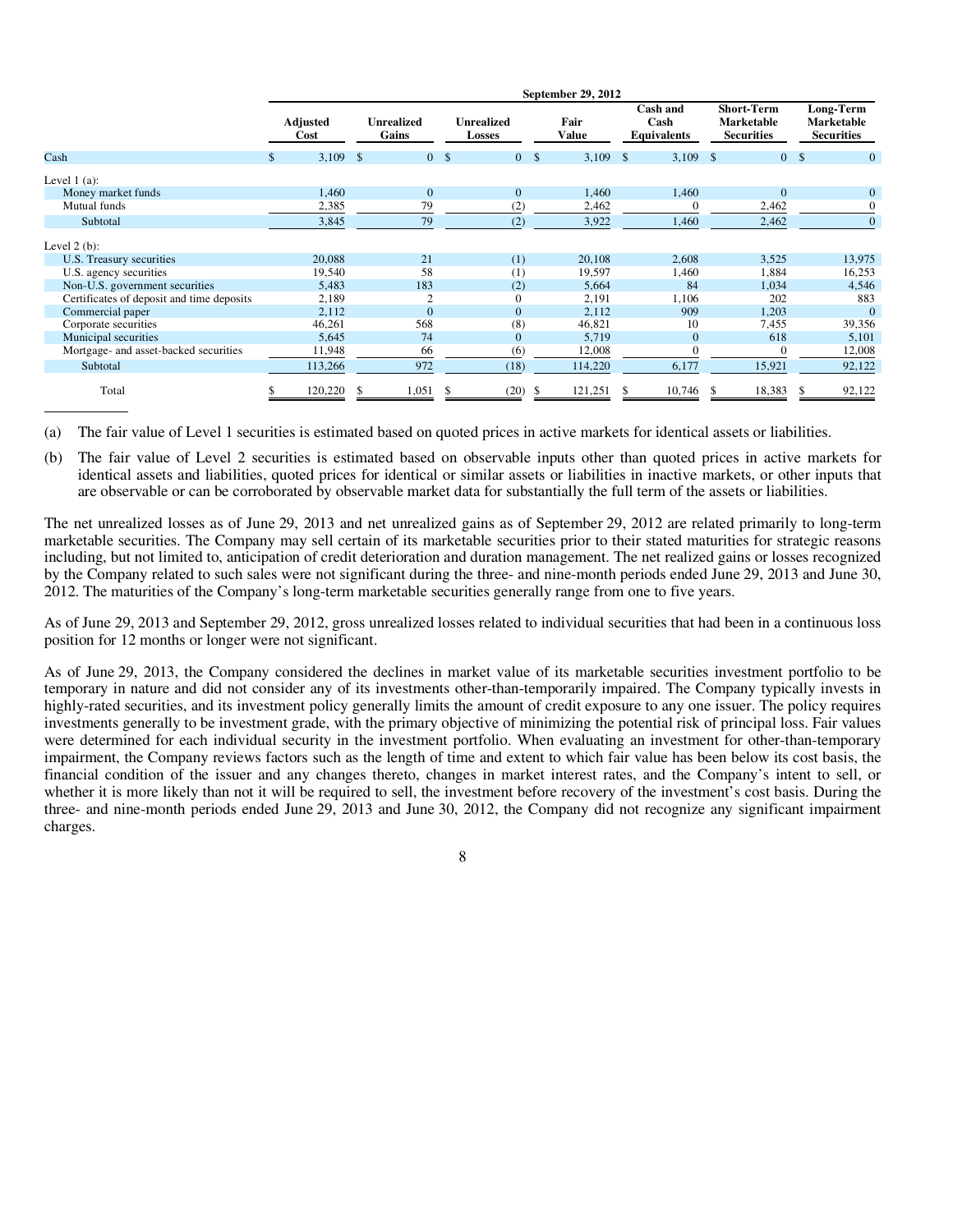#### **Derivative Financial Instruments**

The Company uses derivatives to partially offset its business exposure to foreign currency and interest rate risk. The Company may enter into forward contracts, option contracts, swaps, or other derivative instruments to offset some of the risk on expected future cash flows, on net investments in certain foreign subsidiaries, and on certain existing assets and liabilities.

To help protect gross margins from fluctuations in foreign currency exchange rates, certain of the Company's subsidiaries whose functional currency is the U.S. dollar hedge a portion of forecasted foreign currency revenue. The Company's subsidiaries whose functional currency is not the U.S. dollar and who sell in local currencies may hedge a portion of forecasted inventory purchases not denominated in the subsidiaries' functional currencies. The Company typically hedges portions of its forecasted foreign currency exposure associated with revenue and inventory purchases generally up to six months.

To help protect the net investment in a foreign operation from adverse changes in foreign currency exchange rates, the Company may enter into foreign currency forward and option contracts to offset the changes in the carrying amounts of these investments due to fluctuations in foreign currency exchange rates.

To help protect against adverse fluctuations in interest rates, the Company may enter into interest rate swaps, options, or other instruments to offset a portion of the changes in income or expense due to fluctuations in interest rates.

The Company may also enter into foreign currency forward and option contracts to partially offset the foreign currency exchange gains and losses generated by the re-measurement of certain assets and liabilities denominated in non-functional currencies. However, the Company may choose not to hedge certain foreign currency exchange exposures for a variety of reasons including, but not limited to, accounting considerations and the prohibitive economic cost of hedging particular exposures. There can be no assurance the hedges will offset more than a portion of the financial impact resulting from movements in foreign currency exchange rates.

The Company records all derivatives in the Condensed Consolidated Balance Sheets at fair value. The Company's accounting treatment of these instruments is based on whether the instruments are designated as hedge or non-hedge instruments. The effective portions of cash flow hedges are recorded in accumulated other comprehensive income ("AOCI") until the hedged item is recognized in earnings. The effective portions of net investment hedges are recorded in OCI as a part of the cumulative translation adjustment. The ineffective portions of cash flow hedges and net investment hedges are recorded in other income and expense. Derivatives that are not designated as hedging instruments are adjusted to fair value through earnings in the financial statement line item to which the derivative relates.

The Company had a net deferred gain of \$348 million and a net deferred loss of \$240 million associated with cash flow hedges, net of taxes, recorded in AOCI as of June 29, 2013 and September 29, 2012, respectively. Deferred gains and losses associated with cash flow hedges of foreign currency revenue are recognized as a component of net sales in the same period as the related revenue is recognized, and deferred gains and losses related to cash flow hedges of inventory purchases are recognized as a component of cost of sales in the same period as the related costs are recognized. Deferred gains and losses associated with cash flow hedges of interest income or expense are recognized as a component of other income/(expense), net in the same period as the related income or expense is recognized. The majority of the Company's hedged foreign currency transactions and hedged interest rate transactions as of June 29, 2013 are expected to occur within six months and five years, respectively.

Derivative instruments designated as cash flow hedges must be de-designated as hedges when it is probable the forecasted hedged transaction will not occur in the initially identified time period or within a subsequent two-month time period. Deferred gains and losses in AOCI associated with such derivative instruments are reclassified immediately into other income and expense. Any subsequent changes in fair value of such derivative instruments are reflected in other income and expense unless they are redesignated as hedges of other transactions. The Company did not recognize any significant net gains or losses related to the loss of hedge designation on discontinued cash flow hedges during the three- and nine-month periods ended June 29, 2013 and June 30, 2012.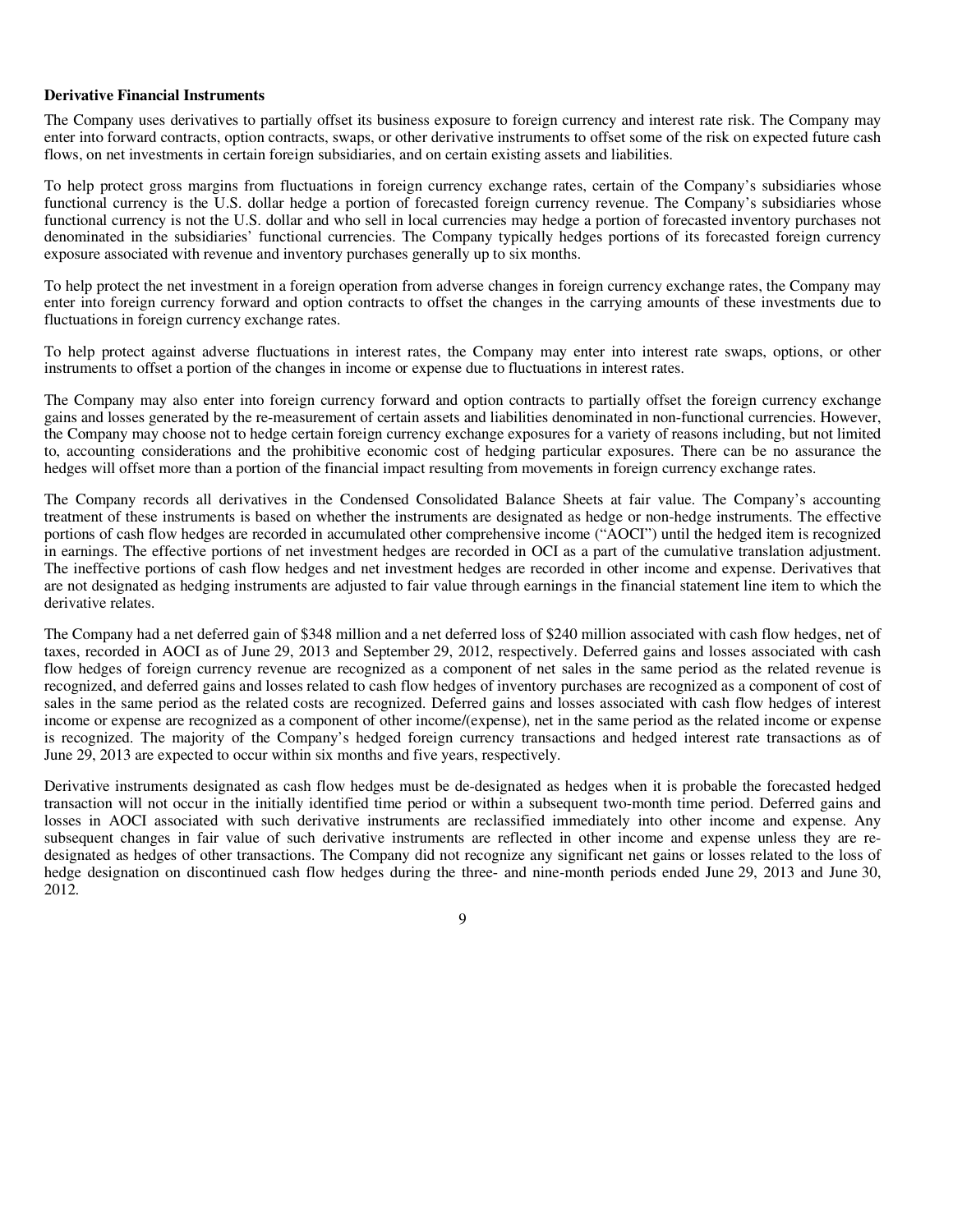The Company's unrealized net gains and losses on net investment hedges, included in the cumulative translation adjustment account of AOCI, were not significant as of June 29, 2013 and September 29, 2012. The ineffective portions of and amounts excluded from the effectiveness test of net investment hedges are recorded in other income and expense.

The gain/loss recognized in other income and expense for foreign currency forward and option contracts not designated as hedging instruments was not significant during the three- and nine-month periods ended June 29, 2013 and June 30, 2012, respectively. These amounts represent the net gain or loss on the derivative contracts and do not include changes in the related exposures, which generally offset a portion of the gain or loss on the derivative contracts.

The following table shows the notional principal amounts of the Company's outstanding derivative instruments and credit risk amounts associated with outstanding or unsettled derivative instruments as of June 29, 2013 and September 29, 2012 (in millions):

|                                                  | June 29, 2013                |  |                               |                              | September 29, 2012 |                               |
|--------------------------------------------------|------------------------------|--|-------------------------------|------------------------------|--------------------|-------------------------------|
|                                                  | <b>Notional</b><br>Principal |  | <b>Credit Risk</b><br>Amounts | <b>Notional</b><br>Principal |                    | <b>Credit Risk</b><br>Amounts |
| Instruments designated as accounting hedges:     |                              |  |                               |                              |                    |                               |
| Foreign exchange contracts                       | 29.489                       |  | 585 \$                        | 41.970 \$                    |                    | 140                           |
| Interest rate contracts                          | 3,000                        |  | 69                            | $\overline{0}$               |                    | $\theta$                      |
| Instruments not designated as accounting hedges: |                              |  |                               |                              |                    |                               |
| Foreign exchange contracts                       | 11.635                       |  | 84                            | 13.403                       |                    | 12                            |

The notional principal amounts for outstanding derivative instruments provide one measure of the transaction volume outstanding and do not represent the amount of the Company's exposure to credit or market loss. The credit risk amounts represent the Company's gross exposure to potential accounting loss on derivative instruments that are outstanding or unsettled if all counterparties failed to perform according to the terms of the contract, based on then-current currency or interest rates at each respective date. The Company's gross exposure on these transactions may be further mitigated by collateral received from certain counterparties. The Company's exposure to credit loss and market risk will vary over time as a function of currency and interest rates. Although the table above reflects the notional principal and credit risk amounts of the Company's derivative instruments, it does not reflect the gains or losses associated with the exposures and transactions that the instruments are intended to hedge. The amounts ultimately realized upon settlement of these financial instruments, together with the gains and losses on the underlying exposures, will depend on actual market conditions during the remaining life of the instruments.

The Company generally enters into master netting arrangements, which are designed to reduce credit risk by permitting net settlement of transactions with the same counterparty. To further limit credit risk, the Company generally enters into collateral security arrangements that provide for collateral to be received or posted when the net fair value of certain financial instruments fluctuates from contractually established thresholds. The Company presents its derivative assets and derivative liabilities at their gross fair values. As of June 29, 2013, the Company received \$642 million of cash collateral related to the derivative instruments under its collateral security arrangements, which were recorded as accrued expenses in the Condensed Consolidated Balance Sheet. As of September 29, 2012, the Company posted cash collateral related to the derivative instruments under its collateral security arrangements of \$278 million, which it recorded as other current assets in the Condensed Consolidated Balance Sheet. The Company did not have any derivative instruments with credit-risk related contingent features that would require it to post additional collateral as of June 29, 2013 or September 29, 2012.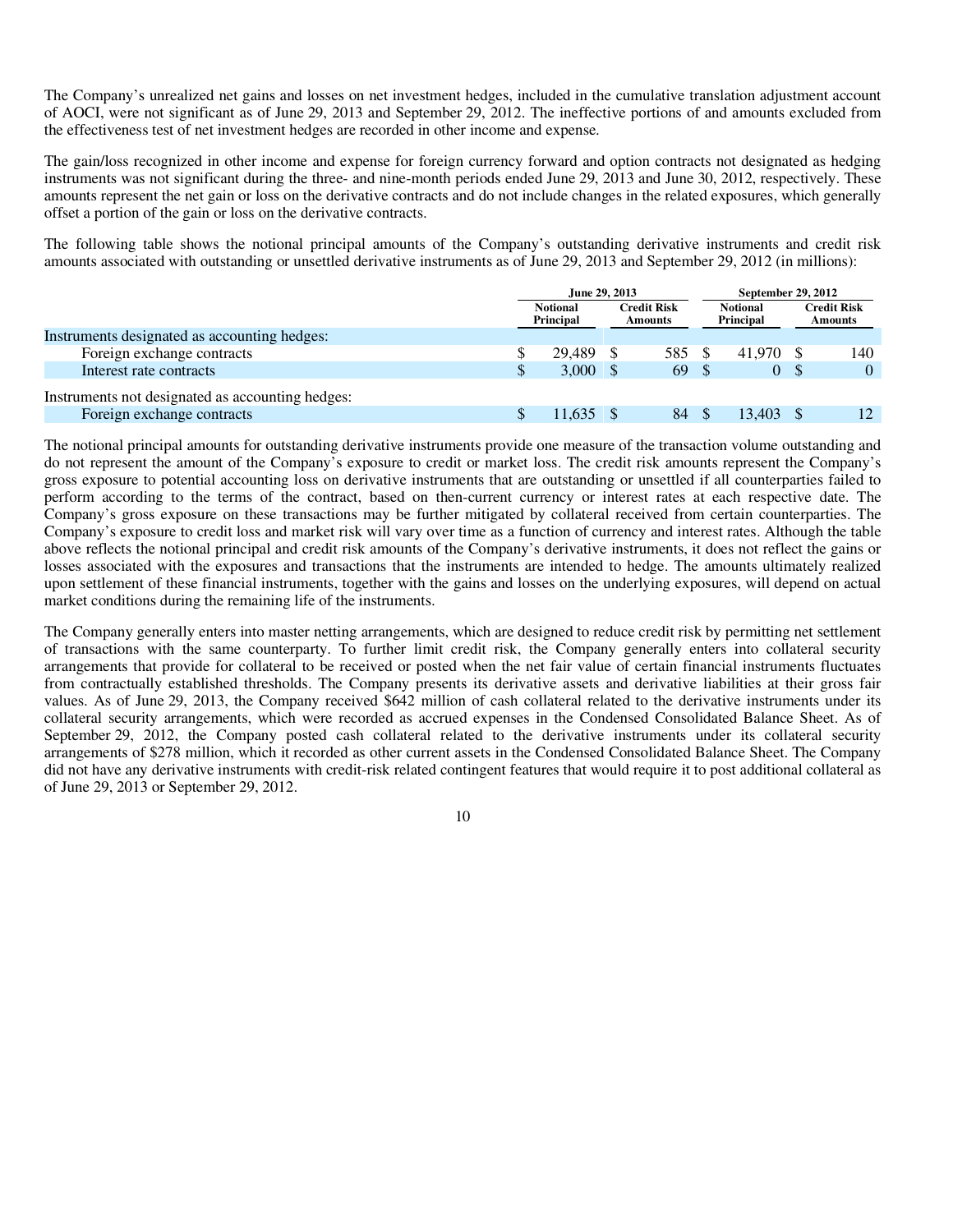The following tables show the Company's derivative instruments at gross fair value as reflected in the Condensed Consolidated Balance Sheets as of June 29, 2013 and September 29, 2012 (in millions):

|                             |    |                                                                                      | June 29, 2013 |                                                                                          |               |                                   |  |
|-----------------------------|----|--------------------------------------------------------------------------------------|---------------|------------------------------------------------------------------------------------------|---------------|-----------------------------------|--|
|                             |    | <b>Fair Value of Derivatives</b><br><b>Designated as Hedge</b><br><b>Instruments</b> |               | <b>Fair Value of Derivatives</b><br><b>Not Designated as Hedge</b><br><b>Instruments</b> |               | <b>Total</b><br><b>Fair Value</b> |  |
| Derivative assets (a):      |    |                                                                                      |               |                                                                                          |               |                                   |  |
| Foreign exchange contracts  | \$ | 526                                                                                  | \$            | 84                                                                                       | \$            | 610                               |  |
| Interest rate contracts     | Ф  | 69                                                                                   | \$            | 0                                                                                        | \$            | 69                                |  |
| Derivative liabilities (b): |    |                                                                                      |               |                                                                                          |               |                                   |  |
| Foreign exchange contracts  | \$ | 256                                                                                  | \$            | 28                                                                                       | $\mathcal{S}$ | 284                               |  |
|                             |    | September 29, 2012                                                                   |               |                                                                                          |               |                                   |  |
|                             |    | <b>Fair Value of Derivatives</b><br><b>Designated as Hedge</b><br><b>Instruments</b> |               | <b>Fair Value of Derivatives</b><br><b>Not Designated as Hedge</b><br><b>Instruments</b> |               | Total<br><b>Fair Value</b>        |  |
| Derivative assets (a):      |    |                                                                                      |               |                                                                                          |               |                                   |  |
| Foreign exchange contracts  | \$ | 138                                                                                  | \$            | 12                                                                                       | \$            | 150                               |  |
| Derivative liabilities (b): |    |                                                                                      |               |                                                                                          |               |                                   |  |
| Foreign exchange contracts  | \$ | 516                                                                                  | \$            | 41                                                                                       | \$            | 557                               |  |

 (a) The fair value of derivative assets is measured using Level 2 fair value inputs and is recorded as other current assets in the Condensed Consolidated Balance Sheets.

 (b) The fair value of derivative liabilities is measured using Level 2 fair value inputs and is recorded as accrued expenses in the Condensed Consolidated Balance Sheets.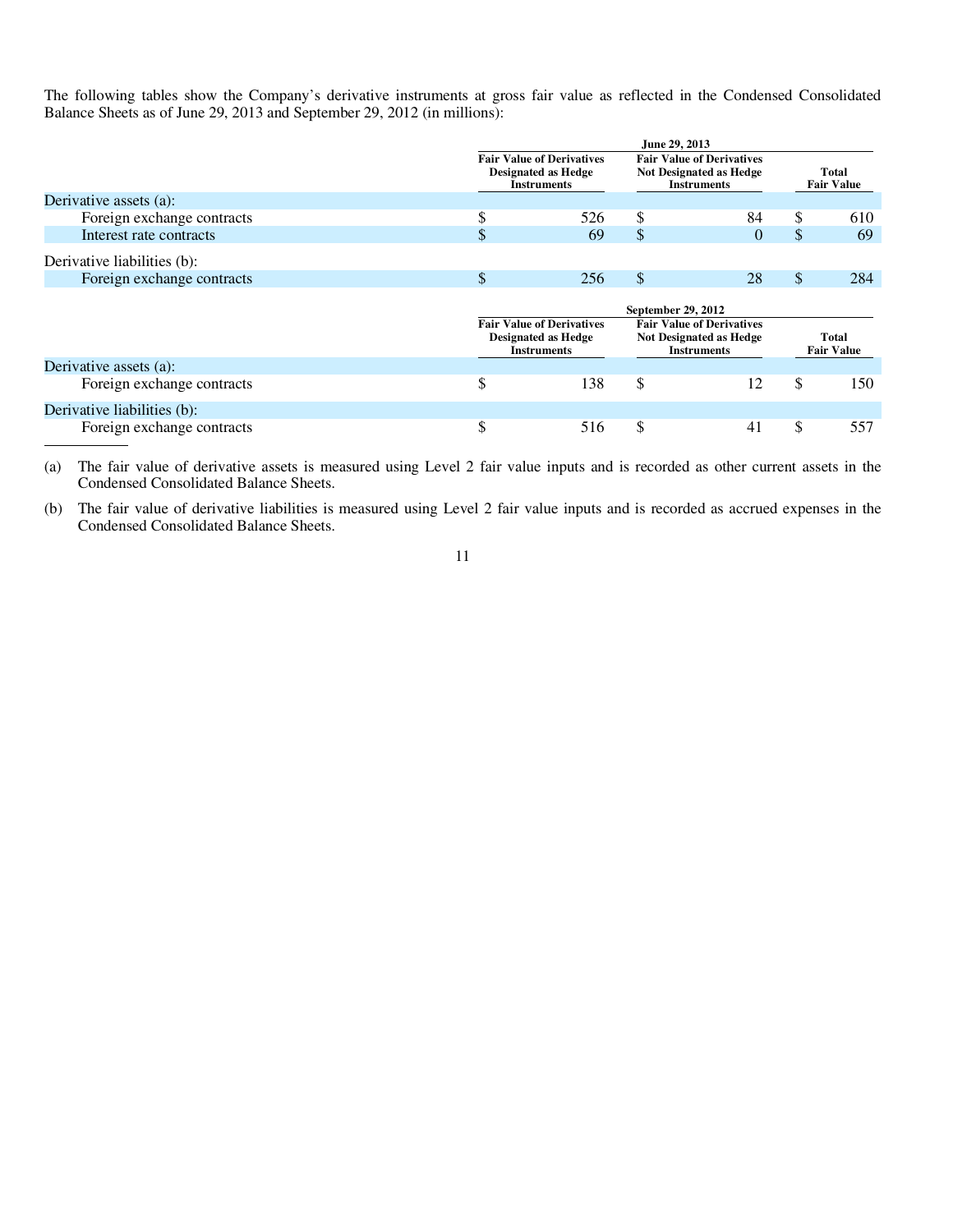The following table shows the pre-tax effect of the Company's derivative instruments designated as cash flow and net investment hedges in the Condensed Consolidated Statements of Operations for the three- and nine-month periods ended June 29, 2013 and June 30, 2012 (in millions):

|                            |                          |    |                 |                                                          |                |                 | <b>Three Months Ended</b>               |  |                 |   |                 |  |  |
|----------------------------|--------------------------|----|-----------------|----------------------------------------------------------|----------------|-----------------|-----------------------------------------|--|-----------------|---|-----------------|--|--|
|                            |                          |    |                 |                                                          | Gains/(Losses) |                 |                                         |  |                 |   |                 |  |  |
|                            | Gains/(Losses)           |    |                 | <b>Reclassified from AOCI</b>                            |                |                 | Gains/(Losses) Recognized - Ineffective |  |                 |   |                 |  |  |
|                            | Recognized in OCI -      |    |                 | into Net Income -                                        |                |                 | <b>Portion and Amount Excluded from</b> |  |                 |   |                 |  |  |
|                            | <b>Effective Portion</b> |    |                 | <b>Effective Portion</b><br><b>Effectiveness Testing</b> |                |                 |                                         |  |                 |   |                 |  |  |
|                            | <b>June 29.</b>          |    | <b>June 30.</b> | <b>June 29.</b>                                          |                | <b>June 30.</b> |                                         |  | <b>June 29.</b> |   | <b>June 30,</b> |  |  |
|                            | 2013                     |    | 2012            | 2013(a)                                                  |                | 2012(b)         | Location                                |  | 2013            |   | 2012            |  |  |
| Cash flow hedges:          |                          |    |                 |                                                          |                |                 |                                         |  |                 |   |                 |  |  |
| Foreign exchange contracts | 272                      | S. | 234             | 492                                                      | \$             | 84              | Other income/(expense), net \$          |  | (63)            | S | (39)            |  |  |
| Interest rate contracts    | 33                       |    | $\theta$        | (2)                                                      |                | $\Omega$        | Other income/(expense), net             |  | $\theta$        |   | $\theta$        |  |  |
| Net investment hedges:     |                          |    |                 |                                                          |                |                 |                                         |  |                 |   |                 |  |  |
| Foreign exchange contracts | 26                       |    |                 |                                                          |                |                 | Other income/(expense), net             |  | $\Omega$        |   |                 |  |  |
| Total                      | 331                      |    | 237             | 490                                                      |                | 84              |                                         |  | (63)            |   | (38)            |  |  |

|                            |                         |                          |                               |                            | <b>Nine Months Ended</b>                |                                         |                  |  |  |  |  |
|----------------------------|-------------------------|--------------------------|-------------------------------|----------------------------|-----------------------------------------|-----------------------------------------|------------------|--|--|--|--|
|                            |                         |                          | Gains/(Losses)                |                            |                                         |                                         |                  |  |  |  |  |
|                            | Gains/(Losses)          |                          | <b>Reclassified from AOCI</b> |                            | Gains/(Losses) Recognized - Ineffective |                                         |                  |  |  |  |  |
|                            |                         | Recognized in OCI -      | into Net Income -             |                            |                                         | <b>Portion and Amount Excluded from</b> |                  |  |  |  |  |
|                            |                         | <b>Effective Portion</b> | <b>Effective Portion</b>      |                            | <b>Effectiveness Testing</b>            |                                         |                  |  |  |  |  |
|                            | <b>June 29.</b><br>2013 | <b>June 30,</b><br>2012  | <b>June 29.</b><br>2013(c)    | <b>June 30.</b><br>2012(d) | Location                                | <b>June 29.</b><br>2013                 | June 30,<br>2012 |  |  |  |  |
| Cash flow hedges:          |                         |                          |                               |                            |                                         |                                         |                  |  |  |  |  |
| Foreign exchange contracts | \$1,218                 | \$<br>337                | 304                           | \$<br>468                  | Other income/(expense), net             | \$(115)                                 | \$ (248)         |  |  |  |  |
| Interest rate contracts    | 33                      | 0                        | (2)                           | $\overline{0}$             | Other income/(expense), net             | $\Omega$                                | $\theta$         |  |  |  |  |
| Net investment hedges:     |                         |                          |                               |                            |                                         |                                         |                  |  |  |  |  |
| Foreign exchange contracts | 132                     | 10                       | $\Omega$                      |                            | Other income/(expense), net             |                                         |                  |  |  |  |  |
| Total                      | \$1,383                 | 347<br>S.                | 302                           | 468                        |                                         | \$(114)                                 | \$(246)          |  |  |  |  |

(a) Includes gains/(losses) reclassified from AOCI into net income for the effective portion of cash flow hedges, of which \$96 million, \$396 million and \$(2) million were recognized within net sales, cost of sales and other income/(expense), net, respectively, within the Condensed Consolidated Statement of Operations for the three months ended June 29, 2013.

- (b) Includes gains/(losses) reclassified from AOCI into net income for the effective portion of cash flow hedges, of which \$63 million and \$21 million were recognized within net sales and cost of sales, respectively, within the Condensed Consolidated Statement of Operations for the three months ended June 30, 2012.
- (c) Includes gains/(losses) reclassified from AOCI into net income for the effective portion of cash flow hedges, of which \$(68) million, \$372 million and \$(2) million were recognized within net sales, cost of sales and other income/(expense), net, respectively, within the Condensed Consolidated Statement of Operations for the nine months ended June 29, 2013.
- (d) Includes gains/(losses) reclassified from AOCI into net income for the effective portion of cash flow hedges, of which \$404 million and \$64 million were recognized within net sales and cost of sales, respectively, within the Condensed Consolidated Statement of Operations for the nine months ended June 30, 2012.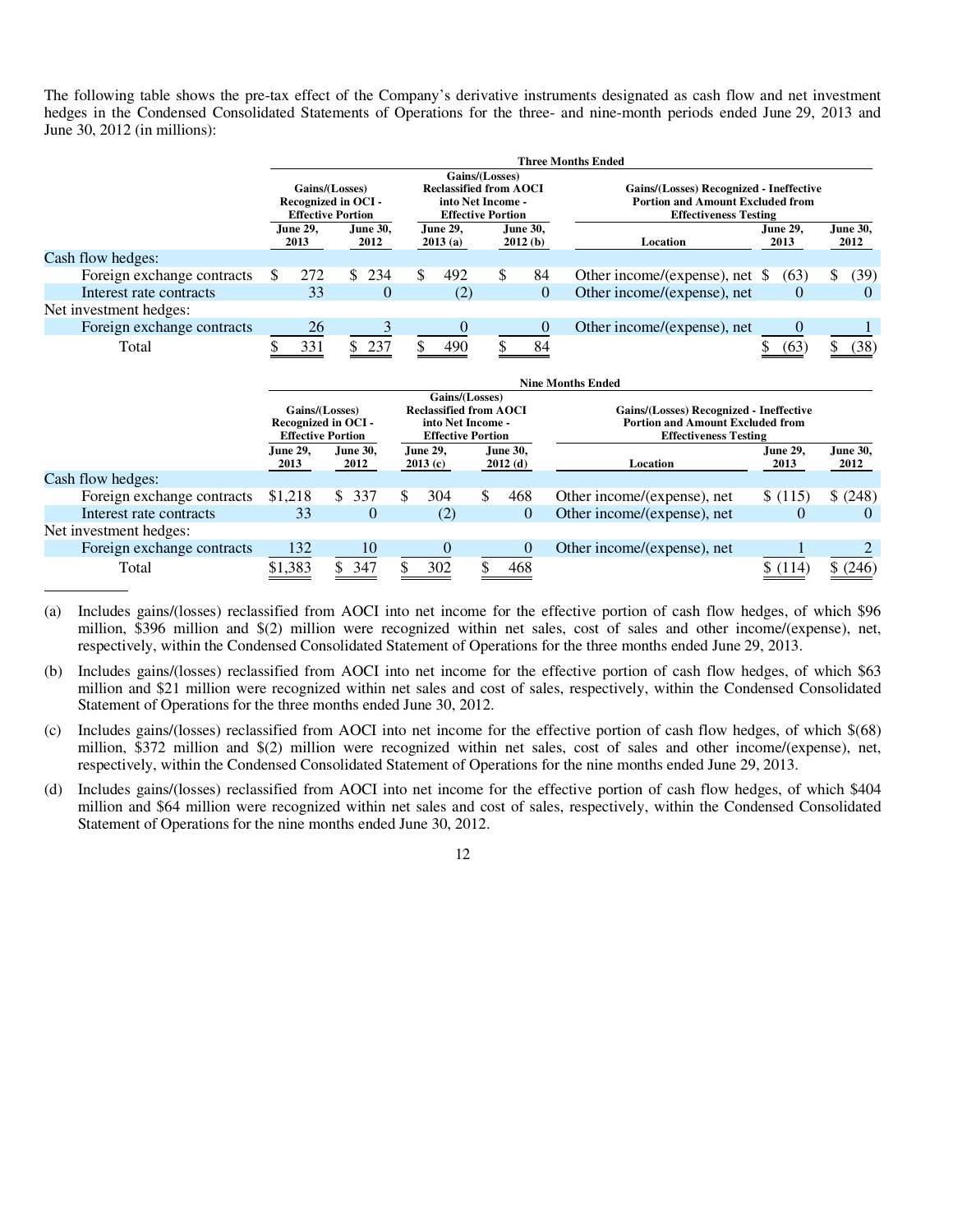#### **Accounts Receivable**

The Company has considerable trade receivables outstanding with its third-party cellular network carriers, wholesalers, retailers, value-added resellers, small and mid-sized businesses, and education, enterprise and government customers that are not covered by collateral, third-party financing arrangements or credit insurance. There was one customer that accounted for 13% of the Company's trade receivables as of June 29, 2013. As of September 29, 2012, the Company had two customers that represented 10% or more of total trade receivables, one of which accounted for 14% and the other 10%. The Company's cellular network carriers accounted for 59% and 66% of trade receivables as of June 29, 2013 and September 29, 2012, respectively.

Additionally, the Company has non-trade receivables from certain of its manufacturing vendors. Vendor non-trade receivables from two of the Company's vendors accounted for 54% and 26% of total non-trade receivables as of June 29, 2013 and three of the Company's vendors accounted for 45%, 21% and 12% of total non-trade receivables as of September 29, 2012.

#### **Note 3 – Condensed Consolidated Financial Statement Details**

The following tables show the Company's condensed consolidated financial statement details as of June 29, 2013 and September 29, 2012 (in millions):

#### **Property, Plant and Equipment**

|                                                |   | June 29, 2013 | September 29, 2012 |
|------------------------------------------------|---|---------------|--------------------|
| Land and buildings                             | D | 3,055         | 2,439              |
| Machinery, equipment and internal-use software |   | 20,024        | 15,984             |
| Leasehold improvements                         |   | 3,810         | 3,464              |
| Gross property, plant and equipment            |   | 26,889        | 21,887             |
| Accumulated depreciation and amortization      |   | (10, 562)     | (6, 435)           |
| Net property, plant and equipment              |   | 16.327        | 15.452             |

#### **Accrued Expenses**

|                                            | June 29, 2013 | September 29, 2012 |
|--------------------------------------------|---------------|--------------------|
| Accrued warranty and related costs         | 2.717         | 1,638              |
| Accrued taxes                              | 1.290         | 1,535              |
| Deferred margin on component sales         | 1,255         | 1,492              |
| Accrued marketing and selling expenses     | 1.152         | 910                |
| Accrued compensation and employee benefits | 1.006         | 735                |
| Other current liabilities                  | 6.050         | 5,104              |
| Total accrued expenses                     | 13.470        | 11.414             |
|                                            |               |                    |

#### **Non-Current Liabilities**

|                                     | June 29, 2013 | September 29, 2012 |        |  |
|-------------------------------------|---------------|--------------------|--------|--|
| Deferred tax liabilities            | 16.070        |                    | 13.847 |  |
| Other non-current liabilities       | 4.483         |                    | 2.817  |  |
| Total other non-current liabilities | 20.553        |                    | 16.664 |  |

#### **Note 4 – Income Taxes**

As of June 29, 2013, the Company recorded gross unrecognized tax benefits of \$3.4 billion, of which \$1.2 billion, if recognized, would affect the Company's effective tax rate. As of September 29, 2012, the total amount of gross unrecognized tax benefits was \$2.1 billion, of which \$889 million, if recognized, would affect the Company's effective tax rate. The Company's total gross unrecognized tax benefits are classified as other non-current liabilities in the Condensed Consolidated Balance Sheets. The Company had \$501 million and \$401 million of gross interest and penalties accrued as of June 29, 2013 and September 29, 2012, respectively, which are classified as other non-current liabilities in the Condensed Consolidated Balance Sheets.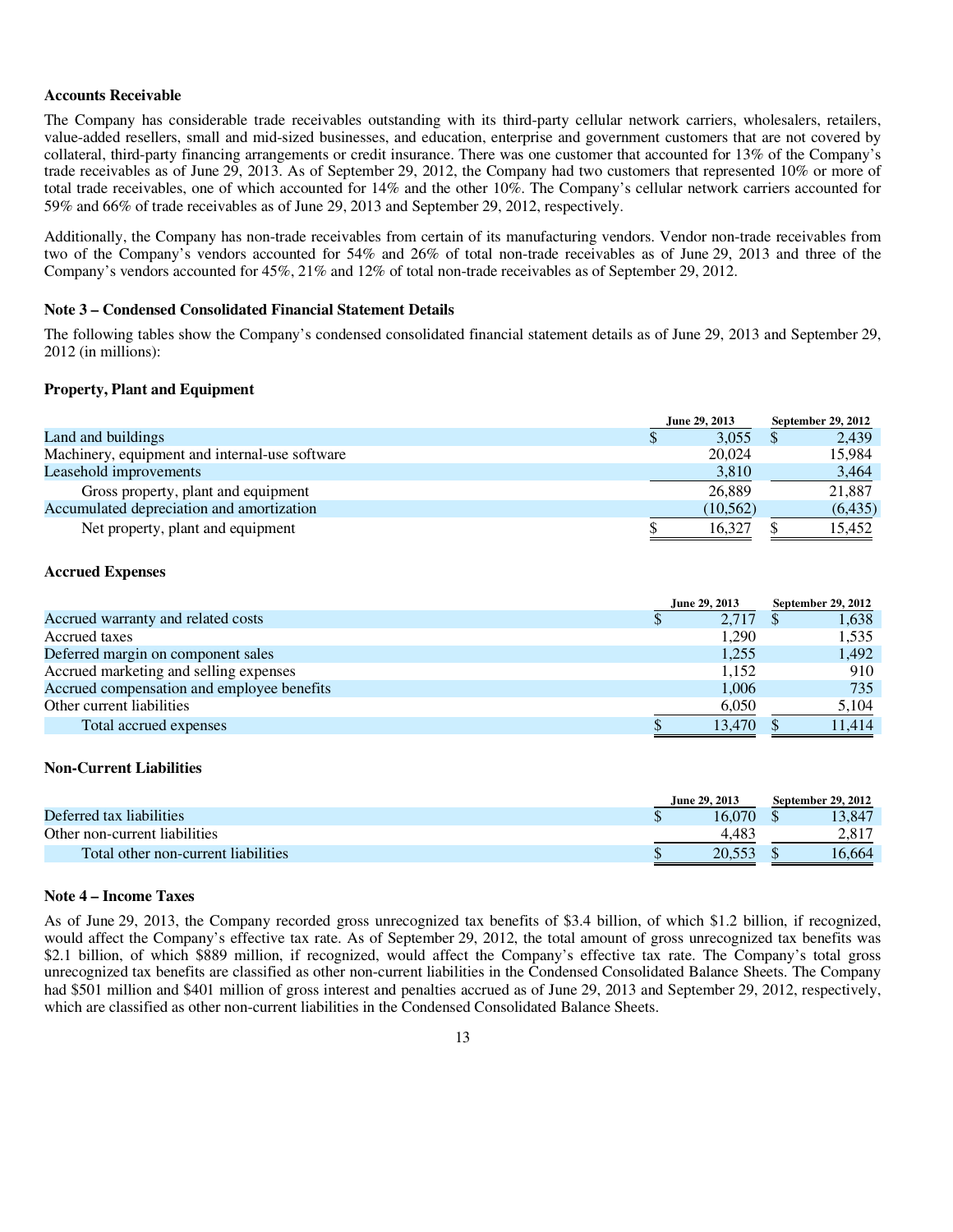Management believes that an adequate provision has been made for any adjustments that may result from tax examinations. However, the outcome of tax audits cannot be predicted with certainty. If any issues addressed in the Company's tax audits are resolved in a manner not consistent with management's expectations, the Company could be required to adjust its provision for income tax in the period such resolution occurs. Although timing of the resolution and/or closure of audits is not certain, the Company believes it is reasonably possible that tax audit resolutions could reduce its unrecognized tax benefits by between \$125 million and \$225 million in the next 12 months.

#### **Note 5 – Long-Term Debt**

In May 2013, the Company issued floating- and fixed-rate notes with varying maturities for an aggregate principal amount of \$17 billion (collectively the "Notes"). The Notes are senior unsecured obligations, and interest is payable in arrears, quarterly for the floating-rate notes and semi-annually for the fixed-rate notes.

The principal amounts and associated interest rates of the Notes as of June 29, 2013, are as follows:

|                                      |   | June 29, 2013           |                       |
|--------------------------------------|---|-------------------------|-----------------------|
|                                      |   | Amount<br>(in millions) | <b>Effective Rate</b> |
| Floating-rate notes, due 2016        | S | 1.000                   | $0.51\%$              |
| Floating-rate notes, due 2018        |   | 2.000                   | $1.10\%$              |
| Fixed-rate $0.45\%$ notes due 2016   |   | 1,500                   | $0.51\%$              |
| Fixed-rate $1.00\%$ notes due $2018$ |   | 4.000                   | $1.08\%$              |
| Fixed-rate $2.40\%$ notes due $2023$ |   | 5.500                   | $2.44\%$              |
| Fixed-rate $3.85\%$ notes due $2043$ |   | 3,000                   | $3.91\%$              |
| Total                                |   | 17,000                  |                       |

The floating-rate notes due 2016 and 2018 bear interest at the three-month London InterBank Offered Rate ("LIBOR") plus 0.05% and 0.25%, respectively. To manage the risk associated with the floating-rate notes, the Company entered into interest rate swaps with an aggregate notional amount of \$3 billion designated as cash flow hedges of its floating-rate notes. These hedges effectively convert the floating interest rate on the floating-rate notes to a fixed interest rate. The gains and losses related to changes in the fair value of the interest rate swaps are recorded in OCI with a portion reclassified to interest expense each period to offset changes in interest rates on the floating-rate notes. The effective rates for the Notes include the interest on the Notes, amortization of the discount and, if applicable, adjustments related to hedging. The Company recognized \$53 million of interest expense for the three- and nine-month periods ended June 29, 2013. As of June 29, 2013, the aggregate unamortized discount for the Company's Notes was \$42 million.

Future principal payments for the Company's Notes as of June 29, 2013, are as follows (in millions):

|                               | June 29, 2013 |
|-------------------------------|---------------|
| 2013 (remaining three months) | U             |
| 2014                          |               |
| 2015                          | $\theta$      |
| 2016                          | 2,500         |
| 2017                          | $\theta$      |
| Thereafter                    | 14,500        |
| Total                         | 17.000        |
|                               |               |

As of June 29, 2013, the fair value of the Company's Notes, based on Level 2 inputs, was \$16.1 billion.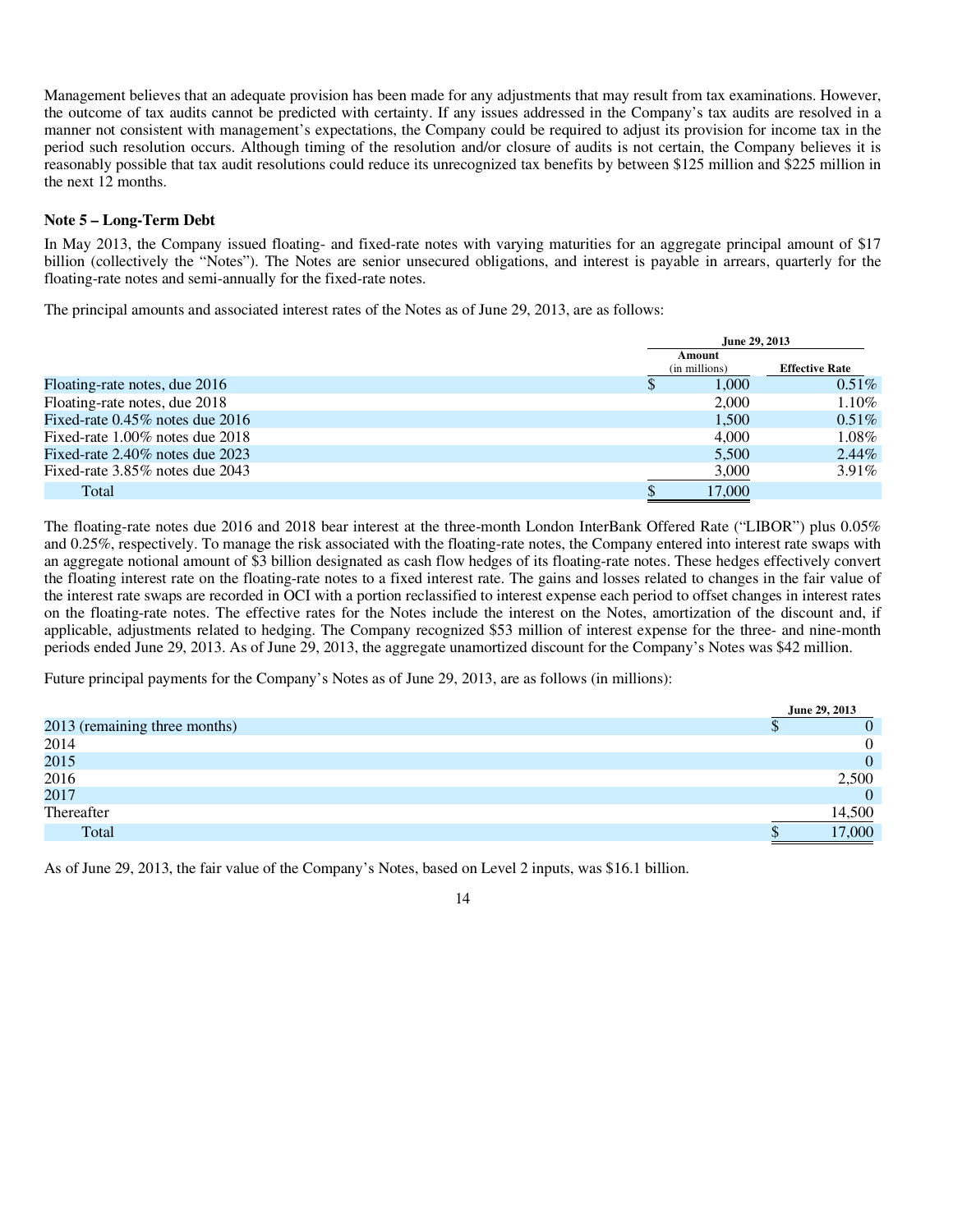#### **Note 6 – Shareholders' Equity and Share-Based Compensation**

#### **Preferred Stock**

The Company has five million shares of authorized preferred stock, none of which is issued or outstanding. Under the terms of the Company's Restated Articles of Incorporation, the Board of Directors is authorized to determine or alter the rights, preferences, privileges and restrictions of the Company's authorized but unissued shares of preferred stock.

#### **Dividend and Share Repurchase Program**

The Company declared and paid cash dividends per common share during the periods presented as follows:

|                |     | 2013            |               |        |  |  |
|----------------|-----|-----------------|---------------|--------|--|--|
|                |     | <b>Dividend</b> |               | Amount |  |  |
|                |     | Per Share       | (in millions) |        |  |  |
| Third quarter  | ъĐ. | 3.05            |               | 2,789  |  |  |
| Second quarter |     | 2.65            |               | 2,490  |  |  |
| First quarter  |     | 2.65            | ω             | 2,486  |  |  |

No dividends were paid by the Company during the first three quarters of 2012. Future dividends are subject to declaration by the Board of Directors.

In 2012, the Company's Board of Directors authorized a program to repurchase up to \$10 billion of the Company's common stock beginning in 2013. In April 2013, the Company's Board of Directors increased the share repurchase program authorization from \$10 billion to \$60 billion, of which \$18 billion had been utilized as of June 29, 2013. The Company's share repurchase program does not obligate it to acquire any specific number of shares. Under the program, shares may be repurchased in privately negotiated and/or open market transactions, including under plans complying with Rule 10b5-1 of the Securities Exchange Act of 1934, as amended (the "Exchange Act").

In August 2012, the Company entered into an accelerated share repurchase arrangement ("ASR") with a financial institution to purchase up to \$1.95 billion of the Company's common stock in 2013. In the first quarter of 2013, 2.6 million shares were initially delivered to the Company. In April 2013, the purchase period for the ASR ended and an additional 1.5 million shares were delivered to the Company. In total, 4.1 million shares were delivered under the ASR at an average repurchase price of \$478.20 per share. The shares were retired in the quarters they were delivered, and the up-front payment of \$1.95 billion was accounted for as a reduction to shareholders' equity in the Company's Condensed Consolidated Balance Sheet in the first quarter of 2013.

In April 2013, the Company entered into a new ASR program with two financial institutions to purchase up to \$12 billion of the Company's common stock. In exchange for up-front payments totaling \$12 billion, the financial institutions committed to deliver shares during the ASR's purchase periods, which will end during 2014. The total number of shares ultimately delivered, and therefore the average price paid per share, will be determined at the end of the applicable purchase period based on the volume weighted average price of the Company's stock during that period. During the third quarter of 2013, 23.5 million shares were initially delivered to the Company and retired. This does not represent the final number of shares to be delivered under the ASR. The up-front payments of \$12 billion were accounted for as a reduction to shareholders' equity in the Company's Condensed Consolidated Balance Sheet.

The Company reflected the ASRs as a repurchase of common stock for purposes of calculating earnings per share and as forward contracts indexed to its own common stock. The forward contracts met all of the applicable criteria for equity classification, and, therefore, were not accounted for as derivative instruments.

During the third quarter of 2013, the Company also repurchased 9.0 million shares of its common stock in the open market at an average price of \$446.74 per share for a total of \$4.0 billion. These shares were retired upon repurchase.

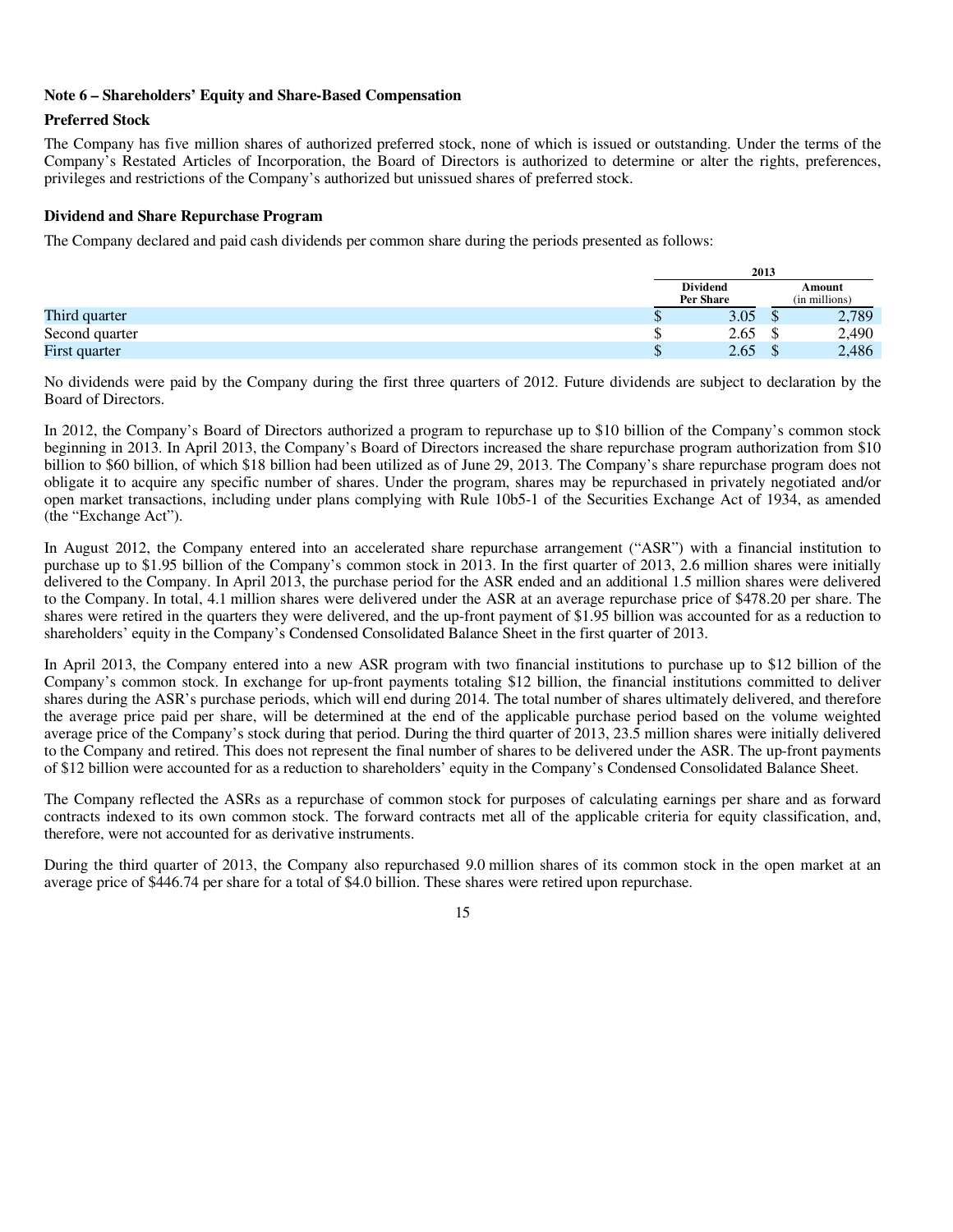#### **Accumulated Other Comprehensive Income**

The following table shows the components of AOCI, net of taxes, as of June 29, 2013 and September 29, 2012 (in millions):

|                                                         | June 29, 2013 | <b>September 29, 2012</b> |       |
|---------------------------------------------------------|---------------|---------------------------|-------|
| Net unrealized gains/losses on marketable securities    | (413)         |                           |       |
| Net unrecognized gains/losses on derivative instruments | 348           |                           | (240) |
| Cumulative foreign currency translation                 | (169)         |                           |       |
| Accumulated other comprehensive income                  | (234          |                           | 499   |

#### **Equity Awards**

A summary of the Company's RSU activity and related information for the nine months ended June 29, 2013, is as follows:

|                               | Number of<br><b>RSUs</b><br>(in thousands) | Weighted-<br>Average<br><b>Grant Date</b><br><b>Fair Value</b> | Aggregate<br><b>Intrinsic</b><br><b>Value</b><br>(in millions) |
|-------------------------------|--------------------------------------------|----------------------------------------------------------------|----------------------------------------------------------------|
| Balance at September 29, 2012 | 15,005                                     | 344.87                                                         |                                                                |
| RSU <sub>s</sub> granted      | 5,124                                      | 556.98                                                         |                                                                |
| RSU <sub>s</sub> vested       | $(5,574)$ \$                               | 315.62                                                         |                                                                |
| RSUs cancelled                | (901)                                      | 405.36                                                         |                                                                |
| Balance at June 29, 2013      | 13,654                                     | 432.42                                                         | 5.414                                                          |

RSUs that vested during the three- and nine-month periods ended June 29, 2013 had fair values of \$1.2 billion and \$2.9 billion, respectively, as of the vesting date. RSUs that vested during the three- and nine-month periods ended June 30, 2012 had fair values of \$1.5 billion and \$3.1 billion, respectively, as of the vesting date.

A summary of the Company's stock option activity and related information for the nine months ended June 29, 2013, is as follows:

|                                      |                                               | <b>Outstanding Options</b> |                                                  |                                                                        |               |                                                                |  |  |  |
|--------------------------------------|-----------------------------------------------|----------------------------|--------------------------------------------------|------------------------------------------------------------------------|---------------|----------------------------------------------------------------|--|--|--|
|                                      | Number of<br><b>Options</b><br>(in thousands) |                            | Weighted-<br>Average<br><b>Exercise</b><br>Price | Weighted-<br>Average<br>Remaining<br>Contractual<br>Term<br>(in years) |               | Aggregate<br><b>Intrinsic</b><br><b>Value</b><br>(in millions) |  |  |  |
| Balance at September 29, 2012        | 6,545                                         | \$                         | 127.56                                           |                                                                        |               |                                                                |  |  |  |
| Options granted                      | 8                                             | S                          | 30.36                                            |                                                                        |               |                                                                |  |  |  |
| Options assumed                      | 29                                            | -S                         | 210.08                                           |                                                                        |               |                                                                |  |  |  |
| Options cancelled                    | (6)                                           | -S                         | 113.46                                           |                                                                        |               |                                                                |  |  |  |
| Options exercised                    | (1,887)                                       | <b>S</b>                   | 107.50                                           |                                                                        |               |                                                                |  |  |  |
| Balance at June 29, 2013             | 4,689                                         | S                          | 136.01                                           | 1.3                                                                    | S             | 1,221                                                          |  |  |  |
| Exercisable at June 29, 2013         | 4,662                                         |                            | 136.44                                           | 1.3                                                                    | <sup>\$</sup> | 1,212                                                          |  |  |  |
| Expected to vest after June 29, 2013 | 27                                            | S                          | 60.03                                            | 7.8                                                                    | S             | 9                                                              |  |  |  |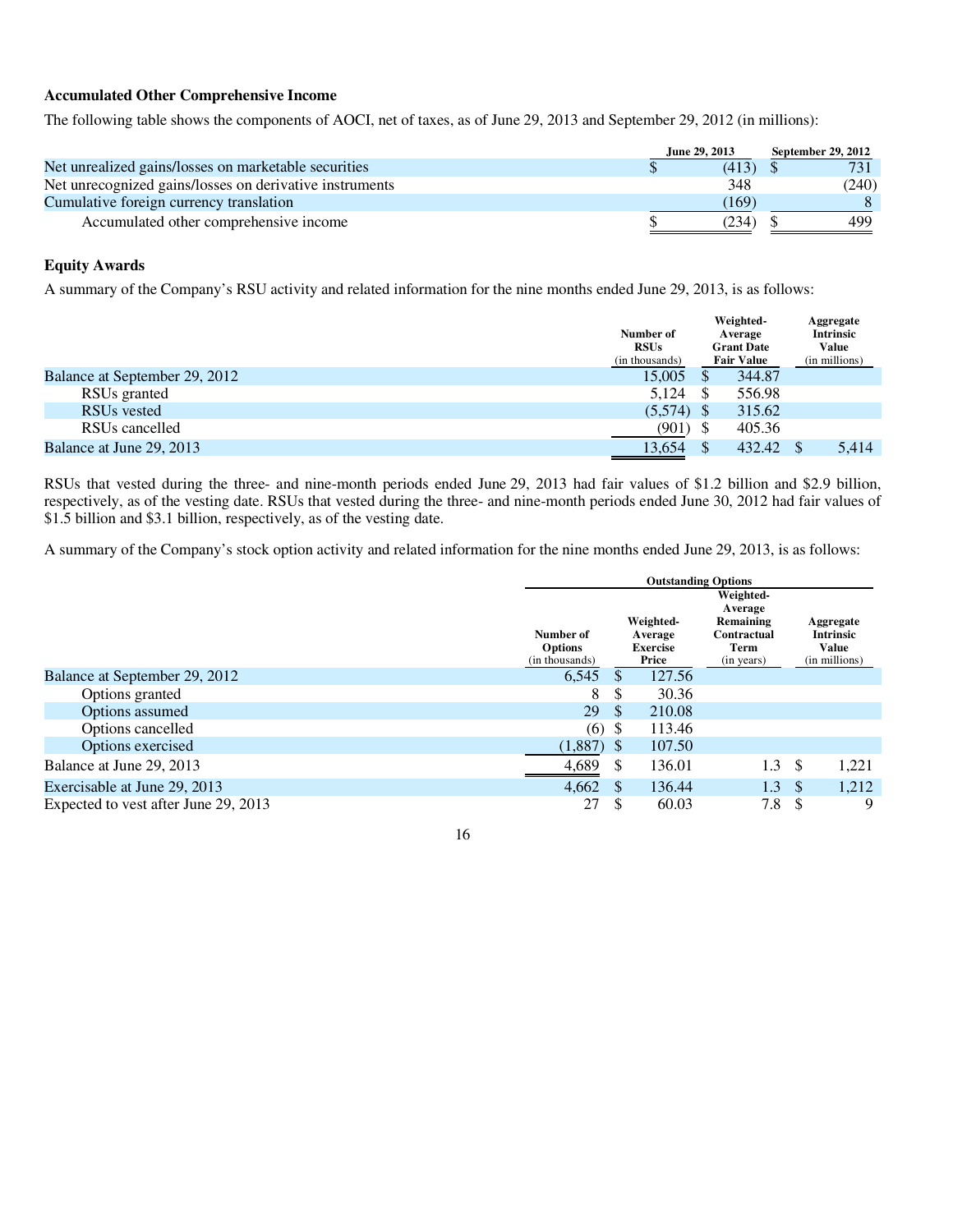Aggregate intrinsic value represents the value of the Company's closing stock price on the last trading day of the period in excess of the weighted-average exercise price multiplied by the number of options outstanding or exercisable. The total intrinsic value of options at the time of exercise was \$180 million and \$738 million for the three- and nine-month periods ended June 29, 2013, respectively, and \$332 million and \$1.5 billion for the three- and nine-month periods ended June 30, 2012, respectively.

The Company had approximately 28.8 million shares reserved for future issuance under the Company's stock plans as of June 29, 2013. RSUs granted are deducted from the shares available for grant under the Company's stock plans utilizing a factor of two times the number of RSUs granted. Similarly, RSUs cancelled are added back to the shares available for grant under the Company's stock plans utilizing a factor of two times the number of RSUs cancelled.

#### **Share-Based Compensation**

Share-based compensation cost for RSUs is measured based on the closing fair market value of the Company's common stock on the date of grant. Share-based compensation cost for stock options and employee stock purchase plan rights ("stock purchase rights") is measured at the grant date and offering date, respectively, based on the fair-value as calculated by the Black-Scholes-Merton ("BSM") option-pricing model. The BSM option-pricing model incorporates various assumptions including expected volatility, estimated expected life and interest rates. The Company recognizes share-based compensation cost over the award's requisite service period on a straight-line basis for time-based RSUs and on a graded basis for RSUs that are contingent on the achievement of performance metrics.

The Company granted 8,000 stock options, which had a weighted-average grant date fair value of \$294.84 per share, during the threeand nine-month periods ended June 29, 2013. The Company did not grant any stock options during the three- and nine-month periods ended June 30, 2012. The weighted-average fair value of stock purchase rights per share was \$107.98 and \$118.96 during the threeand nine-month periods ended June 29, 2013, respectively, and was \$114.01 and \$102.41 during the three- and nine-months ended June 30, 2012, respectively.

In conjunction with certain business combinations, the Company assumed 29,000 stock options with a weighted-average fair value per share of \$407.80 during the nine-month period ended June 29, 2013 and 41,000 stock options with a weighted-average fair value per share of \$400.79 during the nine-month period ended June 30, 2012.

The following table shows a summary of the share-based compensation expense included in the Condensed Consolidated Statements of Operations for the three- and nine-month periods ended June 29, 2013 and June 30, 2012 (in millions):

|                                        | <b>Three Months Ended</b> |  |                  |  | <b>Nine Months Ended</b> |  |                  |  |
|----------------------------------------|---------------------------|--|------------------|--|--------------------------|--|------------------|--|
|                                        | June 29,<br>2013          |  | June 30.<br>2012 |  | June 29,<br>2013         |  | June 30,<br>2012 |  |
| Cost of sales                          | 90                        |  | 70               |  | 262                      |  | 196              |  |
| Research and development               | 245                       |  | 172              |  | 708                      |  | 500              |  |
| Selling, general and administrative    | 243                       |  | 206              |  | 728                      |  | 596              |  |
| Total share-based compensation expense | 578                       |  | 448              |  | .698                     |  | .292             |  |

The income tax benefit related to share-based compensation expense was \$197 million and \$606 million for the three- and ninemonth periods ended June 29, 2013, respectively, and \$131 million and \$432 million for the three- and nine-month periods ended June 30, 2012, respectively. As of June 29, 2013, the total unrecognized compensation cost related to outstanding stock options and RSUs expected to vest was \$5.1 billion, which the Company expects to recognize over a weighted-average period of 3.1 years.

#### **Employee Benefit Plans**

#### *Rule 10b5-1 Trading Plans*

During the three-month period ended June 29, 2013, executive officers Timothy D. Cook, Peter Oppenheimer, D. Bruce Sewell, Philip W. Schiller, and Jeffrey E. Williams and director William V. Campbell had equity trading plans in place in accordance with Rule  $10b5-1(c)(1)$  under the Exchange Act. An equity trading plan is a written document that pre-establishes the amounts, prices and dates (or formula for determining the amounts, prices and dates) of future purchases or sales of the Company's stock, including shares acquired pursuant to the Company's employee and director equity plans.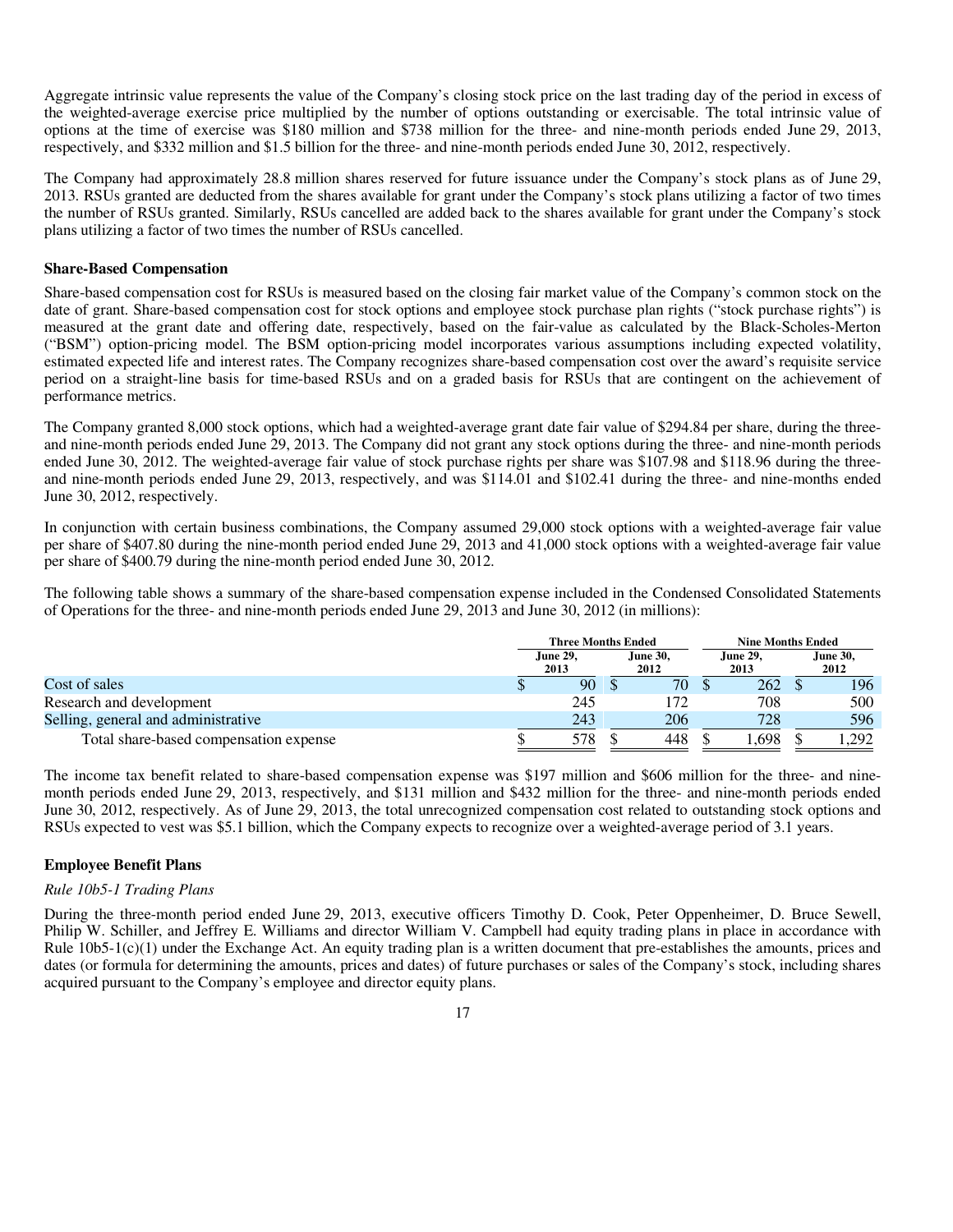#### **Note 7 – Commitments and Contingencies**

#### **Accrued Warranty and Indemnification**

The following table shows changes in the Company's accrued warranties and related costs for the three- and nine-month periods ended June 29, 2013 and June 30, 2012 (in millions):

|                                              | <b>Three Months Ended</b> |                  |  |                         |  | <b>Nine Months Ended</b> |  |                  |  |  |
|----------------------------------------------|---------------------------|------------------|--|-------------------------|--|--------------------------|--|------------------|--|--|
|                                              |                           | June 29,<br>2013 |  | <b>June 30,</b><br>2012 |  | June 29,<br>2013         |  | June 30,<br>2012 |  |  |
| Beginning accrued warranty and related costs |                           | 3.014            |  | 1,678                   |  | 1,638                    |  | 1,240            |  |  |
| Cost of warranty claims                      |                           | (1,033)          |  | (436)                   |  | (2,566)                  |  | (1,301)          |  |  |
| Accruals for product warranty                |                           | 736              |  | 323                     |  | 3.645                    |  | 1,626            |  |  |
| Ending accrued warranty and related costs    |                           | 2.7              |  | 1,565                   |  | 2,717                    |  | 1,565            |  |  |

The Company generally does not indemnify end-users of its operating system and application software against legal claims that the software infringes third-party intellectual property rights. Other agreements entered into by the Company sometimes include indemnification provisions under which the Company could be subject to costs and/or damages in the event of an infringement claim against the Company or an indemnified third-party. However, the Company has not been required to make any significant payments resulting from such an infringement claim asserted against it or an indemnified third-party and, in the opinion of management, does not have a potential liability related to unresolved infringement claims subject to indemnification that would materially adversely affect its financial condition or operating results. Therefore, the Company did not record a liability for infringement costs related to indemnification as of either June 29, 2013 or September 29, 2012.

The Company has entered into indemnification agreements with its directors and executive officers. Under these agreements, the Company has agreed to indemnify such individuals to the fullest extent permitted by law against liabilities that arise by reason of their status as directors or officers and to advance expenses incurred by such individuals in connection with related legal proceedings. It is not possible to determine the maximum potential amount of payments the Company could be required to make under these agreements due to the limited history of prior indemnification claims and the unique facts and circumstances involved in each claim. However, the Company maintains directors and officers liability insurance coverage to reduce its exposure to such obligations, and payments made under these agreements historically have not been material.

#### **Concentrations in the Available Sources of Supply of Materials and Product**

Although most components essential to the Company's business are generally available from multiple sources, a number of components are currently obtained from single or limited sources, which subjects the Company to significant supply and pricing risks. Many components, including those that are available from multiple sources, are at times subject to industry-wide shortages and significant commodity pricing fluctuations. In addition, the Company has entered into various agreements for the supply of components; however, there can be no guarantee that the Company will be able to extend or renew these agreements on similar terms, or at all. Therefore, the Company remains subject to significant risks of supply shortages and price increases that can materially adversely affect its financial condition and operating results.

The Company and other participants in the markets for mobile communication and media devices and personal computers also compete for various components with other industries that have experienced increased demand for their products. The Company also uses some custom components that are not common to the rest of these industries, and new products introduced by the Company often utilize custom components available from only one source. When a component or product uses new technologies, initial capacity constraints may exist until the suppliers' yields have matured or manufacturing capacity has increased. If the Company's supply of components for a new or existing product were delayed or constrained, or if an outsourcing partner delayed shipments of completed products to the Company, the Company's financial condition and operating results could be materially adversely affected. The Company's business and financial performance could also be materially adversely affected depending on the time required to obtain sufficient quantities from the original source, or to identify and obtain sufficient quantities from an alternative source. Continued availability of these components at acceptable prices, or at all, may be affected if those suppliers concentrated on the production of common components instead of components customized to meet the Company's requirements.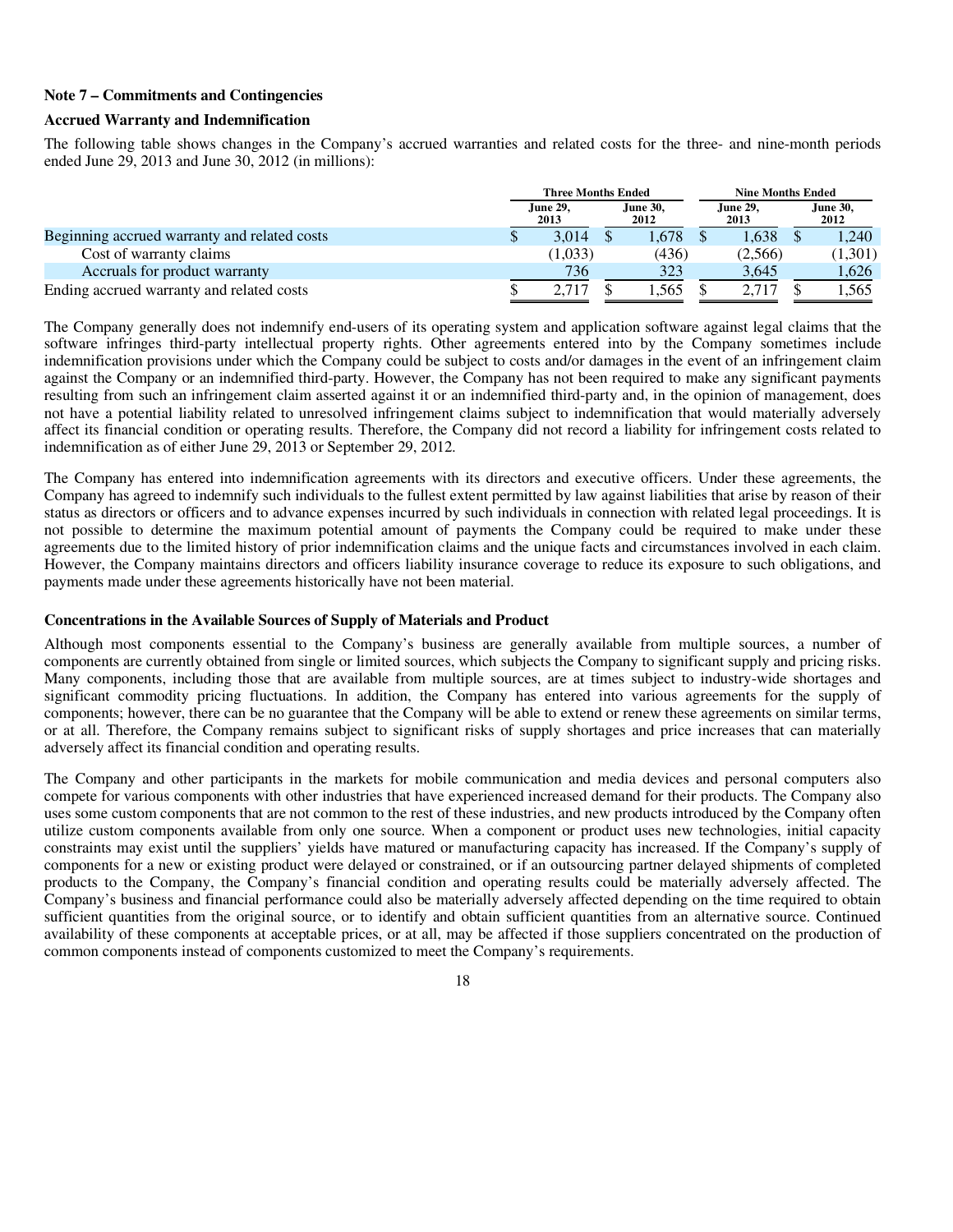Substantially all of the Company's hardware products are manufactured by outsourcing partners that are located primarily in Asia. A significant concentration of this manufacturing is currently performed by a small number of outsourcing partners, often in single locations. Certain of these outsourcing partners are the sole-sourced suppliers of components and manufacturers for many of the Company's products. Although the Company works closely with its outsourcing partners on manufacturing schedules, the Company's operating results could be adversely affected if its outsourcing partners were unable to meet their production commitments. The Company's purchase commitments typically cover its requirements for periods up to 150 days.

#### **Long-Term Supply Agreements**

The Company has entered into long-term agreements to secure the supply of certain inventory components. Under certain of these agreements, which expire between 2013 and 2022, the Company has made prepayments for the future purchase of inventory components and has acquired capital equipment to use in the manufacturing of such components.

As of June 29, 2013, the Company had a total of \$3.3 billion of inventory component prepayments outstanding, of which \$1.1 billion are classified as other current assets and \$2.2 billion are classified as other assets in the Condensed Consolidated Balance Sheets. The Company had a total of \$4.2 billion of inventory component prepayments outstanding as of September 29, 2012. The Company's outstanding prepayments will be applied to certain inventory component purchases made during the term of each respective agreement. During the three- and nine-month periods ended June 29, 2013, the Company utilized \$269 million and \$946 million of inventory component prepayments, respectively.

#### **Other Off-Balance Sheet Commitments**

The Company leases various equipment and facilities, including retail space, under noncancelable operating lease arrangements. The Company does not currently utilize any other off-balance sheet financing arrangements. The major facility leases are typically for terms not exceeding 10 years and generally provide renewal options for terms not exceeding five additional years. Leases for retail space are for terms ranging from five to 20 years, the majority of which are for 10 years, and often contain multi-year renewal options. As of June 29, 2013, the Company's total future minimum lease payments under noncancelable operating leases were \$4.6 billion, of which \$3.3 billion related to leases for retail space.

The Company utilizes several outsourcing partners to manufacture sub-assemblies for the Company's products and to perform final assembly and testing of finished products. These outsourcing partners acquire components and build product based on demand information supplied by the Company, which typically covers periods up to 150 days. The Company also obtains individual components for its products from a wide variety of individual suppliers. Consistent with industry practice, the Company acquires components through a combination of purchase orders, supplier contracts, and open orders in each case based on projected demand. Where appropriate, the purchases are applied to inventory component prepayments that are outstanding with the respective supplier. As of June 29, 2013, the Company had outstanding off-balance sheet third-party manufacturing commitments and component purchase commitments of \$13.0 billion.

In addition to the commitments mentioned above, the Company had additional off-balance sheet obligations of \$1.4 billion as of June 29, 2013, which were comprised mainly of commitments to acquire capital assets, including product tooling and manufacturing process equipment, and commitments related to advertising, research and development, Internet and telecommunications services and other obligations.

#### **Contingencies**

The Company is subject to various legal proceedings and claims that have arisen in the ordinary course of business and that have not been fully adjudicated, certain of which are discussed in Part II, Item 1 of this Form 10-Q under the heading "Legal Proceedings" and in Part II, Item 1A of this Form 10-Q under the heading "Risk Factors." In the opinion of management, there was not at least a reasonable possibility the Company may have incurred a material loss, or a material loss in excess of a recorded accrual, with respect to loss contingencies. However, the outcome of litigation is inherently uncertain. Therefore, although management considers the likelihood of such an outcome to be remote, if one or more of these legal matters were resolved against the Company in a reporting period for amounts in excess of management's expectations, the Company's consolidated financial statements for that reporting period could be materially adversely affected.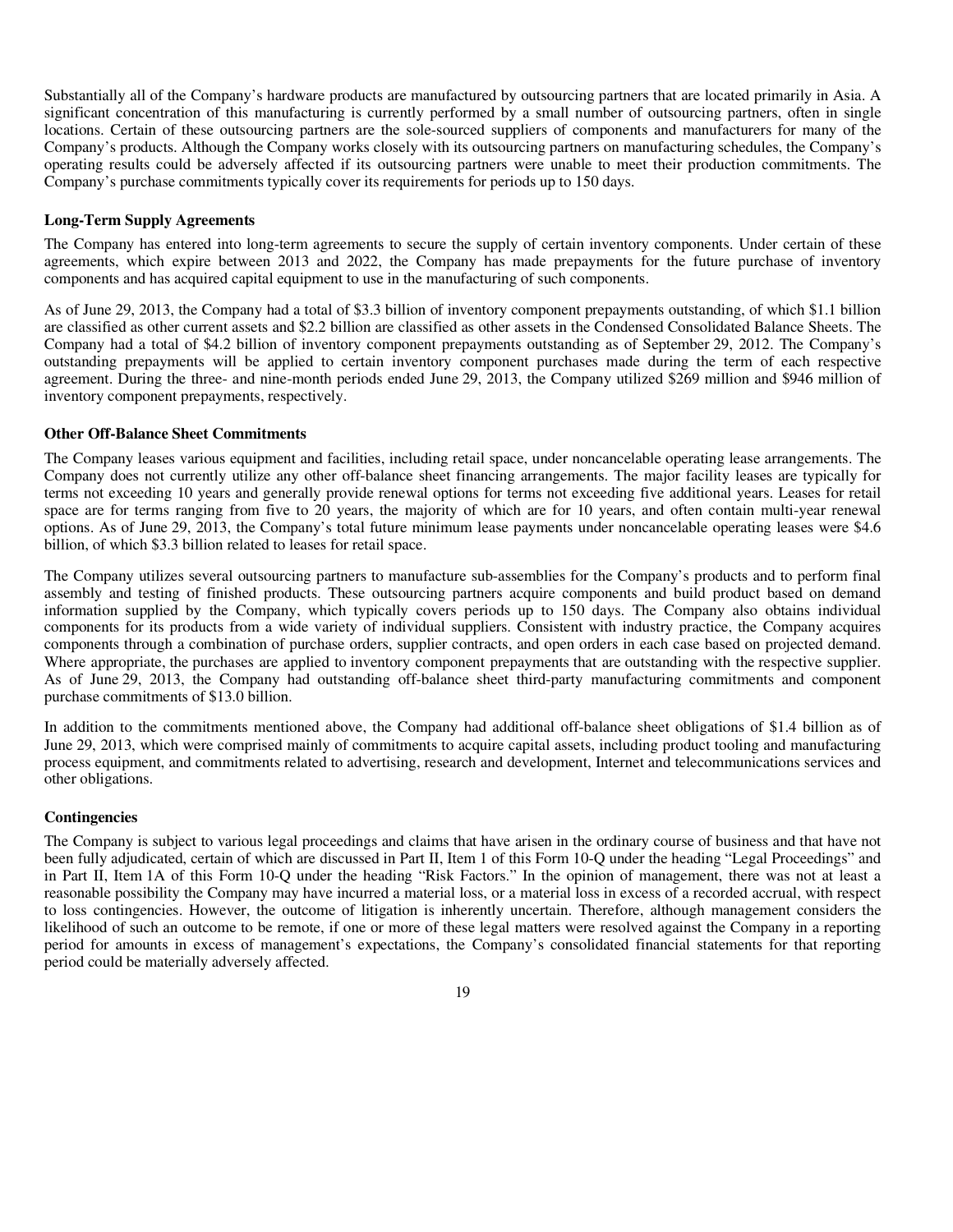#### *Apple Inc. v. Samsung Electronics Co., Ltd, et al.*

On August 24, 2012, a jury returned a verdict awarding the Company \$1.05 billion in its lawsuit against Samsung Electronics Co., Ltd and affiliated parties in the United States District Court, Northern District of California, San Jose Division. On March 1, 2013, the District Court upheld \$599 million of the jury's award and ordered a new trial as to the remainder. Because the award is subject to entry of final judgment, partial re-trial and appeal, the Company has not recognized the award in its results of operations.

#### *VirnetX, Inc. v. Apple Inc. et al.*

On August 11, 2010, VirnetX, Inc. filed an action against the Company alleging that certain of its products infringed on four patents relating to network communications technology. On November 6, 2012, a jury returned a verdict against the Company, and awarded damages of \$368 million. The Company is challenging the verdict, believes it has valid defenses and has not recorded a loss accrual at this time.

#### **Note 8 – Segment Information and Geographic Data**

The Company reports segment information based on the "management" approach. The management approach designates the internal reporting used by management for making decisions and assessing performance as the source of the Company's reportable segments.

The Company manages its business primarily on a geographic basis. Prior to 2013, the Company's reportable operating segments consisted of the Americas, Europe, Japan, Asia-Pacific and Retail. In 2013, the Company established a new reportable operating segment, Greater China, which was previously included in the Asia-Pacific segment. Segment data for prior periods has been reclassified to reflect establishment of the Greater China segment. The Americas segment includes both North and South America. The Europe segment includes European countries, as well as the Middle East and Africa. The Greater China segment includes China, Hong Kong and Taiwan. The Rest of Asia Pacific segment includes Australia and Asian countries, other than Japan and those countries included in the Greater China segment. The Retail segment operates Apple retail stores in 13 countries, including the U.S. The results of the Americas, Europe, Greater China, Japan and Rest of Asia Pacific segments do not include results of the Retail segment. Each operating segment provides similar hardware and software products and similar services. The accounting policies of the various segments are the same as those described in Note 1, "Summary of Significant Accounting Policies" of the Notes to Consolidated Financial Statements in Part II, Item 8 of the Company's 2012 Form 10-K.

The Company evaluates the performance of its operating segments based on net sales and operating income. Net sales for geographic segments are generally based on the location of customers, while Retail segment net sales are based on sales from the Company's retail stores. Operating income for each segment includes net sales to third parties, related cost of sales and operating expenses directly attributable to the segment. Advertising expenses are generally included in the geographic segment in which the expenditures are incurred. Operating income for each segment excludes other income and expense and certain expenses managed outside the operating segments. Costs excluded from segment operating income include various corporate expenses such as research and development, corporate marketing expenses, share-based compensation expense, income taxes, various nonrecurring charges, and other separately managed general and administrative costs and certain manufacturing period expenses. Prior to 2013, the Company did not allocate certain manufacturing costs and variances, including costs related to product tooling and manufacturing process equipment, to its operating segments and instead included these costs and variances in other corporate expenses. In 2013, the Company began allocating these costs and variances to its operating segments and as a result reclassified costs of \$146 million and a net credit of \$48 million from corporate expenses to its operating segments for the three- and nine-month periods ended June 30, 2012, respectively. The Company does not include intercompany transfers between segments for management reporting purposes.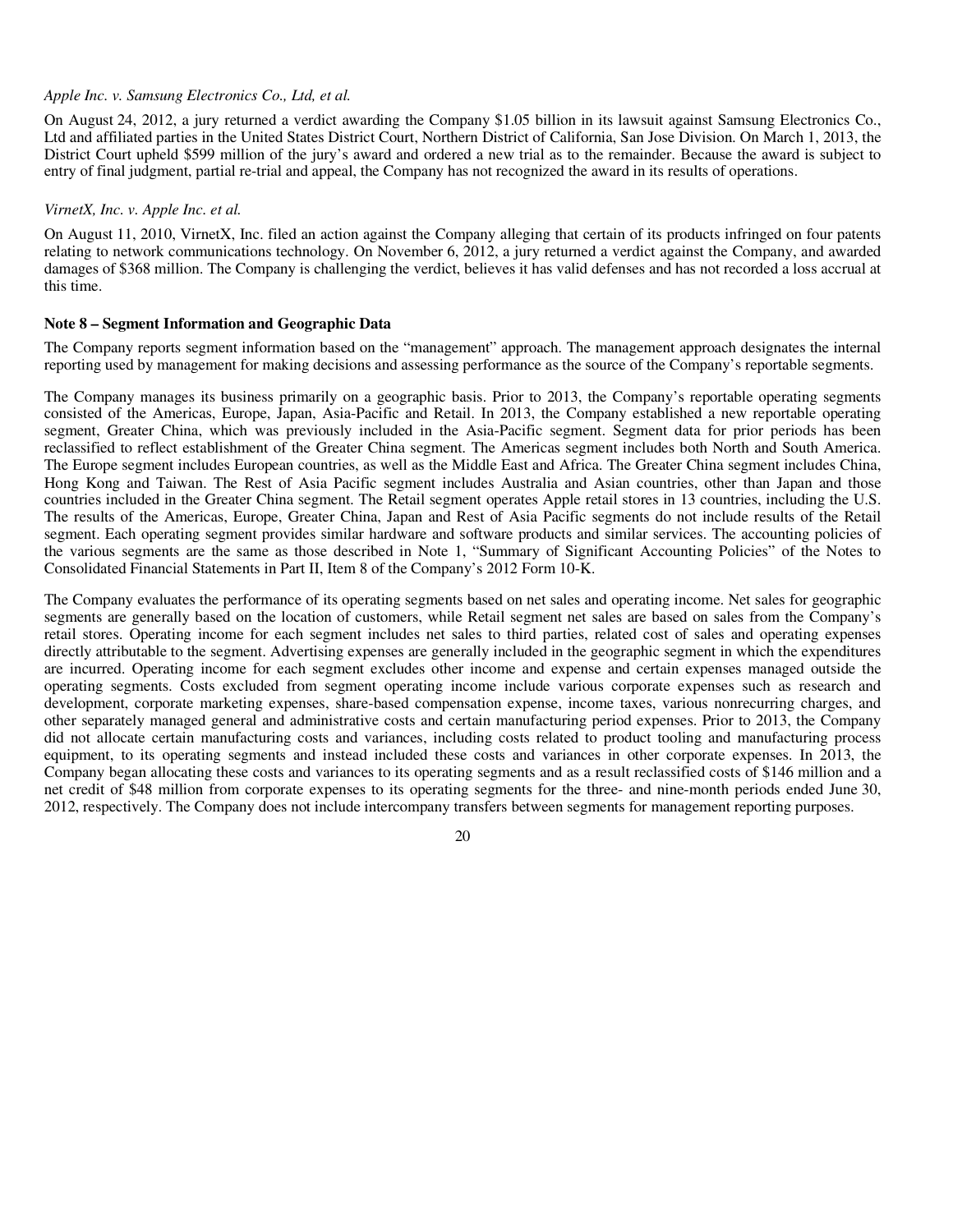The following table shows information by operating segment for the three- and nine-month periods ended June 29, 2013 and June 30, 2012 (in millions):

|                              |               | <b>Three Months Ended</b> |               |                         | <b>Nine Months Ended</b> |                    |               |                  |
|------------------------------|---------------|---------------------------|---------------|-------------------------|--------------------------|--------------------|---------------|------------------|
|                              |               | <b>June 29,</b><br>2013   |               | <b>June 30,</b><br>2012 |                          | June $29,$<br>2013 |               | June 30,<br>2012 |
| Americas:                    |               |                           |               |                         |                          |                    |               |                  |
| Net sales                    | \$            | 14,405                    | \$            | 12,806                  | \$                       | 48,798             | \$            | 43,702           |
| Operating income             | \$            | 5,140                     | $\mathbb{S}$  | 5,161                   | <sup>\$</sup>            | 17,637             | $\mathcal{S}$ | 18,082           |
| Europe:                      |               |                           |               |                         |                          |                    |               |                  |
| Net sales                    | \$            | 7,614                     | $\mathcal{S}$ | 8,237                   | $\mathbb{S}$             | 29,878             | $\mathbb{S}$  | 28,300           |
| Operating income             | $\mathbb{S}$  | 2,450                     | \$            | 3,229                   | \$                       | 10,308             | S             | 11,834           |
| <b>Greater China:</b>        |               |                           |               |                         |                          |                    |               |                  |
| Net sales                    | \$            | 4,641                     | \$            | 5,389                   | \$                       | 19,684             | \$            | 17,106           |
| Operating income             | $\mathbb{S}$  | 1,440                     | \$            | 2,468                   | <sup>\$</sup>            | 6,771              | <sup>\$</sup> | 7,955            |
| Japan:                       |               |                           |               |                         |                          |                    |               |                  |
| Net sales                    | \$            | 2,543                     | $\mathbb{S}$  | 2,009                   | $\mathbb{S}$             | 10,121             | $\mathcal{S}$ | 8,204            |
| Operating income             | \$            | 1,343                     | \$            | 1,068                   | \$                       | 5,158              | \$.           | 4,600            |
| <b>Rest of Asia Pacific:</b> |               |                           |               |                         |                          |                    |               |                  |
| Net sales                    | \$            | 2,046                     | \$            | 2,498                   | <sup>\$</sup>            | 9,201              | -S            | 8,631            |
| Operating income             | $\mathsf{\$}$ | 729                       | \$            | 878                     | <sup>\$</sup>            | 3,098              | <sup>\$</sup> | 3,549            |
| Retail:                      |               |                           |               |                         |                          |                    |               |                  |
| Net sales                    | \$            | 4,074                     | $\mathbb{S}$  | 4,084                   | <sup>\$</sup>            | 15,756             | <sup>\$</sup> | 14,599           |
| Operating income             | \$            | 667                       | \$            | 828                     | \$                       | 3,316              | \$            | 3,833            |

A reconciliation of the Company's segment operating income to the condensed consolidated financial statements for the three- and nine-month periods ended June 29, 2013 and June 30, 2012 is as follows (in millions):

|                                  | <b>Three Months Ended</b> |  |                         |                  |         | <b>Nine Months Ended</b> |                  |  |  |  |
|----------------------------------|---------------------------|--|-------------------------|------------------|---------|--------------------------|------------------|--|--|--|
|                                  | June 29,<br>2013          |  | <b>June 30,</b><br>2012 | June 29,<br>2013 |         |                          | June 30,<br>2012 |  |  |  |
| Segment operating income         | 11.769                    |  | 13.632                  |                  | 46.288  |                          | 49.853           |  |  |  |
| Share-based compensation expense | (578)                     |  | (448)                   |                  | (1,698) |                          | (1,292)          |  |  |  |
| Other corporate expenses, net    | (1.990)                   |  | (1,611)                 |                  | (5,621) |                          | (4,264)          |  |  |  |
| Total operating income           | 9.201                     |  | 1.573                   |                  | 38.969  |                          | 44.297           |  |  |  |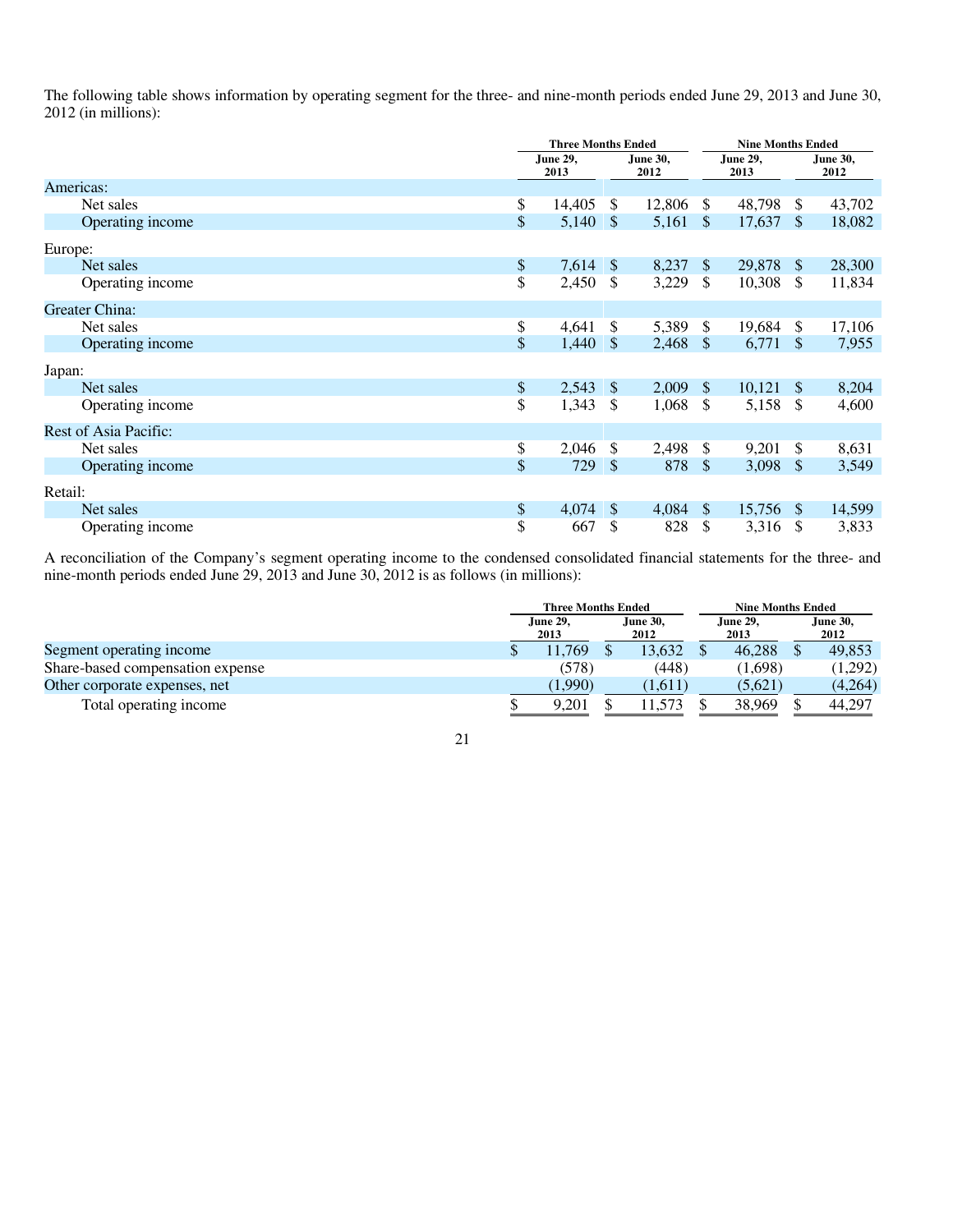#### **Item 2. Management's Discussion and Analysis of Financial Condition and Results of Operations**

*This section and other parts of this Form 10-Q contain forward-looking statements, within the meaning of the Private Securities Litigation Reform Act of 1995, that involve risks and uncertainties. Forward-looking statements provide current expectations of future events based on certain assumptions and include any statement that does not directly relate to any historical or current fact. Forward-looking statements also can be identified by words such as "anticipates," "expects," "believes," "will," "would," "could," "can," "future," and similar terms. Forward-looking statements are not guarantees of future performance and the Company's actual results may differ significantly from the results discussed in the forward-looking statements. Factors that might cause such differences include, but are not limited to, those discussed in Part II, Item 1A of this Form 10-Q under the heading "Risk Factors," which are incorporated herein by reference. The following discussion should be read in conjunction with the Company's Annual Report on Form 10-K for the year ended September 29, 2012 (the "2012 Form 10-K") filed with the U.S. Securities and Exchange Commission (the "SEC") and the condensed consolidated financial statements and notes thereto included elsewhere in this Form 10-Q. All information presented herein is based on the Company's fiscal calendar. Unless otherwise stated, references in this report to particular years, quarters, months or periods refer to the Company's fiscal years ended in September and the associated quarters, months, or periods of those fiscal years. Each of the terms the "Company" and "Apple" as used herein refers collectively to Apple Inc. and its wholly-owned subsidiaries, unless otherwise stated. The Company assumes no obligation to revise or update any forwardlooking statements for any reason, except as required by law.* 

#### **Available Information**

The Company's Annual Report on Form 10-K, Quarterly Reports on Form 10-Q, Current Reports on Form 8-K, and amendments to reports filed pursuant to Sections 13(a) and 15(d) of the Securities Exchange Act of 1934, as amended (the "Exchange Act"), are filed with the SEC. The Company is subject to the informational requirements of the Exchange Act and files or furnishes reports, proxy statements, and other information with the SEC. Such reports and other information filed by the Company with the SEC are available free of charge on the Company's website at investor.apple.com/sec.cfm when such reports are available on the SEC's website. The public may read and copy any materials filed by the Company with the SEC at the SEC's Public Reference Room at 100 F Street, NE, Room 1580, Washington, DC 20549. The public may obtain information on the operation of the Public Reference Room by calling the SEC at 1-800-SEC-0330. The SEC maintains an Internet site that contains reports, proxy and information statements and other information regarding issuers that file electronically with the SEC at www.sec.gov. The contents of these websites are not incorporated into this filing. Further, the Company's references to the URLs for these websites are intended to be inactive textual references only.

#### **Executive Overview**

The Company designs, manufactures, and markets mobile communication and media devices, personal computers, and portable digital music players, and sells a variety of related software, services, peripherals, networking solutions, and third-party digital content and applications. The Company's products and services include iPhone®, iPad®, Mac®, iPod®, Apple TV®, a portfolio of consumer and professional software applications, the iOS and OS  $X^{\otimes}$  operating systems, iCloud®, and a variety of accessory, service and support offerings. The Company also sells and delivers digital content and applications through the iTunes Store®, App Store™, iBookstore™, and Mac App Store. The Company sells its products worldwide through its retail stores, online stores, and direct sales force, as well as through third-party cellular network carriers, wholesalers, retailers, and value-added resellers. In addition, the Company sells a variety of third-party iPhone, iPad, Mac and iPod compatible products, including application software, and various accessories through its online and retail stores. The Company sells to consumers; small and mid-sized businesses; and education, enterprise and government customers.

The Company is committed to bringing the best user experience to its customers through its innovative hardware, software, peripherals, and services. The Company's business strategy leverages its unique ability to design and develop its own operating systems, hardware, application software, and services to provide its customers new products and solutions with superior ease-of-use, seamless integration, and innovative design. As part of its strategy, the Company continues to expand its platform for the discovery and delivery of third-party digital content and applications through the iTunes Store. As part of the iTunes Store, the Company's App Store and iBookstore allow customers to discover and download applications and books through either a Mac or Windows-based computer or through "iOS devices," namely iPhone, iPad and iPod touch. The Company's Mac App Store allows customers to easily discover, download and install Mac applications. The Company also supports a community for the development of third-party software and hardware products and digital content that complement the Company's offerings. The Company's strategy also includes expanding its distribution network to effectively reach more customers and provide them with a high-quality sales and post-sales support experience.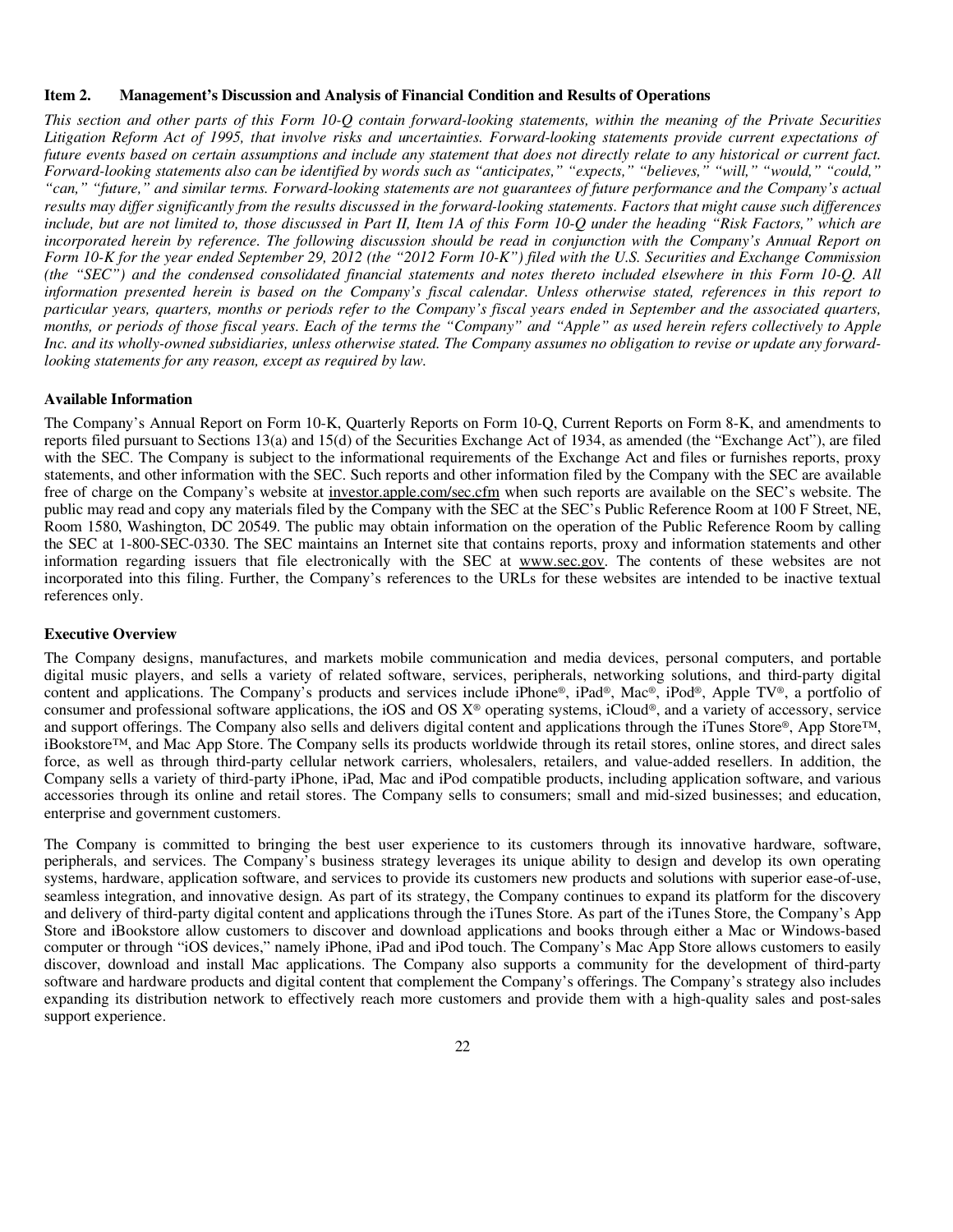The Company participates in several highly competitive markets, including the market for mobile communications and media devices with its iOS devices; personal computers with its Mac computers; portable digital players with iPod; and distribution of third-party digital content and applications with the iTunes Store, App Store, iBookstore, and Mac App Store. While the Company is widely recognized as a leading innovator in the markets where it competes, these markets are highly competitive and subject to aggressive pricing. To remain competitive, the Company believes that continual investment in research and development and marketing and advertising is critical to the development and sale of innovative products and technologies. The Company's research and development spending is focused on investing in new hardware and software products, and in further developing its existing products, including iPhone, iPad, Mac, and iPod hardware; iOS and OS X operating systems; and a variety of application software and online services.

The Company uses a variety of direct and indirect distribution channels, such as its retail stores, online stores, and direct sales force, and third-party cellular network carriers, wholesalers, retailers, and value-added resellers. The Company believes that sales of its innovative and differentiated products are enhanced by knowledgeable salespersons who can convey the value of the hardware and software integration, and demonstrate the unique solutions that are available on its products. The Company further believes providing direct contact with its targeted customers is an effective way to demonstrate the advantages of its products over those of its competitors and providing a high-quality sales and after-sales support experience is critical to attracting new and retaining existing customers. To ensure a high-quality buying experience for its products in which service and education are emphasized, the Company continues to expand and improve its distribution capabilities by expanding the number of its own retail stores worldwide. Additionally, the Company has invested in programs to enhance reseller sales by placing high quality Apple fixtures, merchandising materials and other resources within selected third-party reseller locations. Through the Apple Premium Reseller Program, certain third-party resellers focus on the Apple platform by providing a high level of integration and support services, and product expertise.

#### **Products**

In June 2013, the Company announced new versions of its operating systems, iOS 7 and OS X Mavericks, both of which are expected to be available in the fall of 2013. The Company also released updated versions of MacBook Air.

A detailed discussion of the Company's products may be found in Part I, Item 1, "Business," of the Company's 2012 Form 10-K.

#### **Critical Accounting Policies and Estimates**

The preparation of financial statements and related disclosures in conformity with U.S. generally accepted accounting principles ("GAAP") and the Company's discussion and analysis of its financial condition and operating results require the Company's management to make judgments, assumptions, and estimates that affect the amounts reported in its condensed consolidated financial statements and accompanying notes. Note 1, "Summary of Significant Accounting Policies" of this Form 10-Q and in the Notes to Consolidated Financial Statements in Part II, Item 8 of the Company's 2012 Form 10-K describes the significant accounting policies and methods used in the preparation of the Company's condensed consolidated financial statements. Management bases its estimates on historical experience and on various other assumptions it believes to be reasonable under the circumstances, the results of which form the basis for making judgments about the carrying values of assets and liabilities. Actual results may differ from these estimates and such differences may be material.

Management believes the Company's critical accounting policies and estimates are those related to revenue recognition, valuation and impairment of marketable securities, inventory valuation and valuation of manufacturing-related assets and estimated purchase commitment cancellation fees, warranty costs, income taxes, and legal and other contingencies. Management considers these policies critical because they are both important to the portrayal of the Company's financial condition and operating results, and they require management to make judgments and estimates about inherently uncertain matters. The Company's senior management has reviewed these critical accounting policies and related disclosures with the Audit and Finance Committee of the Company's Board of Directors.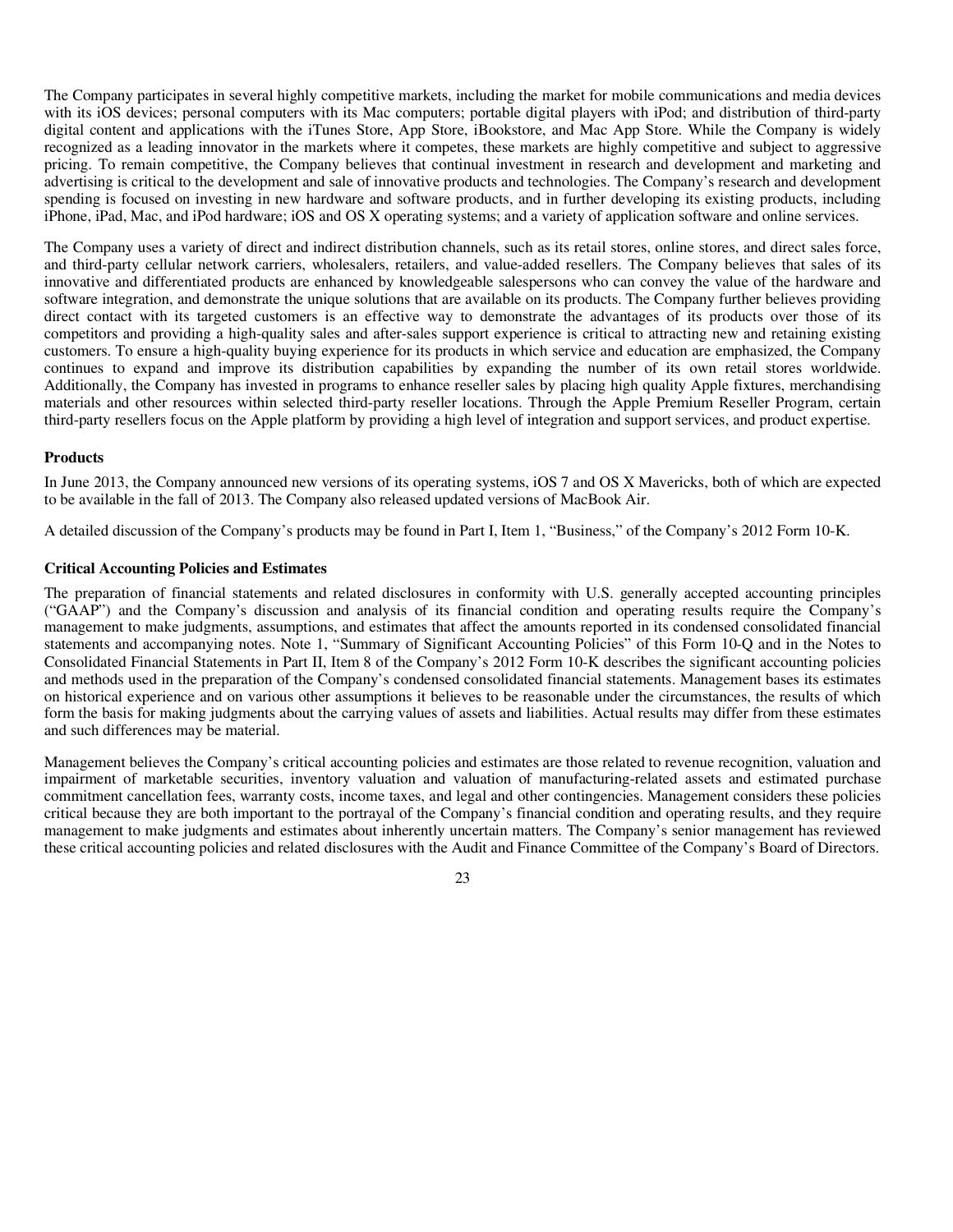#### *Revenue Recognition*

Net sales consist primarily of revenue from the sale of hardware, software, digital content and applications, peripherals, and service and support contracts. The Company recognizes revenue when persuasive evidence of an arrangement exists, delivery has occurred, the sales price is fixed or determinable, and collection is probable. Product is considered delivered to the customer once it has been shipped and title and risk of loss have been transferred. For most of the Company's product sales, these criteria are met at the time the product is shipped. For online sales to individuals, for some sales to education customers in the U.S., and for certain other sales, the Company defers revenue until the customer receives the product because the Company retains a portion of the risk of loss on these sales during transit. The Company recognizes revenue from the sale of hardware products, software bundled with hardware that is essential to the functionality of the hardware, and third-party digital content sold on the iTunes Store in accordance with general revenue recognition accounting guidance. The Company recognizes revenue in accordance with industry specific software accounting guidance for the following types of sales transactions: (i) standalone sales of software products, (ii) sales of software upgrades and (iii) sales of software bundled with hardware not essential to the functionality of the hardware.

For multi-element arrangements that include hardware products containing software essential to the hardware product's functionality, undelivered software elements that relate to the hardware product's essential software, and/or undelivered non-software services, the Company allocates revenue to all deliverables based on their relative selling prices. In such circumstances, the Company uses a hierarchy to determine the selling price to be used for allocating revenue to deliverables: (i) vendor-specific objective evidence of fair value ("VSOE"), (ii) third-party evidence of selling price ("TPE") and (iii) best estimate of selling price ("ESP"). VSOE generally exists only when the Company sells the deliverable separately and is the price actually charged by the Company for that deliverable. ESPs reflect the Company's best estimates of what the selling prices of elements would be if they were sold regularly on a standalone basis.

For sales of qualifying versions of iOS devices, Mac and Apple TV, the Company has indicated it may from time to time provide future unspecified software upgrades and features free of charge to customers. The Company also provides various non-software services to owners of qualifying versions of iOS devices and Mac. Because the Company has neither VSOE nor TPE for the unspecified software upgrade rights or the non-software services, revenue is allocated to these rights and services based on the Company's ESPs. Revenue allocated to the unspecified software upgrade rights and non-software services based on the Company's ESPs is deferred and recognized on a straight-line basis over the estimated period the software upgrades and non-software services are expected to be provided for each of these devices, which ranges from two to four years.

The Company's process for determining ESPs involves management's judgment and considers multiple factors that may vary over time depending upon the unique facts and circumstances related to each deliverable. If the facts and circumstances underlying the factors considered change, including the estimated or actual costs incurred to provide non-software services or the estimated period the software upgrades and non-software services are expected to be provided, or should future facts and circumstances lead the Company to consider additional factors, the Company's ESPs and the future rate of related amortization for software upgrades and non-software services related to future sales of these devices could change.

The Company records reductions to revenue for estimated commitments related to price protection and other customer incentive programs. For transactions involving price protection, the Company recognizes revenue net of the estimated amount to be refunded, provided the refund amount can be reasonably and reliably estimated and the other conditions for revenue recognition have been met. The Company's policy requires that, if refunds cannot be reliably estimated, revenue is not recognized until reliable estimates can be made or the price protection lapses. For the Company's other customer incentive programs, the estimated cost is recognized at the later of the date at which the Company has sold the product or the date at which the program is offered. The Company also records reductions to revenue for expected future product returns based on the Company's historical experience. Future market conditions and product transitions may require the Company to increase customer incentive programs that could result in reductions to future revenue. Additionally, certain customer incentive programs require management to estimate the number of customers who will actually redeem the incentive. Management's estimates are based on historical experience and the specific terms and conditions of particular incentive programs. If a greater than estimated proportion of customers redeems such incentives, the Company would be required to record additional reductions to revenue, which would have an adverse impact on the Company's results of operations.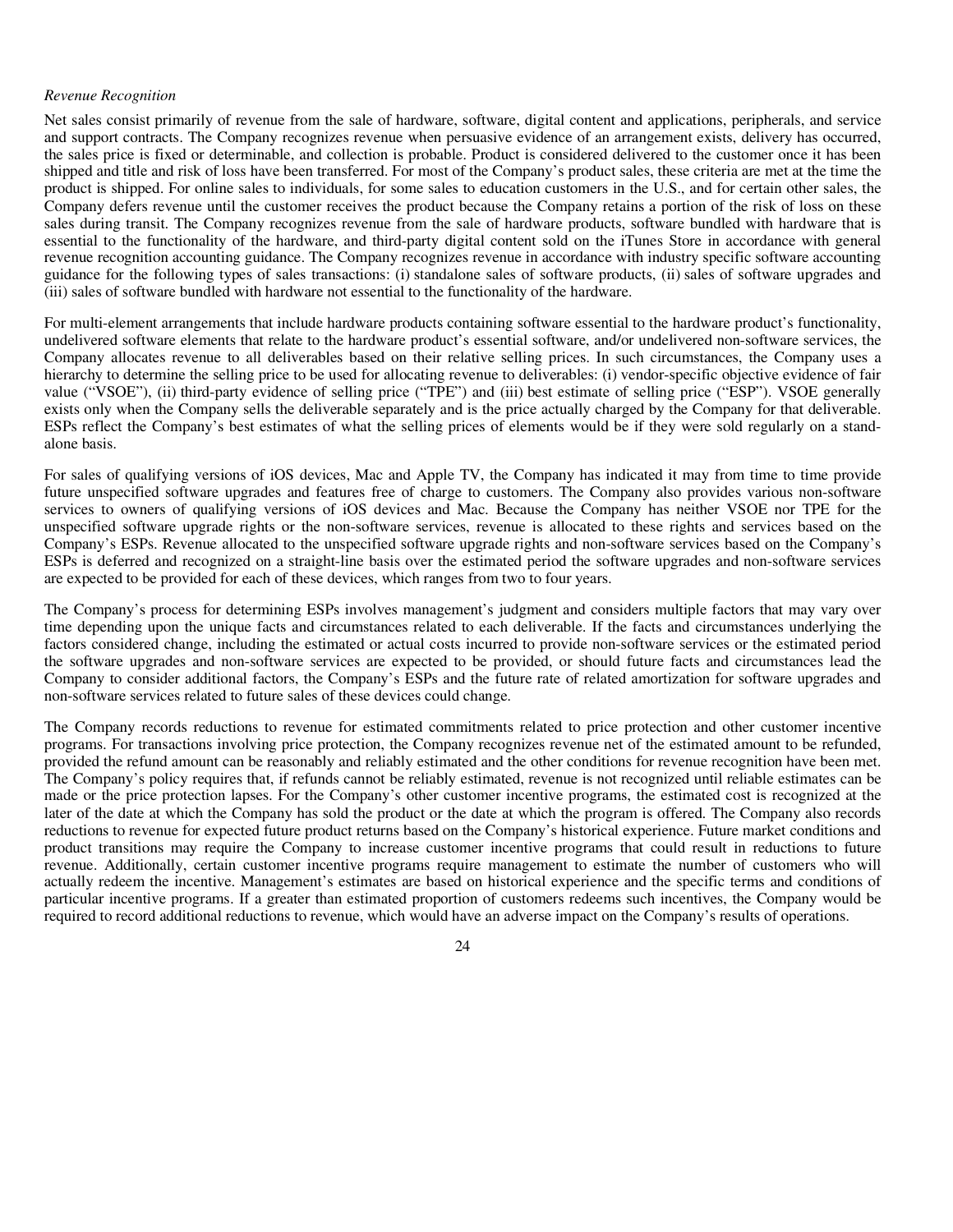#### *Valuation and Impairment of Marketable Securities*

The Company's investments in available-for-sale securities are reported at fair value. Unrealized gains and losses related to changes in the fair value of securities are recognized in accumulated other comprehensive income, net of tax, in the Company's Condensed Consolidated Balance Sheets. Changes in the fair value of available-for-sale securities impact the Company's net income only when such securities are sold or an other-than-temporary impairment is recognized. Realized gains and losses on the sale of securities are determined by specific identification of each security's cost basis. The Company regularly reviews its investment portfolio to determine if any security is other-than-temporarily impaired, which would require the Company to record an impairment charge in the period any such determination is made. In making this judgment, the Company evaluates, among other things, the duration and extent to which the fair value of a security is less than its cost; the financial condition of the issuer and any changes thereto; and the Company's intent to sell, or whether it will more likely than not be required to sell, the security before recovery of its amortized cost basis. The Company's assessment on whether a security is other-than-temporarily impaired could change in the future due to new developments or changes in assumptions related to any particular security.

#### *Inventory Valuation and Valuation of Manufacturing-Related Assets and Estimated Purchase Commitment Cancellation Fees*

The Company must order components for its products and build inventory in advance of product shipments and has invested in manufacturing process equipment, including capital assets held at its suppliers' facilities. In addition, the Company has made prepayments to certain of its suppliers associated with long-term supply agreements to secure supply of inventory components. The Company records a write-down for inventories of components and products, including third-party products held for resale, which have become obsolete or are in excess of anticipated demand or net realizable value. The Company performs a detailed review of inventory each quarter that considers multiple factors including demand forecasts, product life cycle status, product development plans, current sales levels, and component cost trends. The Company also reviews its manufacturing-related capital assets and inventory prepayments for impairment whenever events or circumstances indicate the carrying amount of such assets may not be recoverable. If the Company determines that an asset is not recoverable, it records an impairment loss equal to the amount by which the carrying value of such an asset exceeds its fair value.

The industries in which the Company competes are subject to a rapid and unpredictable pace of product and component obsolescence and demand changes. In certain circumstances the Company may be required to record additional write-downs of inventory, inventory prepayments and/or manufacturing-related capital assets. These circumstances include future demand or market conditions for the Company's products being less favorable than forecasted, unforeseen technological changes or changes to the Company's product development plans that negatively impact the utility of any of these assets, or significant deterioration in the financial condition of one or more of the Company's suppliers that hold any of the Company's manufacturing process equipment or to whom the Company has made an inventory prepayment. Such write-downs would adversely affect the Company's results of operations in the period when the write-downs were recorded.

The Company records accruals for estimated cancellation fees related to component orders that have been cancelled or are expected to be cancelled. Consistent with industry practice, the Company acquires components through a combination of purchase orders, supplier contracts, and open orders in each case based on projected demand. Where appropriate, the purchases are applied to inventory component prepayments that are outstanding with the respective supplier. Purchase commitments typically cover the Company's forecasted component and manufacturing requirements for periods up to 150 days. If there is an abrupt and substantial decline in demand for one or more of the Company's products, if the Company's product development plans change, or if there is an unanticipated change in technological requirements for any of the Company's products, then the Company may be required to record additional accruals for cancellation fees that would adversely affect its results of operations in the period when the cancellation fees are identified and recorded.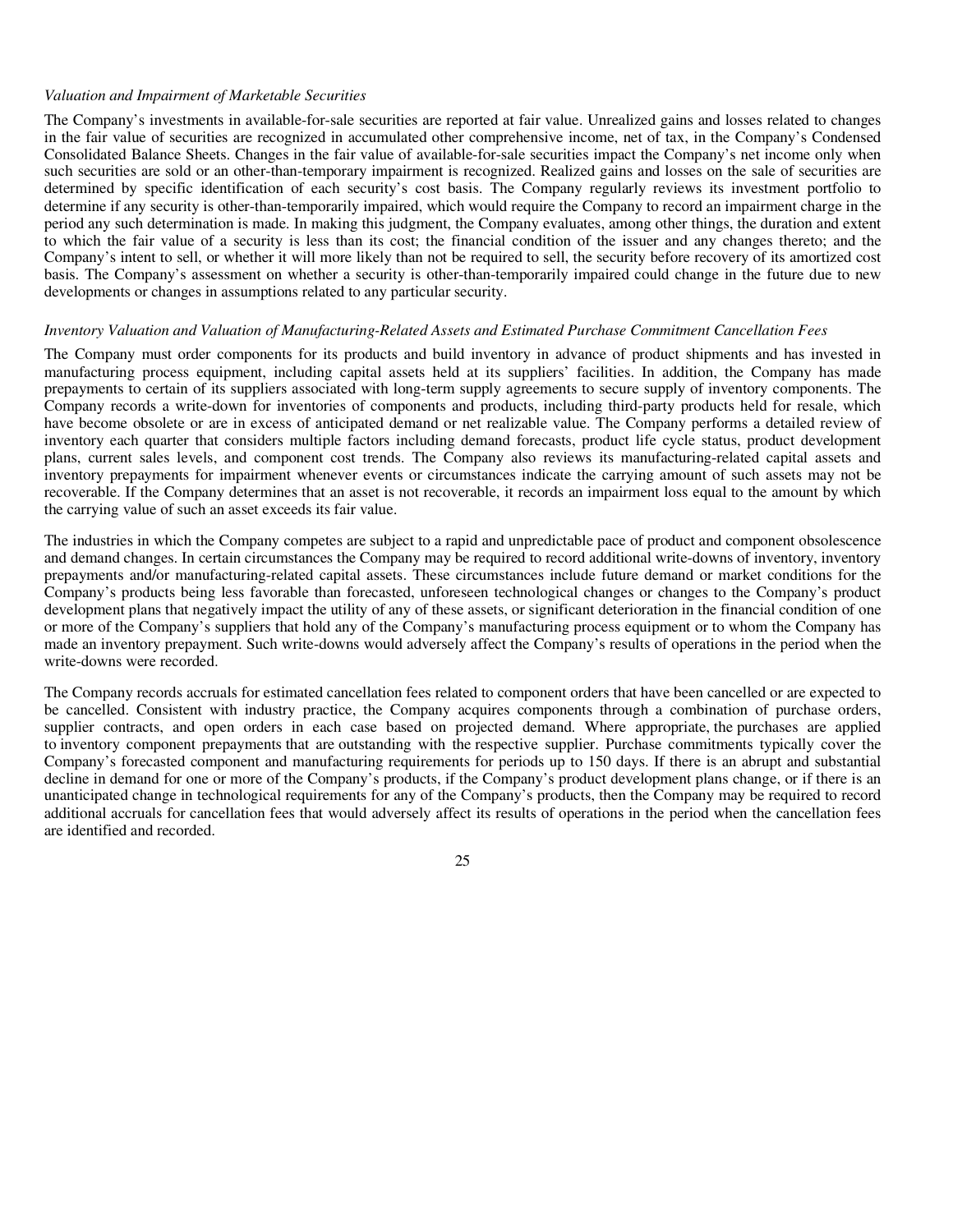#### *Warranty Costs*

The Company provides for the estimated cost of warranties at the time the related revenue is recognized based on historical and projected warranty claim rates, historical and projected cost-per-claim, and knowledge of specific product failures that are outside of the Company's typical experience. Each quarter, the Company reevaluates its estimates to assess the adequacy of its recorded warranty liabilities considering the size of the installed base of products subject to warranty protection and adjusts the amounts as necessary. If actual product failure rates or repair costs differ from estimates, revisions to the estimated warranty liabilities would be required and could materially affect the Company's results of operations.

#### *Income Taxes*

The Company records a tax provision for the anticipated tax consequences of the reported results of operations. The provision for income taxes is computed using the asset and liability method, under which deferred tax assets and liabilities are recognized for the expected future tax consequences of temporary differences between the financial reporting and tax bases of assets and liabilities, and for operating losses and tax credit carryforwards. Deferred tax assets and liabilities are measured using the currently enacted tax rates that apply to taxable income in effect for the years in which those tax assets are expected to be realized or settled. The Company records a valuation allowance to reduce deferred tax assets to the amount that is believed more likely than not to be realized.

The Company recognizes tax benefits from uncertain tax positions only if it is more likely than not that the tax position will be sustained on examination by the taxing authorities, based on the technical merits of the position. The tax benefits recognized in the financial statements from such positions are then measured based on the largest benefit that has a greater than 50% likelihood of being realized upon ultimate settlement.

Management believes it is more likely than not that forecasted income, including income that may be generated as a result of certain tax planning strategies, together with future reversals of existing taxable temporary differences, will be sufficient to fully recover the deferred tax assets. In the event that the Company determines all or part of the net deferred tax assets are not realizable in the future, the Company will make an adjustment to the valuation allowance that would be charged to earnings in the period such determination is made. In addition, the calculation of tax liabilities involves significant judgment in estimating the impact of uncertainties in the application of GAAP and complex tax laws. Resolution of these uncertainties in a manner inconsistent with management's expectations could have a material impact on the Company's financial condition and operating results.

#### *Legal and Other Contingencies*

As discussed in Part II, Item 1 of this Form 10-Q under the heading "Legal Proceedings" and in Note 7, "Commitments and Contingencies" in the Notes to Condensed Consolidated Financial Statements of this Form 10-Q, the Company is subject to various legal proceedings and claims that arise in the ordinary course of business. The Company records a liability when it is probable that a loss has been incurred and the amount is reasonably estimable. There is significant judgment required in both the probability determination and as to whether an exposure can be reasonably estimated. In the opinion of management, there was not at least a reasonable possibility the Company may have incurred a material loss, or a material loss in excess of a recorded accrual, with respect to loss contingencies for legal and other contingencies. However, the outcome of legal proceedings and claims brought against the Company is subject to significant uncertainty. Therefore, although management considers the likelihood of such an outcome to be remote, if one or more of these legal matters were resolved against the Company in a reporting period for amounts in excess of management's expectations, the Company's consolidated financial statements for that reporting period could be materially adversely affected.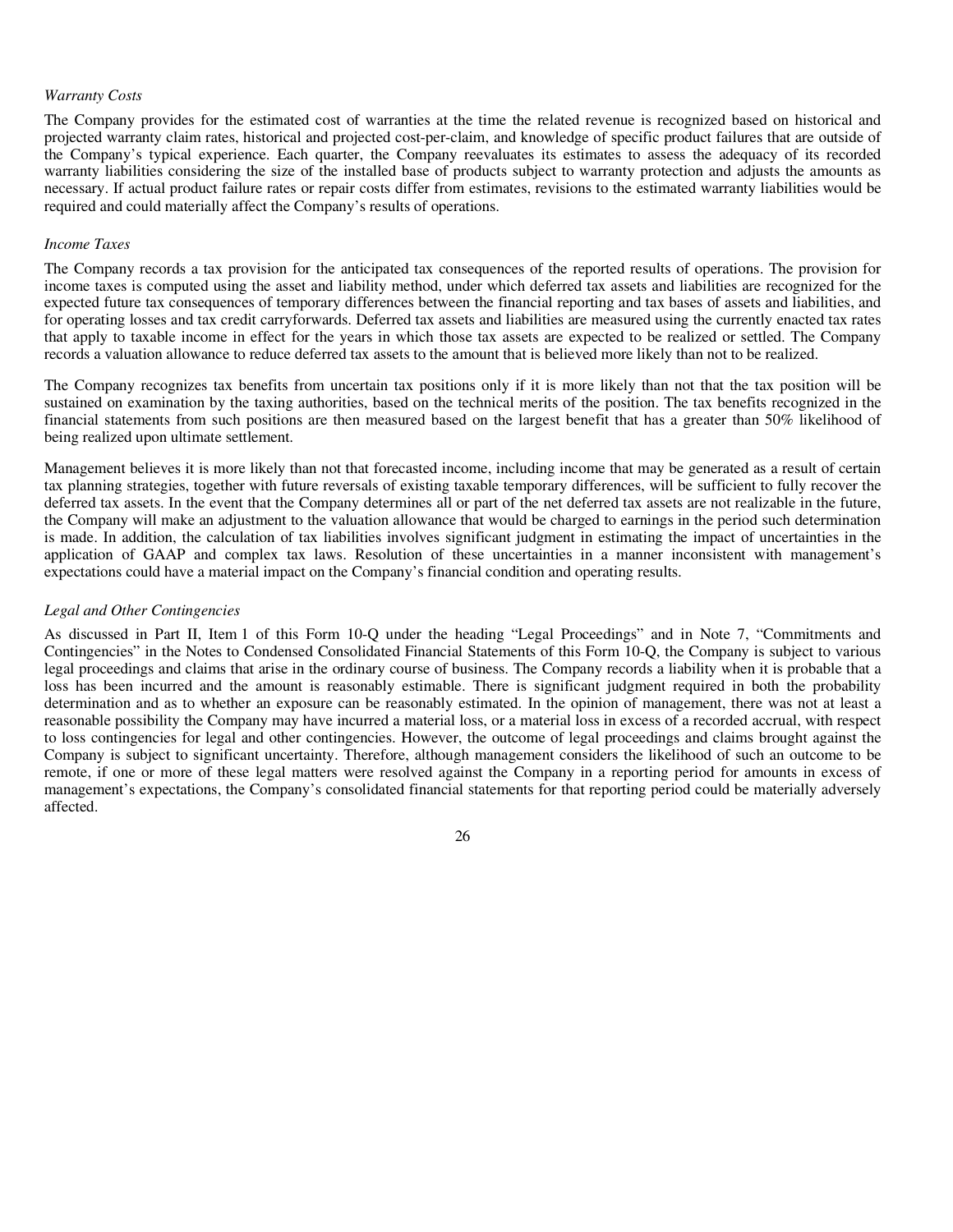#### **Net Sales**

The following table shows net sales by operating segment and net sales and unit sales by product during the three- and nine-month periods ended June 29, 2013 and June 30, 2012 (in millions, except unit sales in thousands):

|                                          | <b>Three Months Ended</b> |                  |     |                  | <b>Nine Months Ended</b> |               |                  |                  |         |        |
|------------------------------------------|---------------------------|------------------|-----|------------------|--------------------------|---------------|------------------|------------------|---------|--------|
|                                          |                           | June 29,<br>2013 |     | June 30,<br>2012 | Change                   |               | June 29,<br>2013 | June 30,<br>2012 |         | Change |
| <b>Net Sales by Operating Segment:</b>   |                           |                  |     |                  |                          |               |                  |                  |         |        |
| Americas                                 | \$                        | 14,405           | \$  | 12,806           | 12%                      | S             | 48,798           | - S              | 43,702  | $12\%$ |
| Europe                                   |                           | 7,614            |     | 8,237            | $(8)\%$                  |               | 29,878           |                  | 28,300  | $6\%$  |
| Greater China (a)                        |                           | 4,641            |     | 5,389            | $(14)\%$                 |               | 19,684           |                  | 17,106  | $15\%$ |
| Japan                                    |                           | 2,543            |     | 2,009            | 27%                      |               | 10,121           |                  | 8,204   | 23%    |
| Rest of Asia Pacific                     |                           | 2,046            |     | 2,498            | (18)%                    |               | 9,201            |                  | 8,631   | 7%     |
| Retail                                   |                           | 4,074            |     | 4,084            |                          |               | 15,756           |                  | 14,599  | 8%     |
| Total net sales                          |                           | 35,323           | \$  | 35,023           | $1\%$                    |               | 133,438          | \$               | 120,542 | $11\%$ |
| <b>Net Sales by Product:</b>             |                           |                  |     |                  |                          |               |                  |                  |         |        |
| iPhone(b)                                | \$                        | 18,154           | \$. | 15,821           | 15%                      | <sup>\$</sup> | 71,769           | -\$              | 62,047  | $16\%$ |
| iPad(b)                                  |                           | 6,374            |     | 8,779            | (27)%                    |               | 25,794           |                  | 23,812  | 8%     |
| Mac(b)                                   |                           | 4,893            |     | 4,933            | $(1)\%$                  |               | 15,859           |                  | 16,604  | (4)%   |
| $i$ Pod $(b)$                            |                           | 733              |     | 1,060            | (31)%                    |               | 3,838            |                  | 4,795   | (20)%  |
| <i>iTunes, Software and Services (c)</i> |                           | 3,990            |     | 3,203            | 25%                      |               | 11,791           |                  | 9,394   | 26%    |
| Accessories (d)                          |                           | 1,179            |     | 1,227            | (4)%                     |               | 4,387            |                  | 3,890   | 13%    |
| Total net sales                          |                           | 35,323           | \$  | 35,023           | $1\%$                    | S.            | 133,438          | S.               | 120,542 | $11\%$ |
| <b>Unit Sales by Product:</b>            |                           |                  |     |                  |                          |               |                  |                  |         |        |
| iPhone                                   |                           | 31,241           |     | 26,028           | $20\%$                   |               | 116.460          |                  | 98.136  | 19%    |
| iPad                                     |                           | 14,617           |     | 17,042           | $(14)\%$                 |               | 56,954           |                  | 44,274  | $29\%$ |
| Mac                                      |                           | 3,754            |     | 4,020            | (7)%                     |               | 11,767           |                  | 13,235  | (11)%  |
| iPod                                     |                           | 4,569            |     | 6,751            | $(32)\%$                 |               | 22,881           |                  | 29,821  | (23)%  |

(a) Greater China includes China, Hong Kong and Taiwan.

(b) Includes deferrals and amortization of related non-software services and software upgrade rights.

- (c) Includes revenue from sales on the iTunes Store, the App Store, the Mac App Store, and the iBookstore, and revenue from sales of AppleCare, licensing and other services.
- (d) Includes sales of hardware peripherals and Apple-branded and third-party accessories for iPhone, iPad, Mac and iPod.

The Company's fiscal year is the 52 or 53-week period that ends on the last Saturday of September. An extra week is added to the Company's first quarter approximately every six years to realign the Company's fiscal quarters more closely to calendar quarters. A  $14<sup>th</sup>$  week was added to the first quarter of 2012, while the first quarter of 2013 spanned only 13 weeks. Inclusion of the  $14<sup>th</sup>$  week increased the Company's overall net sales and operating expenses for the first nine months of 2012 compared to 2013.

#### **Product Performance**

#### *iPhone*

Net sales of iPhone were \$18.2 billion and \$71.8 billion in the third quarter and first nine months of 2013, respectively, increases of \$2.3 billion or 15% and \$9.7 billion or 16% compared to the same periods in 2012. iPhone unit sales totaled 31.2 million and 116.5 million in the third quarter and first nine months of 2013, respectively, increases of 20% and 19% compared to the same periods in 2012. For the first nine months of 2013, iPhone year-over-year growth resulted from strong demand for iPhone in all of the Company's operating segments primarily due to the launch of iPhone 5 beginning in September 2012 and strong ongoing demand for iPhone 4 and 4S. All of the Company's operating segments except Greater China experienced increases in net sales and unit sales of iPhone during the third quarter of 2013 compared to the same period in 2012. The year-over-year impact of higher iPhone unit sales was partially offset during the third quarter and first nine months of 2013 by reductions in iPhone average selling prices in almost all of the Company's operating segments primarily as a result of a shift in product mix towards lower-priced iPhone models, particularly iPhone 4. Net sales of iPhone accounted for  $51\%$  and  $45\%$  of the Company's total net sales for the third quarters of 2013 and 2012, respectively, and were 54% and 51% of the Company's total net sales during the first nine months of 2013 and 2012, respectively.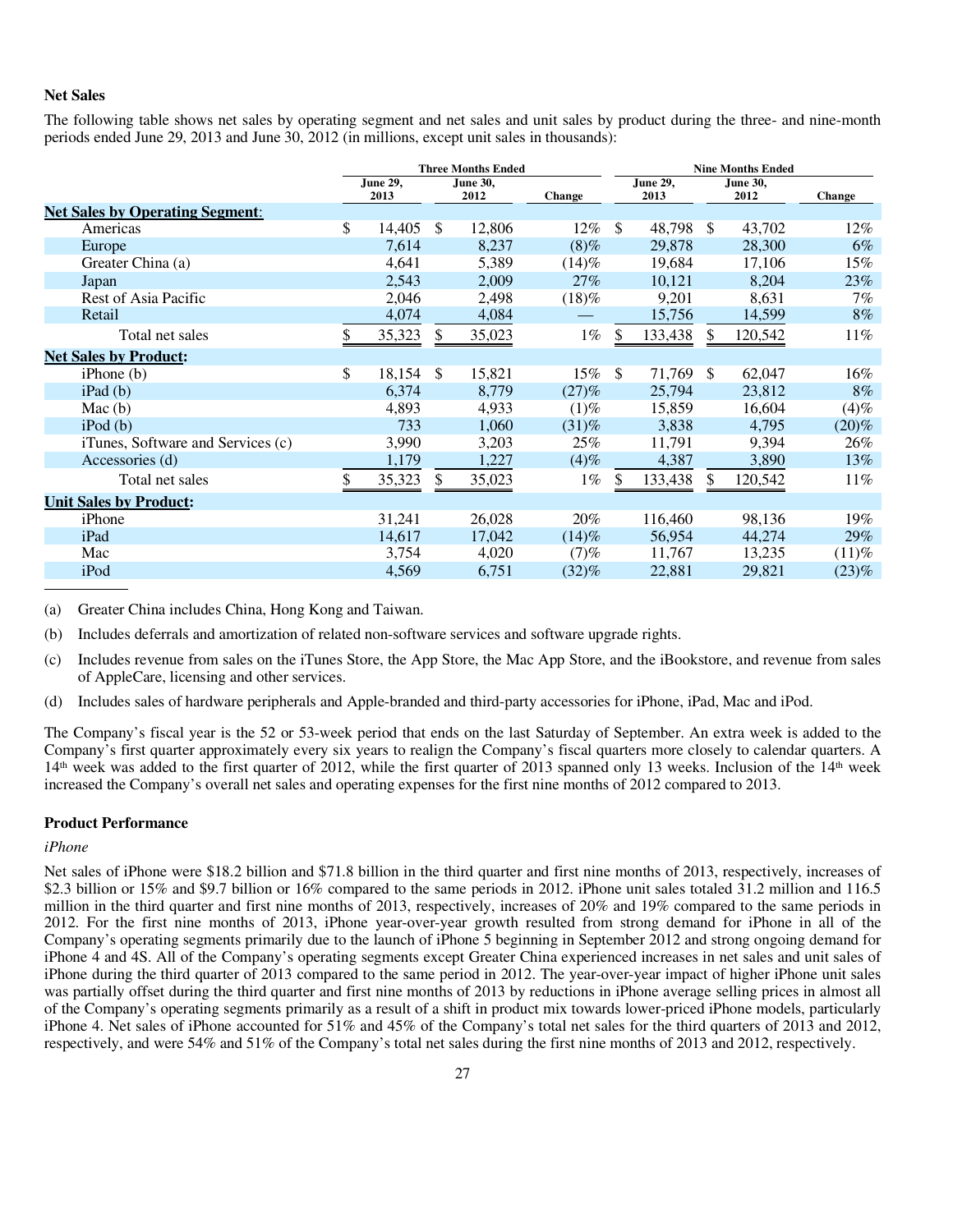#### *iPad*

Net sales of iPad were \$6.4 billion and \$25.8 billion in the third quarter and first nine months of 2013, respectively. While iPad net sales during the third quarter of 2013 decreased \$2.4 billion or  $27\%$  compared to the third quarter of 2012, iPad net sales increased by \$2.0 billion or 8% during the first nine months of 2013 compared to the same period in 2012. Unit sales of iPad were 14.6 million and 57.0 million during the third quarter and first nine months of 2013, respectively, a decrease of 14% compared to the third quarter of 2012 and an increase of 29% compared to the first nine months of 2012. The increase in net sales and unit sales of iPad during the first nine months of 2013 resulted from strong growth in unit sales in all of the Company's operating segments. This growth was driven by the launch of iPad mini and the fourth generation iPad beginning in the first quarter of 2013. The year-over-year growth rate of total iPad unit sales was higher than the growth rate of total iPad net sales during the first nine months of 2013 due to a reduction in average selling prices in all of the Company's operating segments primarily as a result of the introduction of iPad mini and a price reduction on iPad 2. The year-over-year decrease in net sales of iPad during the third quarter of 2013 compared to the same period in 2012 reflects the reduction in average selling price in all of the Company's operating segments and lower iPad unit sales in all of the Company's operating segments except Japan. The launch of the third-generation iPad in many countries around the world beginning March 2012 without a comparable new iPad product introduction in the same period in 2013 contributed to the decline in third quarter iPad unit sales. Net sales of iPad accounted for 18% and 25% of the Company's total net sales for the third quarters of 2013 and 2012, respectively, and were 19% and 20% of the Company's total net sales during the first nine months of 2013 and 2012, respectively.

#### *Mac*

Net sales of Mac were \$4.9 billion and \$15.9 billion in the third quarter and first nine months of 2013, respectively, decreases of \$40 million or 1% and \$745 million or 4% compared to the same periods in 2012. Mac unit sales decreased by 266 thousand or 7% and 1.5 million or 11% in the third quarter and first nine months of 2013 compared to the same periods in 2012. Mac net sales and unit sales for the first nine months of 2013 were relatively flat or somewhat down in all of the Company's operating segments. The decline in Mac net sales reflects the overall weakness in the market for personal computers. Net sales of Mac accounted for 14% of the Company's total net sales in the third quarters of 2013 and 2012, respectively, and were 12% and 14% of the Company's total net sales during the first nine months of 2013 and 2012, respectively.

#### *iTunes, Software and Services*

Net sales of iTunes, software and services were \$4.0 billion and \$11.8 billion in the third quarter and first nine months of 2013, respectively, increases of \$787 million or 25% and \$2.4 billion or 26% compared to the same periods in 2012. These increases were primarily due to growth in net sales from iTunes, AppleCare and licensing. iTunes generated total net sales of \$2.4 billion and \$6.9 billion for the third quarter and first nine months of 2013 compared to net sales of \$1.8 billion and \$5.5 billion during the same periods in 2012. iTunes growth reflects continued growth in the installed base of iOS devices and expanded offerings of iTunes digital content and applications around the world, resulting in higher net sales on the App Store and higher net sales of digital content. Net sales of iTunes, software and services accounted for 11% and 9% of the Company's total net sales for the third quarters of 2013 and 2012, respectively, and were 9% and 8% of the Company's total net sales during the first nine months of 2013 and 2012, respectively.

#### **Segment Operating Performance**

The Company manages its business primarily on a geographic basis. Prior to 2013, the Company's reportable operating segments consisted of the Americas, Europe, Japan, Asia-Pacific and Retail. In 2013, the Company established a new reportable operating segment, Greater China, which was previously included in the Asia-Pacific segment. Segment data for prior periods has been reclassified to reflect establishment of the Greater China segment. The Americas segment includes both North and South America. The Europe segment includes European countries, as well as the Middle East and Africa. The Greater China segment includes China, Hong Kong and Taiwan. The Rest of Asia Pacific segment includes Australia and Asian countries, other than Japan and those countries included in the Greater China segment. The Retail segment operates Apple retail stores in 13 countries, including the U.S. The results of the Americas, Europe, Greater China, Japan and Rest of Asia Pacific segments do not include results of the Retail segment. Each operating segment provides similar hardware and software products and similar services. Further information regarding the Company's operating segments may be found in Note 8, "Segment Information and Geographic Data" in Notes to Condensed Consolidated Financial Statements of this Form 10-Q.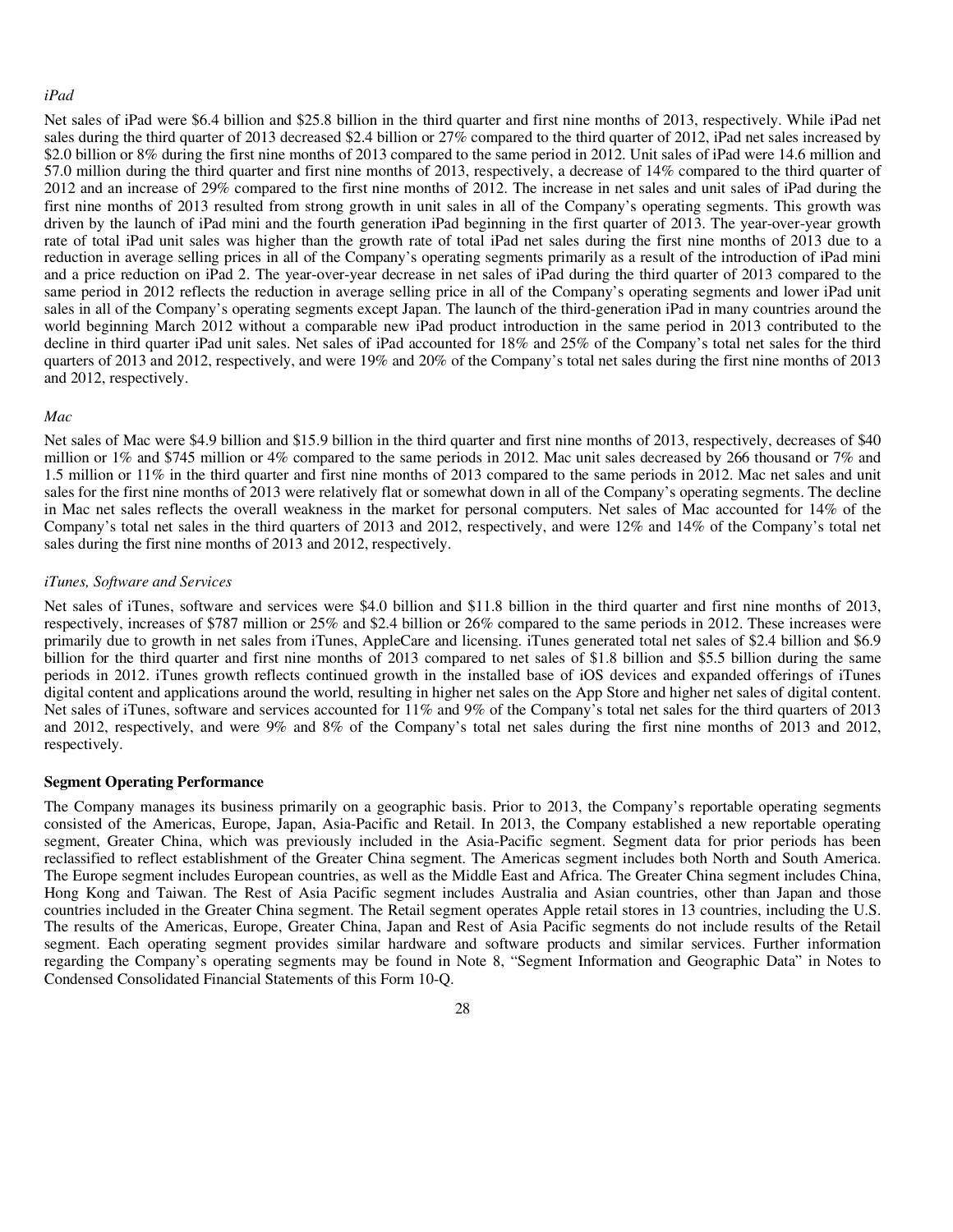#### *Americas*

Net sales in the Americas segment increased \$1.6 billion or 12% during the third quarter of 2013 compared to the third quarter of 2012, and increased \$5.1 billion or 12% during the first nine months of 2013 compared to the same period in 2012. The growth in net sales during the first nine months of 2013 was driven by increased sales of iPhone, increased sales of iPad, particularly iPad mini, and higher sales from iTunes. These increases were partially offset by a decrease in net sales of iPod and, to a lesser extent, Mac. The growth in net sales during the third quarter of 2013 compared to the same period in 2012 primarily reflects growth in net sales of iPhone and higher sales from iTunes, partially offset by declines in net sales of iPad, Mac and iPod. The Americas segment's net sales were 41% and 37% of the Company's total net sales in the third quarters of 2013 and 2012, respectively, and 36% of total net sales for both the first nine months of 2013 and 2012.

#### *Europe*

Net sales in the Europe segment decreased \$623 million or 8% during the third quarter of 2013 compared to the third quarter of 2012, and increased \$1.6 billion or 6% during the first nine months of 2013 compared to the same period in 2012. Net sales during the third quarter of 2013 were negatively impacted by reductions of both iPhone and iPad channel inventory, and reflect decreases in net sales of iPad, iPod and, to a lesser extent, Mac. These factors were partially offset by increases in net sales of iPhone and higher sales from iTunes. The growth in net sales during the first nine months of 2013 was primarily driven by increased sales of iPhone, iPad and higher sales from iTunes. These increases were partially offset by decreases in net sales of Mac and iPod. Net sales in the Europe segment continue to be negatively impacted by the region's uncertain economic conditions. The Europe segment's net sales were 21% and 23% of the Company's total net sales in the third quarters of 2013 and 2012, respectively, and 22% and 24% of total net sales for the first nine months of 2013 and 2012, respectively.

#### *Greater China*

Net sales in the Greater China segment decreased \$748 million or 14% during the third quarter of 2013 compared to the third quarter of 2012, and increased \$2.6 billion or 15% during the first nine months of 2013 compared to the same period in 2012. The growth in net sales during the first nine months of 2013 was primarily driven by the launch of iPhone 5 in China during the first quarter of 2013 and by the impact of launching the fourth generation iPad and iPad mini during the second quarter of 2013. The decrease in net sales during the third quarter of 2013 was driven primarily by reduction of both iPhone and iPad channel inventory and a small decrease in demand for iPhone, partially offset by a small increase in demand for iPad. Furthermore, iPad sales in Hong Kong in the third quarter of 2012 were favorably impacted by the launch of the third-generation iPad without a comparable new iPad product introduction in the same period in 2013. The Greater China segment's net sales were 13% and 15% of the Company's total net sales for the third quarters of 2013 and 2012, respectively, and 15% and 14% of total net sales for the first nine months of 2013 and 2012, respectively.

#### *Japan*

Net sales in the Japan segment increased \$534 million or 27% during the third quarter of 2013 compared to the third quarter of 2012, and increased \$1.9 billion or 23% during the first nine months of 2013 compared to the same period in 2012. The growth in net sales during the third quarter and first nine months of 2013 resulted primarily from increased unit sales of iPhone and iPad, higher sales from iTunes, and an increase in iPhone channel inventory during the third quarter of 2013. These factors were partially offset by the impact of the increased strength of the U.S. dollar relative to the Japanese Yen. The Japan segment's net sales were 7% and 6% of the Company's total net sales for the third quarters of 2013 and 2012, respectively, and 8% and 7% of total net sales for the first nine months of 2013 and 2012, respectively.

#### *Rest of Asia Pacific*

Net sales in the Rest of Asia Pacific segment decreased \$452 million or 18% during the third quarter of 2013 compared to the third quarter of 2012, and increased \$570 million or 7% during the first nine months of 2013 compared to the same period in 2012. The decrease in net sales during the third quarter of 2013 was primarily driven by decreased net sales of iPad and iPod, partially offset by increased net sales of iPhone and higher sales from iTunes. The growth in net sales during the first nine months of 2013 was primarily driven by the launch of iPhone 5 and higher sales from iTunes, partially offset by a decrease in net sales of iPad and Mac. The Rest of Asia Pacific segment's net sales were 6% and 7% of the Company's total net sales for the third quarters of 2013 and 2012, respectively, and 7% of total net sales for the first nine months of 2013 and 2012.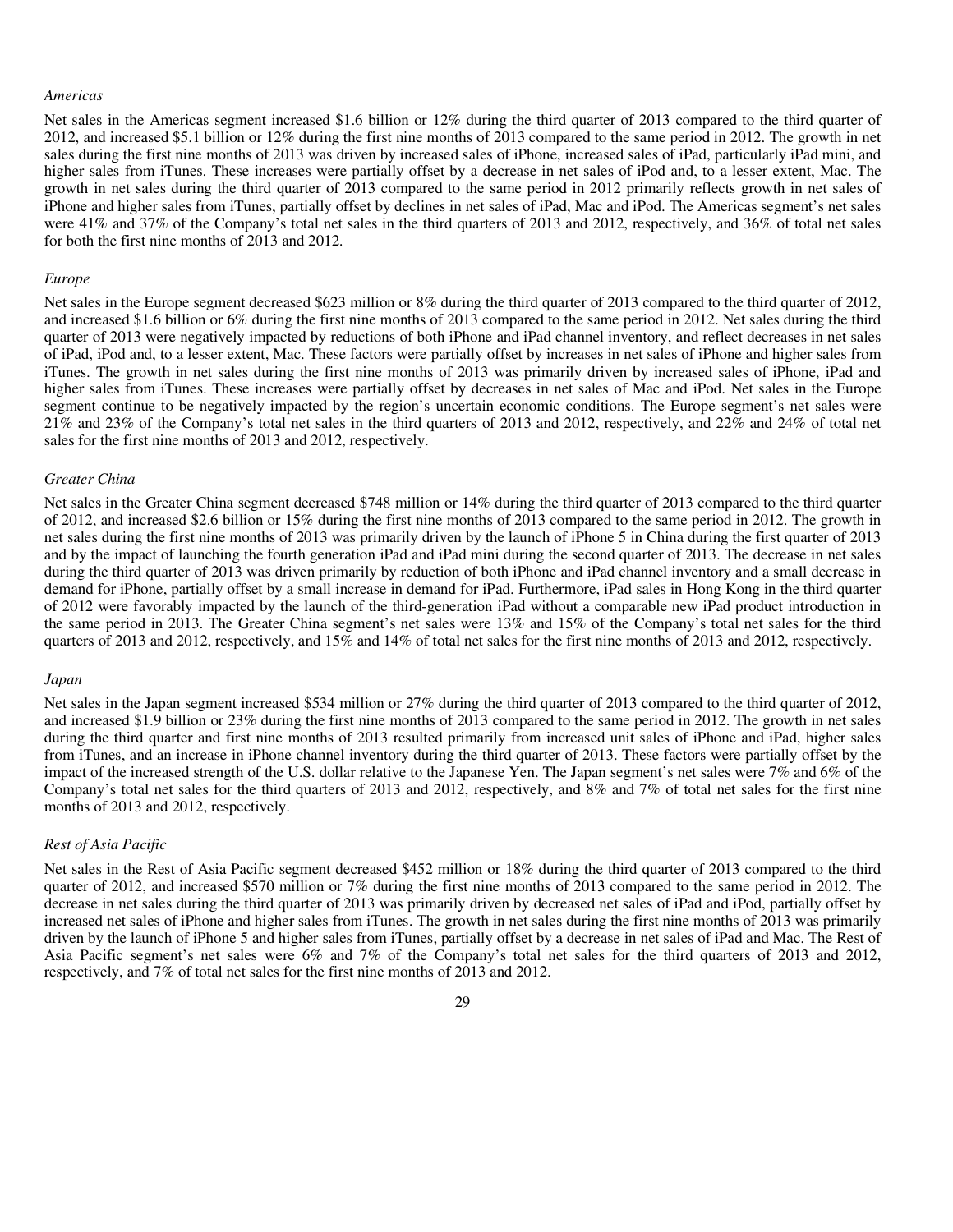#### *Retail*

Net sales in the Retail segment decreased \$10 million during the third quarter of 2013 compared to the third quarter of 2012, and increased \$1.2 billion or 8% during the first nine months of 2013 compared to the same period in 2012. The decrease in net sales during the third quarter of 2013 compared to the same period in 2012 was primarily driven by decreased net sales of iPad and iPod, partially offset by increased net sales of iPhone, Mac, software and services, and accessories. The growth in net sales during the first nine months of 2013 was primarily driven by increased unit sales of iPhone and iPad and increased sales of software and services, and accessories. The Company opened six new retail stores during the third quarter of 2013, five of which were outside the United States, ending the quarter with 408 stores compared to 372 stores at the end of the third quarter of 2012. With an average of 405 and 367 open stores during the third quarter of 2013 and 2012, respectively, average revenue per store decreased to \$10.1 million in the third quarter of 2013, compared to \$11.1 million in the third quarter of 2012. Average revenue per store was \$39.3 million and \$40.3 million for the first nine months of 2013 and 2012, respectively. The Retail segment's net sales were 12% of the Company's total net sales in both the third quarters of 2013 and 2012 and both the first nine months of 2013 and 2012.

The Retail segment reported operating income of \$667 million during the third quarter of 2013 as compared to \$828 million during the third quarter of 2012, and reported operating income of \$3.3 billion during the first nine months of 2013 compared to \$3.8 billion during the first nine months of 2012. The year-over-year decrease in Retail operating income during the third quarter and first nine months of 2013 was primarily attributable to an overall decline in the Retail segment's gross margin percentage similar to that experienced by the Company overall. As of June 29, 2013, the Retail segment had approximately 41,700 full-time equivalent employees.

#### **Gross Margin**

Gross margin for the three- and nine-month periods ended June 29, 2013 and June 30, 2012 was as follows (in millions, except gross margin percentages):

|                         |  | <b>Three Months Ended</b> |  |        |  |                         | <b>Nine Months Ended</b> |         |                  |  |  |                  |
|-------------------------|--|---------------------------|--|--------|--|-------------------------|--------------------------|---------|------------------|--|--|------------------|
|                         |  | June 29,<br>2013          |  |        |  | <b>June 30,</b><br>2012 |                          |         | June 29,<br>2013 |  |  | June 30,<br>2012 |
| Net sales               |  | 35,323                    |  | 35,023 |  | 133.438                 |                          | 120.542 |                  |  |  |                  |
| Cost of sales           |  | 22.299                    |  | 20,029 |  | 83,005                  |                          | 66,281  |                  |  |  |                  |
| Gross margin            |  | 13.024                    |  | 14.994 |  | 50.433                  |                          | 54,261  |                  |  |  |                  |
| Gross margin percentage |  | 36.9%                     |  | 42.8%  |  | 37.8%                   |                          | 45.0%   |                  |  |  |                  |

The gross margin percentage in the third quarter of 2013 was 36.9% compared to 42.8% in the third quarter of 2012, and the gross margin percentage for the first nine months of 2013 was 37.8% compared to 45.0% in the first nine months of 2012. The year-overyear decrease in gross margin during the third quarter and first nine months of 2013 was driven by multiple factors including introduction of new versions of existing products with higher cost structures and flat or reduced pricing, introduction of iPad mini with gross margin significantly below the Company's average product margins, higher expenses associated with changes to certain of the Company's service policies and other warranty costs, and price reductions on certain products, including iPad 2 and iPhone 4.

The Company expects its gross margin percentage to be lower in 2013 than experienced in 2012, and the Company anticipates gross margin to be between 36% and 37% during the fourth quarter of 2013. The lower gross margin expected in 2013 is largely due to anticipation of a higher mix of new and innovative products with flat or reduced pricing that have higher cost structures and deliver greater value to customers and anticipated component cost and other cost increases. Future strengthening of the U.S. dollar could further negatively impact gross margin.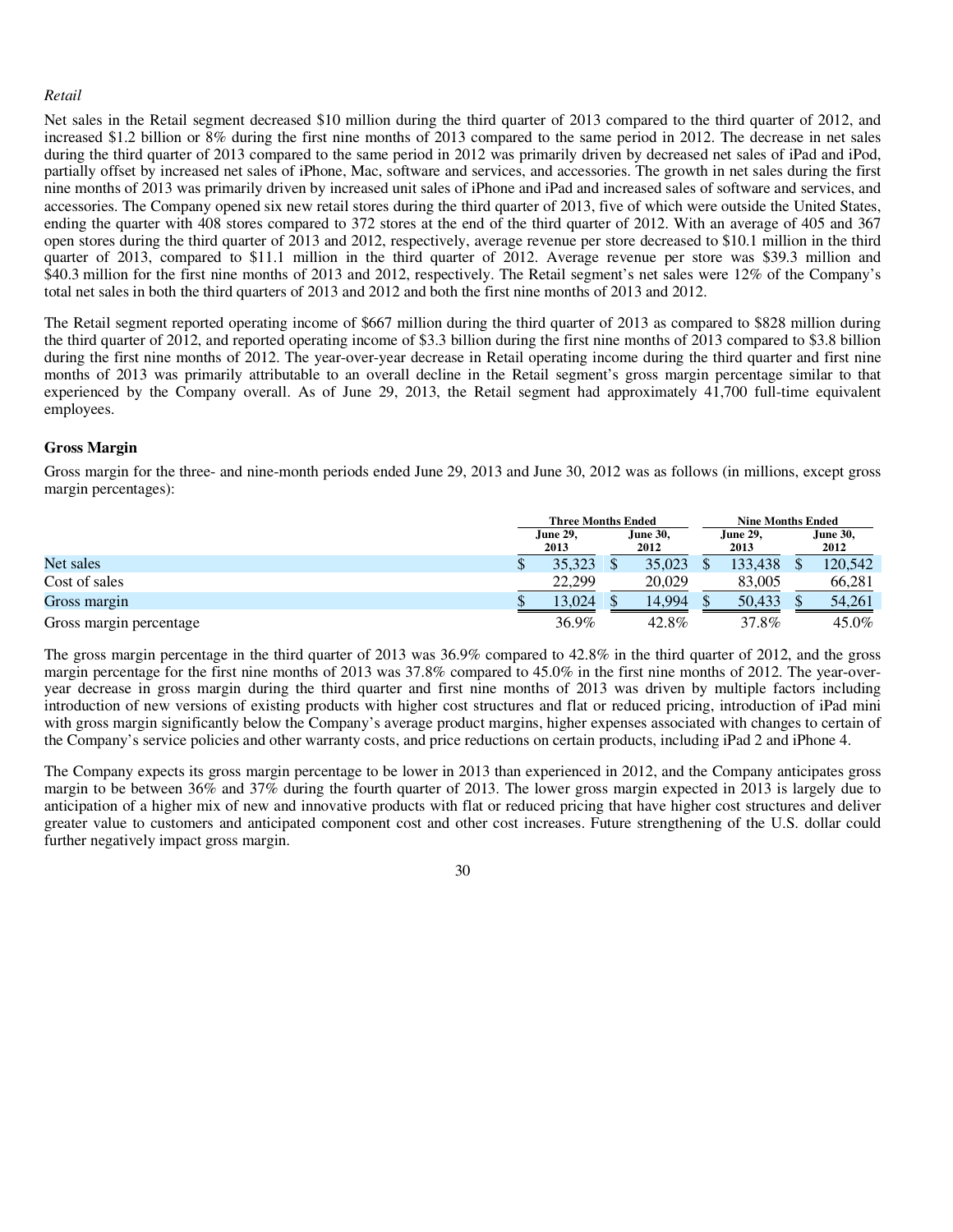The foregoing statements regarding the Company's expected gross margin percentage in 2013 and the fourth quarter of 2013 are forward-looking and could differ from actual results because of several factors including, but not limited to, those discussed below in Part II, Item 1A, "Risk Factors" of this Form 10-Q and those described in this paragraph. In general, gross margins and margins on individual products will remain under downward pressure due to a variety of factors, including continued industry wide global product pricing pressures, increased competition, compressed product life cycles, product transitions, potential increases in the cost of components, and potential strengthening of the U.S. dollar, as well as potential increases in the costs of outside manufacturing services and a potential shift in the Company's sales mix towards products with lower gross margins. In response to competitive pressures, the Company expects it will continue to take product pricing actions, which would adversely affect gross margins. Gross margins could also be affected by the Company's ability to manage product quality and warranty costs effectively and to stimulate demand for certain of its products. Due to the Company's significant international operations, financial results can be significantly affected in the short-term by fluctuations in exchange rates.

#### **Operating Expenses**

Operating expenses for the three- and nine-month periods ended June 29, 2013 and June 30, 2012, were as follows (in millions, except for percentages):

|                                             |                  | <b>Three Months Ended</b> |  |                  |  | <b>Nine Months Ended</b> |  |                  |  |
|---------------------------------------------|------------------|---------------------------|--|------------------|--|--------------------------|--|------------------|--|
|                                             | June 29,<br>2013 |                           |  | June 30,<br>2012 |  | June 29,<br>2013         |  | June 30,<br>2012 |  |
| Research and development expense            |                  | 1.178                     |  | 876              |  | 3.307                    |  | 2.475            |  |
| Percentage of net sales                     |                  | $3\%$                     |  | $3\%$            |  | $3\%$                    |  | $2\%$            |  |
| Selling, general and administrative expense | <sup>\$</sup>    | 2.645                     |  | 2.545            |  | 8.157                    |  | 7,489            |  |
| Percentage of net sales                     |                  | 8%                        |  | 7%               |  | 6%                       |  | 6%               |  |
| Total operating expenses                    | \$               | 3,823                     |  | 3,421            |  | 11,464                   |  | 9,964            |  |
| Percentage of net sales                     |                  | 11%                       |  | $10\%$           |  | $9\%$                    |  | 8%               |  |

#### *Research and Development ("R&D") Expense*

R&D expense increased \$302 million or 34% during the third quarter of 2013 compared to the third quarter of 2012 and increased \$832 million or 34% during the first nine months of 2013 compared to the same period in 2012. These increases were primarily due to an increase in headcount and related expenses to support expanded R&D activities. The Company continues to believe that focused investments in R&D are critical to its future growth and competitive position in the marketplace and are directly related to timely development of new and enhanced products that are central to the Company's core business strategy. As such, the Company expects to make further investments in R&D to remain competitive.

#### *Selling, General and Administrative ("SG&A") Expense*

SG&A expense increased \$100 million or 4% during the third quarter of 2013 compared to the third quarter of 2012, and increased \$668 million or 9% during the first nine months of 2013 compared to the same period in 2012. These increases were primarily due to the Company's continued expansion of its Retail segment and increased headcount and related expenses, partially offset by lower spending on professional services.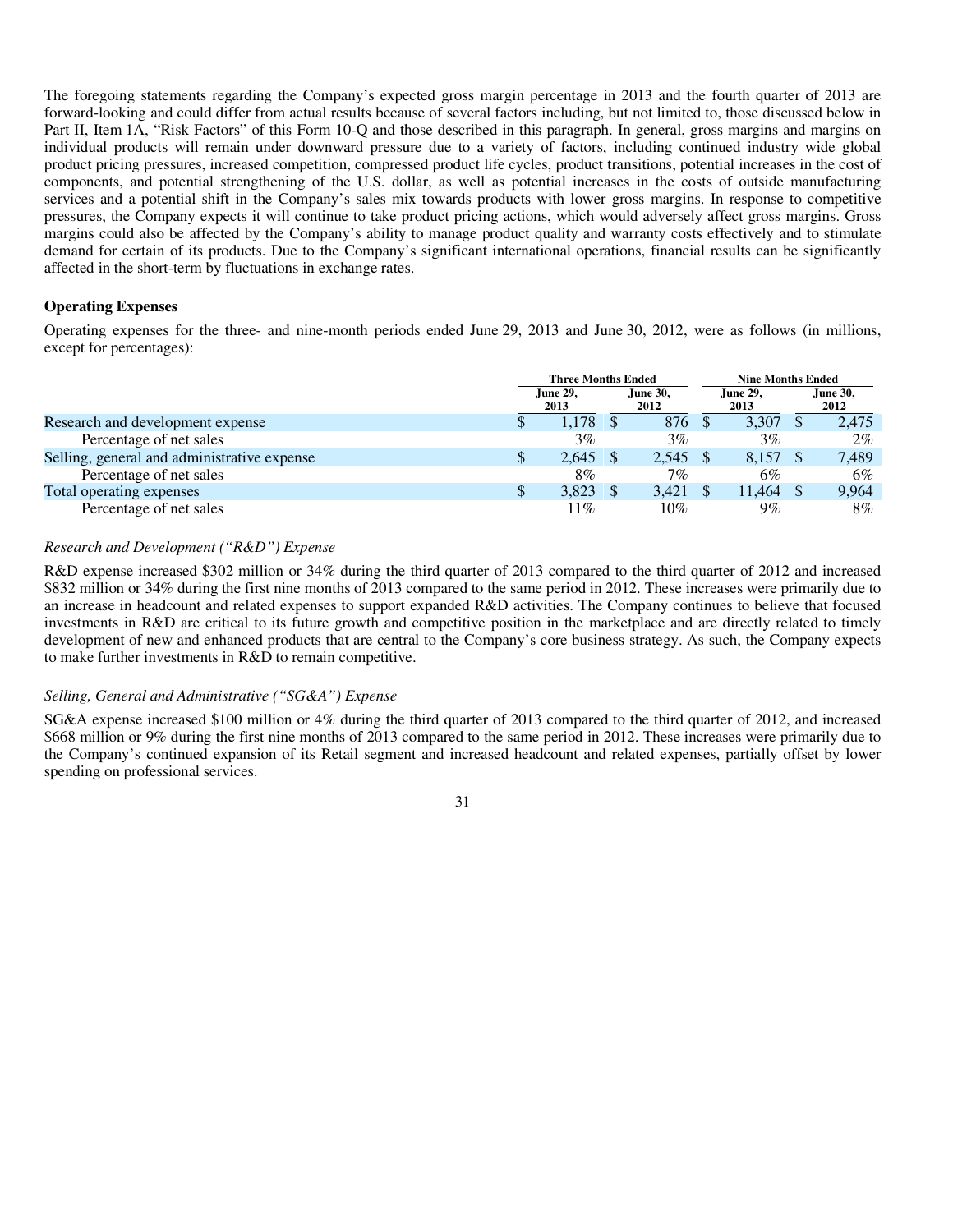#### **Other Income and Expense**

Other income and expense for the three- and nine-month periods ended June 29, 2013 and June 30, 2012, was as follows (in millions):

|                                   | <b>Three Months Ended</b> |                  |                  |     |                  | <b>Nine Months Ended</b> |                  |       |  |  |
|-----------------------------------|---------------------------|------------------|------------------|-----|------------------|--------------------------|------------------|-------|--|--|
|                                   |                           | June 29,<br>2013 | June 30,<br>2012 |     | June 29,<br>2013 |                          | June 30,<br>2012 |       |  |  |
| Interest and dividend income      | ◡                         | 385              |                  | 292 |                  | .226                     |                  | 774   |  |  |
| Interest expense                  |                           | (53)             |                  |     |                  | (53)                     |                  |       |  |  |
| Other income/(expense), net       |                           | (98)             |                  | (4) |                  | (130)                    |                  | (201) |  |  |
| Total other income/(expense), net |                           | 234              |                  | 288 |                  | 1.043                    |                  | 573   |  |  |

Total other income and expense decreased by \$54 million during the third quarter of 2013 compared to the third quarter of 2012, and increased by \$470 million during the first nine months of 2013 compared to the same period in 2012. The overall decrease in other income and expense during the third quarter of 2013 was due primarily to interest expense on debt and remeasurement losses from foreign exchange rate movements, partially offset by higher interest and dividend income resulting from the Company's higher cash, cash equivalents and marketable securities balances. The overall increase in other income and expense over the first nine months of 2013 compared to the same period in 2012 was due primarily to higher interest and dividend income on the Company's higher cash, cash equivalents and marketable securities balances and lower premium expenses on foreign exchange contracts, partially offset by interest expense on debt. The weighted-average interest rate earned by the Company on its cash, cash equivalents and marketable securities was 1.00% and 1.06% in the third quarters of 2013 and 2012, respectively, and 1.04% and 1.03% in the first nine months of 2013 and 2012, respectively.

#### **Provision for Income Taxes**

The Company's effective tax rates for the three- and nine-month periods ended June 29, 2013 were 26.9% and 26.2%, respectively, compared to 25.6% and 25.3% for the three- and nine-month periods ended June 30, 2012, respectively. The Company's effective rates for both periods differ from the statutory federal income tax rate of 35% due primarily to certain undistributed foreign earnings, a substantial portion of which was generated by subsidiaries organized in Ireland, for which no U.S. taxes are provided because such earnings are intended to be indefinitely reinvested outside the U.S. The higher effective tax rate during the third quarter and first nine months of 2013 as compared to the same periods of 2012 is due primarily to a lower proportion of foreign earnings in 2013.

The Internal Revenue Service (the "IRS") has completed its field audit of the Company's federal income tax returns for the years 2004 through 2006 and proposed certain adjustments. The Company has contested certain of these adjustments through the IRS Appeals Office. The IRS is currently examining the years 2007 through 2009. All IRS audit issues for years prior to 2004 have been resolved. In addition, the Company is subject to audits by state, local, and foreign tax authorities. Management believes that adequate provisions have been made for any adjustments that may result from tax examinations. However, the outcome of tax audits cannot be predicted with certainty. If any issues addressed in the Company's tax audits are resolved in a manner not consistent with management's expectations, the Company could be required to adjust its provision for income taxes in the period such resolution occurs.

#### **Liquidity and Capital Resources**

The following table presents selected financial information and statistics as of June 29, 2013 and September 29, 2012 (in millions):

|                                                  | June 29, 2013 | September 29, 2012 |
|--------------------------------------------------|---------------|--------------------|
| Cash, cash equivalents and marketable securities | 146.620       | 121.251            |
| Accounts receivable, net                         | 8.839         | 10.930             |
| Inventories                                      | 1.697         | 791                |
| Working capital                                  | 31.900        | 19.111             |

As of June 29, 2013, the Company had \$146.6 billion in cash, cash equivalents and marketable securities, an increase of \$25.4 billion from September 29, 2012. The principal components of this net increase were the cash generated by operating activities of \$43.8 billion and the net proceeds from the issuance of long-term debt of \$16.9 billion, which was partially offset by cash used to repurchase common stock of \$18 billion, cash used to pay dividends and dividend equivalent rights of \$7.8 billion and payments made for acquisition of property, plant and equipment and intangible assets of \$6.8 billion.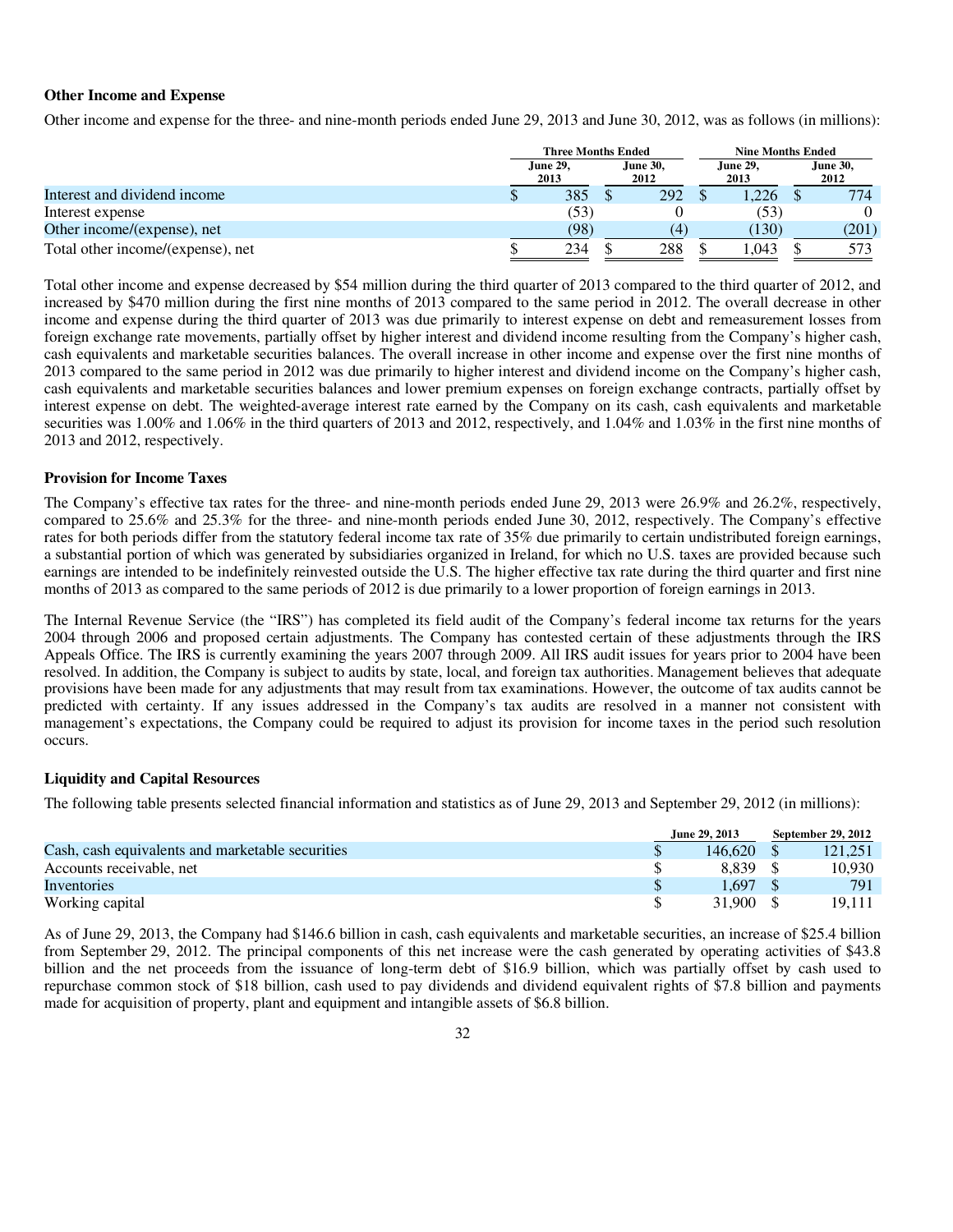The Company's marketable securities investment portfolio is invested primarily in highly-rated securities and its investment policy generally limits the amount of credit exposure to any one issuer. The policy requires investments generally to be investment grade with the objective of minimizing the potential risk of principal loss. As of June 29, 2013 and September 29, 2012, \$106.0 billion and \$82.6 billion, respectively, of the Company's cash, cash equivalents and marketable securities were held by foreign subsidiaries and are generally based in U.S. dollar-denominated holdings. Amounts held by foreign subsidiaries are generally subject to U.S. income taxation on repatriation to the U.S. The Company believes its existing balances of cash, cash equivalents and marketable securities will be sufficient to satisfy its working capital needs, capital asset purchases, outstanding commitments, and other liquidity requirements associated with its existing operations over the next 12 months. The Company anticipates the cash used for future dividends and the share repurchase program will come from its current domestic cash, cash generated from on-going U.S. operating activities and from borrowings.

#### *Long-Term Debt*

In May 2013, the Company issued floating- and fixed-rate notes with varying maturities for an aggregate principal amount of \$17 billion, of which \$2.5 billion is due in 2016 and \$14.5 billion is due between 2018 and 2043.

#### *Capital Assets*

The Company's capital expenditures were \$5.2 billion during the first nine months of 2013 consisting of \$309 million for retail store facilities and \$4.9 billion for other capital expenditures, including product tooling and manufacturing process equipment, and other corporate facilities and infrastructure. The Company's actual cash payments for capital expenditures during the first nine months of 2013 were \$6.2 billion.

The Company anticipates utilizing approximately \$8.5 billion for capital expenditures during 2013, including approximately \$600 million for retail store facilities and approximately \$7.9 billion for other capital expenditures, including for product tooling and manufacturing process equipment, and corporate facilities and infrastructure, including information systems hardware, software and enhancements.

During 2013, the Company expects to open approximately 27 new retail stores, with more than three-quarters located outside of the U.S.

#### *Dividend and Share Repurchase Program*

In April 2013, the Company announced it was raising its third quarter 2013 cash dividend by 15% to \$3.05 per common share. The Company expects to continue to pay quarterly dividends of \$3.05 per common share each quarter, subject to declaration by the Board of Directors.

In 2012, the Company's Board of Directors authorized a program to repurchase up to \$10 billion of the Company's common stock. In April 2013, the Company's Board of Directors increased the share repurchase program authorization from \$10 billion to \$60 billion, of which \$18 billion had been utilized as of June 29, 2013. The share repurchase program is expected to be completed by December 2015. The Company's share repurchase program does not obligate it to acquire any specific number of shares. Under the program, shares may be repurchased in privately negotiated or open market transactions, including under plans complying with Rule 10b5-1 of the Exchange Act.

Beginning in August 2012 through December 2015, the Company anticipates it will utilize approximately \$100 billion to pay dividends, repurchase shares, and to remit withheld taxes related to net share settlement of restricted stock units, of which \$29 billion had been utilized through June 29, 2013.

#### **Off-Balance Sheet Arrangements and Contractual Obligations**

The Company has not entered into any transactions with unconsolidated entities whereby the Company has financial guarantees, subordinated retained interests, derivative instruments, or other contingent arrangements that expose the Company to material continuing risks, contingent liabilities, or any other obligation under a variable interest in an unconsolidated entity that provides financing, liquidity, market risk, or credit risk support to the Company.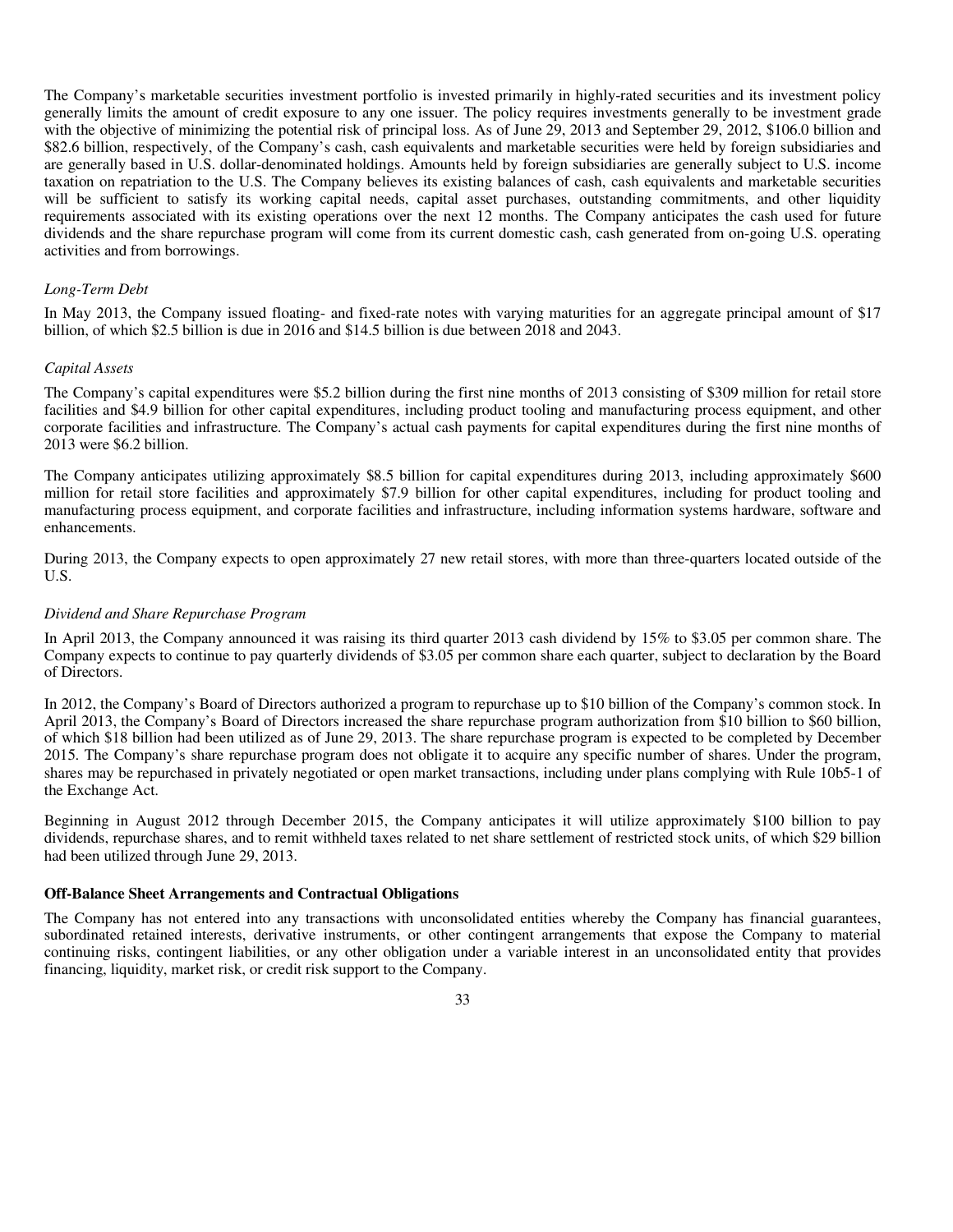#### *Lease Commitments*

The Company's major facility leases are typically for terms not exceeding 10 years and generally provide renewal options for terms not exceeding five additional years. Leases for retail space are for terms ranging from five to 20 years, the majority of which are for 10 years, and often contain multi-year renewal options. As of June 29, 2013, the Company's total future minimum lease payments under noncancelable operating leases were \$4.6 billion, of which \$3.3 billion related to leases for retail space.

#### *Purchase Commitments with Outsourcing Partners and Component Suppliers*

The Company utilizes several outsourcing partners to manufacture sub-assemblies for the Company's products and to perform final assembly and testing of finished products. These outsourcing partners acquire components and build product based on demand information supplied by the Company, which typically covers periods up to 150 days. The Company also obtains individual components for its products from a wide variety of individual suppliers. Consistent with industry practice, the Company acquires components through a combination of purchase orders, supplier contracts, and open orders in each case based on projected demand. Where appropriate, the purchases are applied to inventory component prepayments that are outstanding with the respective supplier. As of June 29, 2013, the Company had outstanding off-balance sheet third-party manufacturing commitments and component purchase commitments of \$13.0 billion.

#### *Other Obligations*

In addition to the commitments mentioned above, the Company had additional off-balance sheet obligations of \$1.4 billion as of June 29, 2013, that were comprised mainly of commitments to acquire capital assets, including product tooling and manufacturing process equipment, and commitments related to advertising, research and development, Internet and telecommunications services and other obligations.

The Company's other non-current liabilities in the Condensed Consolidated Balance Sheets consist primarily of deferred tax liabilities, gross unrecognized tax benefits and the related gross interest and penalties. As of June 29, 2013, the Company had noncurrent deferred tax liabilities of \$16.1 billion. Additionally, as of June 29, 2013, the Company had gross unrecognized tax benefits of \$3.4 billion and an additional \$501 million for gross interest and penalties classified as non-current liabilities. At this time, the Company is unable to make a reasonably reliable estimate of the timing of payments due to uncertainties in the timing of tax audit outcomes.

#### **Indemnification**

The Company generally does not indemnify end-users of its operating system and application software against legal claims that the software infringes third-party intellectual property rights. Other agreements entered into by the Company sometimes include indemnification provisions under which the Company could be subject to costs and/or damages in the event of an infringement claim against the Company or an indemnified third-party. However, the Company has not been required to make any significant payments resulting from such an infringement claim asserted against it or an indemnified third-party. In the opinion of management, there was not at least a reasonable possibility the Company may have incurred a material loss with respect to indemnification of end-users of its operating system or application software for infringement of third-party intellectual property rights. The Company did not record a liability for infringement costs related to indemnification as of June 29, 2013 or September 29, 2012.

The Company has entered into indemnification agreements with its directors and executive officers. Under these agreements, the Company has agreed to indemnify such individuals to the fullest extent permitted by law against liabilities that arise by reason of their status as directors or officers and to advance expenses incurred by such individuals in connection with related legal proceedings. It is not possible to determine the maximum potential amount of payments the Company could be required to make under these agreements due to the limited history of prior indemnification claims and the unique facts and circumstances involved in each claim. However, the Company maintains directors and officers liability insurance coverage to reduce its exposure to such obligations, and payments made under these agreements historically have not been material.

#### **Item 3. Quantitative and Qualitative Disclosures About Market Risk**

In the third quarter of 2013, the Company issued \$17 billion of long-term debt, which included \$3 billion of floating-rate notes. To manage the risk associated with the floating-rate notes, the Company entered into interest rate swaps with an aggregate notional amount of \$3 billion, which, in effect, fixed the interest rate of the floating-rate notes. The Company's market risk disclosures set forth in Part II, Item 7A, "Quantitative and Qualitative Disclosures About Market Risk" of its 2012 Form 10-K have not changed materially for the nine months ended June 29, 2013.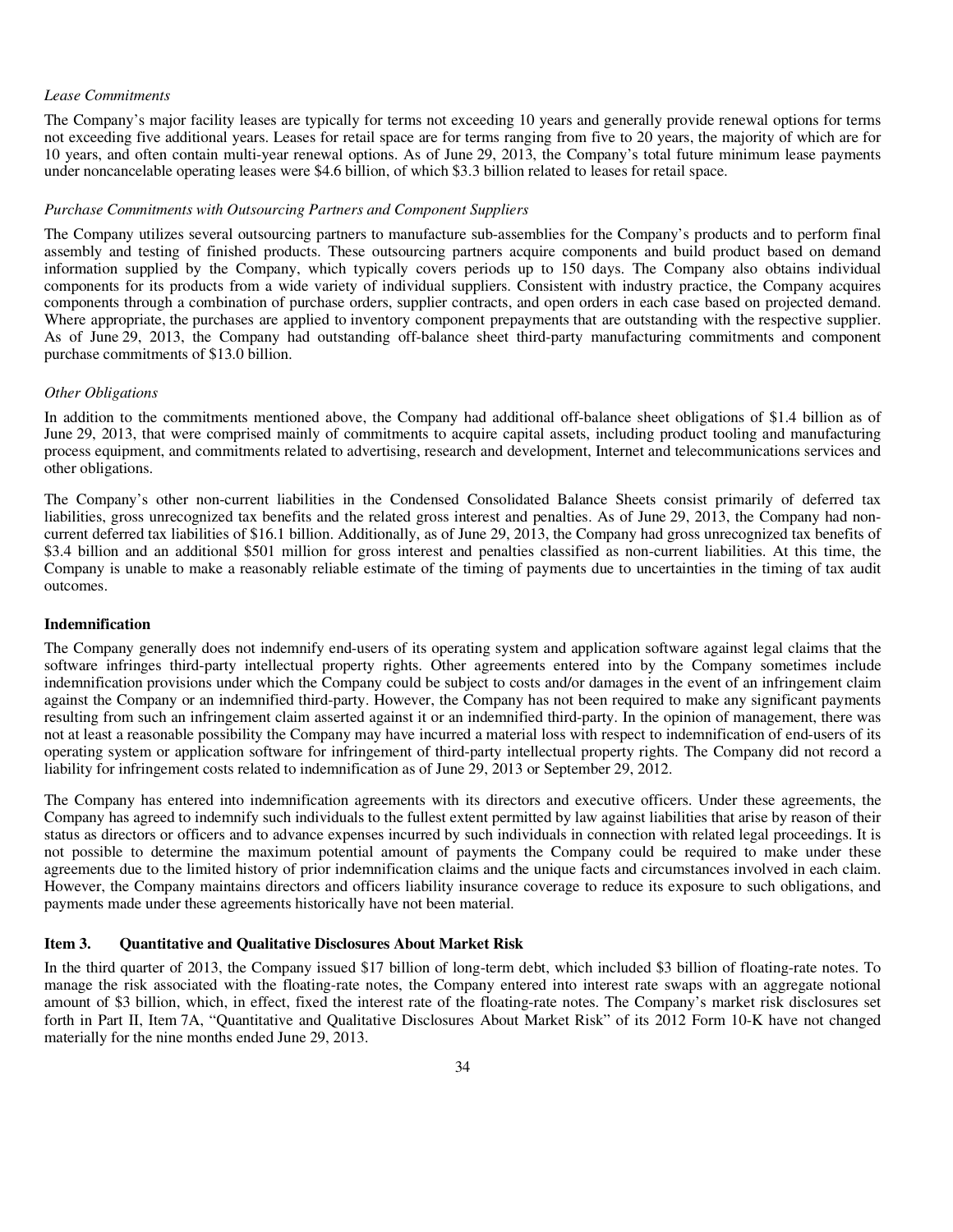#### **Item 4. Controls and Procedures**

#### *Evaluation of Disclosure Controls and Procedures*

Based on an evaluation under the supervision and with the participation of the Company's management, the Company's principal executive officer and principal financial officer have concluded that the Company's disclosure controls and procedures as defined in Rules 13a-15(e) and 15d-15(e) under the Exchange Act were effective as of June 29, 2013 to ensure that information required to be disclosed by the Company in reports that it files or submits under the Exchange Act is (i) recorded, processed, summarized and reported within the time periods specified in the Securities and Exchange Commission rules and forms and (ii) accumulated and communicated to the Company's management, including its principal executive officer and principal financial officer, as appropriate to allow timely decisions regarding required disclosure.

#### *Changes in Internal Control Over Financial Reporting*

There were no changes in the Company's internal control over financial reporting during the third quarter of 2013, which were identified in connection with management's evaluation required by paragraph (d) of Rules 13a-15 and 15d-15 under the Exchange Act, that have materially affected, or are reasonably likely to materially affect, the Company's internal control over financial reporting.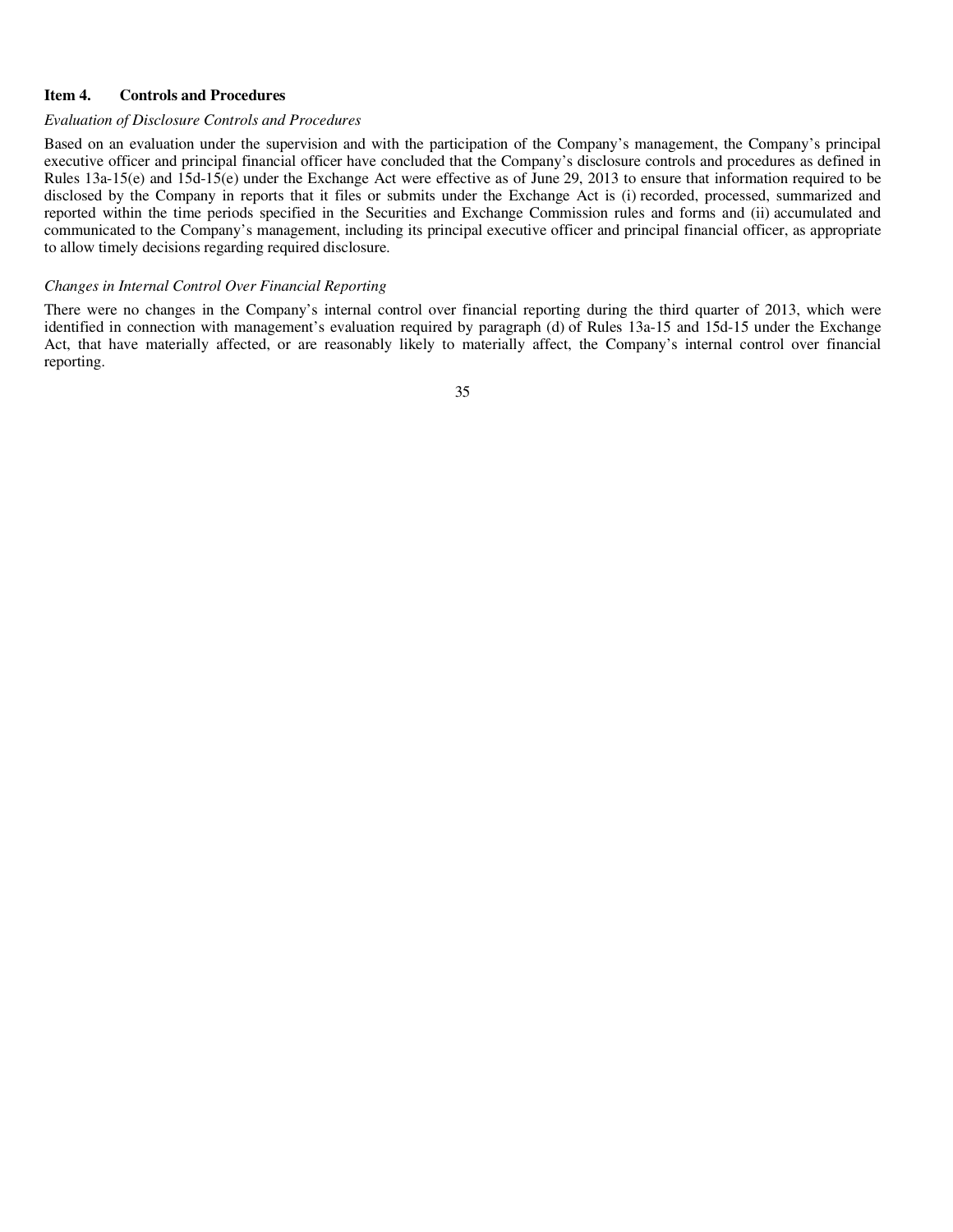#### **PART II. OTHER INFORMATION**

#### **Item 1. Legal Proceedings**

The Company is subject to the various legal proceedings and claims discussed below as well as certain other legal proceedings and claims that have not been fully resolved and that have arisen in the ordinary course of business. In the opinion of management, there was not at least a reasonable possibility the Company may have incurred a material loss, or a material loss in excess of a recorded accrual, with respect to loss contingencies. However, the outcome of legal proceedings and claims brought against the Company is subject to significant uncertainty. Therefore, although management considers the likelihood of such an outcome to be remote, if one or more of these legal matters were resolved against the Company in a reporting period for amounts in excess of management's expectations, the Company's consolidated financial statements for that reporting period could be materially adversely affected. See the risk factors "*The Company is frequently involved in intellectual property litigation, and could be found to have infringed on intellectual property rights*" and "*The Company could be impacted by unfavorable results of legal proceedings*" in Part II, Item 1A of this Form 10-Q under the heading "Risk Factors." The Company settled certain matters during the third quarter of 2013 that did not individually or in the aggregate have a material impact on the Company's financial condition and results of operations.

#### *The Apple iPod iTunes Antitrust Litigation (formerly Charoensak v. Apple Computer, Inc. and Tucker v. Apple Computer, Inc.); Somers v. Apple Inc.*

These related cases were filed on January 3, 2005, July 21, 2006 and December 31, 2007 in the United States District Court for the Northern District of California on behalf of a purported class of direct and indirect purchasers of iPods and iTunes Store content, alleging various claims including alleged unlawful tying of music and video purchased on the iTunes Store with the purchase of iPods and unlawful acquisition or maintenance of monopoly market power under §§1 and 2 of the Sherman Act, the Cartwright Act, California Business & Professions Code §17200 (unfair competition), the California Consumer Legal Remedies Act and California monopolization law. Plaintiffs are seeking unspecified compensatory and punitive damages for the class, treble damages, injunctive relief, disgorgement of revenues and/or profits and attorneys fees. Plaintiffs are also seeking digital rights management free versions of any songs downloaded from iTunes or an order requiring the Company to license its digital rights management to all competing music players. The cases are currently pending.

#### *Apple eBooks Antitrust Litigation (United States of America v. Apple Inc., et al.)*

On April 11, 2012, the U.S. Department of Justice (the "DOJ") filed a civil antitrust action against the Company and five major book publishers in the U.S. District Court for the Southern District of New York, alleging an unreasonable restraint of interstate trade and commerce in violation of §1 of the Sherman Act and seeking, among other things, injunctive relief, the District Court's declaration that the Company's agency agreements with the publishers are null and void and/or the District Court's reformation of such agreements. The DOJ's complaint asserted, among other things, that the decision by the five publishers to shift to an agency model to sell eBooks and their agreements with the Company were an attempt to "raise, fix and stabilize retail e-book prices, to end price competition among e-book retailers, and to limit retail price competition." The Company filed a response to the DOJ complaint in late May 2012, denying the DOJ's allegations. All five publishers reached a settlement with the DOJ, which required the publishers to terminate their agreements with the Company and renegotiate new agreements pursuant to the terms of their settlement with the DOJ. On July 10, 2013, the District Court found, following a bench trial, that the Company conspired to restrain trade in violation of §1 of the Sherman Act and relevant state statutes to the extent those laws are congruent with §1 of the Sherman Act. The District Court also stated that the plaintiffs in the case were entitled to injunctive relief and that a trial on damages would follow. The Company intends to appeal the District Court's decision.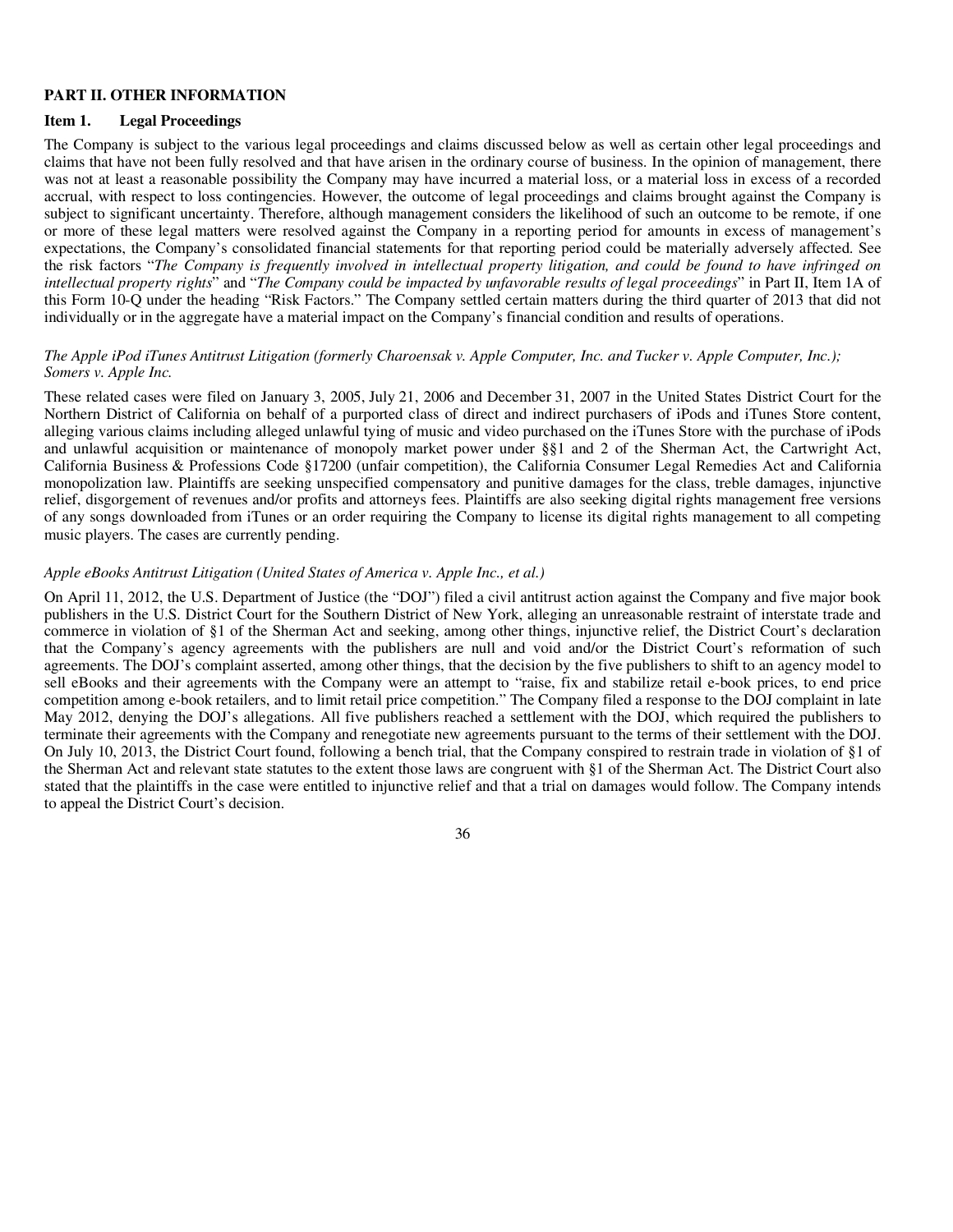#### **Item 1A. Risk Factors**

The following description of risk factors includes any material changes to, and supersedes the description of, risk factors associated with the Company's business previously disclosed in Part I, Item 1A of the Company's 2012 Form 10-K and in Part II, Item 1A of the Form 10-Q for the quarters ended December 29, 2012 and March 30, 2013, in each case under the heading "Risk Factors." The business, financial condition and operating results of the Company can be affected by a number of factors, whether currently known or unknown, including but not limited to those described below, any one or more of which could, directly or indirectly, cause the Company's actual results of operations and financial condition to vary materially from past, or from anticipated future, results of operations and financial condition. Any of these factors, in whole or in part, could materially and adversely affect the Company's business, financial condition, results of operations and common stock price.

Because of the following factors, as well as other factors affecting the Company's financial condition and operating results, past financial performance should not be considered to be a reliable indicator of future performance, and investors should not use historical trends to anticipate results or trends in future periods.

#### *Global economic conditions could materially adversely affect the Company.*

The Company's operations and performance depend significantly on worldwide economic conditions. Uncertainty about global economic conditions poses a risk as consumers and businesses postpone spending in response to tighter credit, unemployment, negative financial news and/or declines in income or asset values. For example, the continuing sovereign debt crisis, financial market volatility, and other factors in Europe have resulted in reduced consumer and business confidence and spending in many countries. These worldwide and regional economic conditions could have a material adverse effect on demand for the Company's products and services. Demand also could differ materially from the Company's expectations because the Company generally raises prices on goods and services sold outside the U.S. to correspond with the effect of a strengthening of the U.S. dollar. Other factors that could influence demand include increases in fuel and other energy costs, conditions in the real estate and mortgage markets, unemployment, labor and healthcare costs, access to credit, consumer confidence, and other macroeconomic factors affecting consumer spending behavior. These and other economic factors could materially adversely affect demand for the Company's products and services.

In the event of further financial turmoil affecting the banking system and financial markets, additional consolidation of the financial services industry, or significant financial service institution failures, there could be a new or incremental tightening in the credit markets, low liquidity, and extreme volatility in fixed income, credit, currency, and equity markets. This could have a number of effects on the Company's business, including the insolvency or financial instability of outsourcing partners or suppliers or their inability to obtain credit to finance development and/or manufacture products resulting in product delays; inability of customers, including channel partners, to obtain credit to finance purchases of the Company's products; failure of derivative counterparties and other financial institutions; and restricting the Company's ability to issue new debt. Other income and expense also could vary materially from expectations depending on gains or losses realized on the sale or exchange of financial instruments; impairment charges resulting from revaluations of debt and equity securities and other investments; interest rates; cash balances; volatility in foreign exchange rates; and changes in fair value of derivative instruments. Increased volatility in the financial markets and overall economic uncertainty would increase the risk of the actual amounts realized in the future on the Company's financial instruments differing significantly from the fair values currently assigned to them.

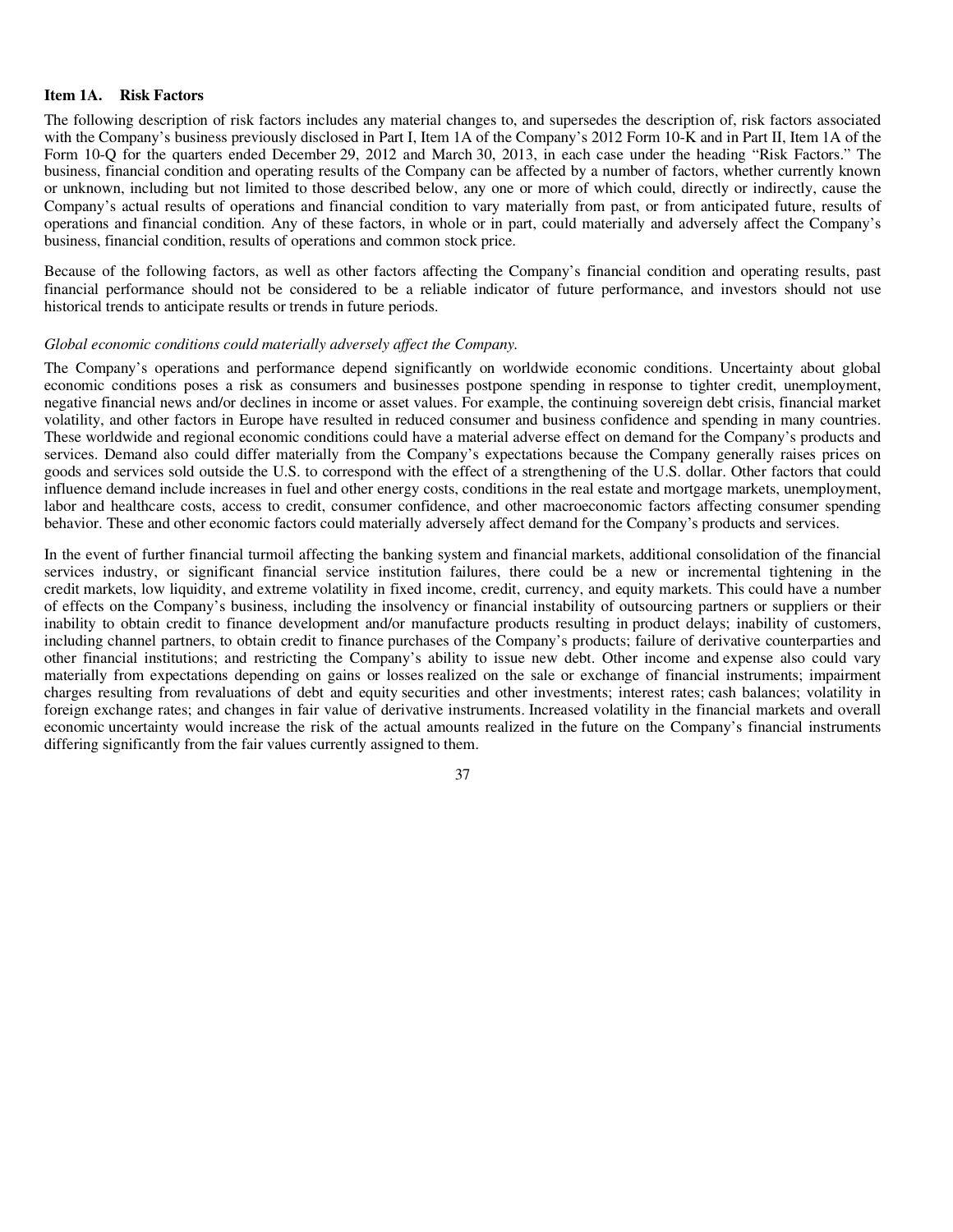#### *Global markets for the Company's products and services are highly competitive and subject to rapid technological change, and the Company may be unable to compete effectively in these markets.*

The Company's products and services compete in highly competitive global markets characterized by aggressive price cutting and resulting downward pressure on gross margins, frequent introduction of new products, short product life cycles, evolving industry standards, continual improvement in product price/performance characteristics, rapid adoption of technological and product advancements by competitors, and price sensitivity on the part of consumers.

The Company's ability to compete successfully depends heavily on its ability to ensure a continuing and timely introduction of innovative new products and technologies to the marketplace. The Company believes it is unique in that it designs and develops nearly the entire solution for its products, including the hardware, operating system, numerous software applications, and related services. As a result, the Company must make significant investments in research and development. The Company currently holds a significant number of patents and copyrights and has registered and/or has applied to register numerous patents, trademarks and service marks. In contrast, many of the Company's competitors seek to compete primarily through aggressive pricing and very low cost structures, and emulating the Company's products and infringing its intellectual property. If the Company is unable to continue to develop and sell innovative new products with attractive margins or if competitors infringe on the Company's intellectual property, the Company's ability to maintain a competitive advantage could be adversely affected.

The Company markets certain mobile communication and media devices based on the iOS mobile operating system and also markets related third-party digital content and applications. The Company faces substantial competition in these markets from companies that have significant technical, marketing, distribution and other resources, as well as established hardware, software and digital content supplier relationships. Additionally, the Company faces significant price competition as competitors reduce their selling prices and attempt to imitate the Company's product features and applications within their own products or, alternatively, collaborate with each other to offer solutions that are more competitive than those they currently offer. The Company also competes with illegitimate ways to obtain third-party digital content and applications. The Company has entered the mobile communications and media device markets, and some of its competitors in these markets have greater experience, product breadth and distribution channels than the Company. Because some current and potential competitors have substantial resources and/or experience and a lower cost structure, they may be able to provide products and services at little or no profit or even at a loss. The Company also expects competition to intensify as competitors attempt to imitate the Company's approach to providing components seamlessly within their individual offerings or work collaboratively to offer integrated solutions. The Company's financial condition and operating results depend substantially on the Company's ability to continually improve iOS and iOS devices in order to maintain their functional and design advantages.

The Company is the only authorized maker of hardware using OS X, which has a minority market share in the personal computer market. This market is dominated by computer makers using competing operating systems, most notably Windows. In the market for personal computers and peripherals, the Company faces a significant number of competitors, many of which have broader product lines, lower priced products, and a larger installed customer base. Historically, consolidation in this market has resulted in larger competitors. Price competition has been particularly intense as competitors selling Windows-based personal computers have aggressively cut prices and lowered product margins. An increasing number of Internet-enabled devices that include software applications and are smaller and simpler than traditional personal computers compete for market share with the Company's existing products. The Company's financial condition and operating results also depend on its ability to continually improve the Mac platform to maintain its functional and design advantages.

There can be no assurance the Company will be able to continue to provide products and services that compete effectively.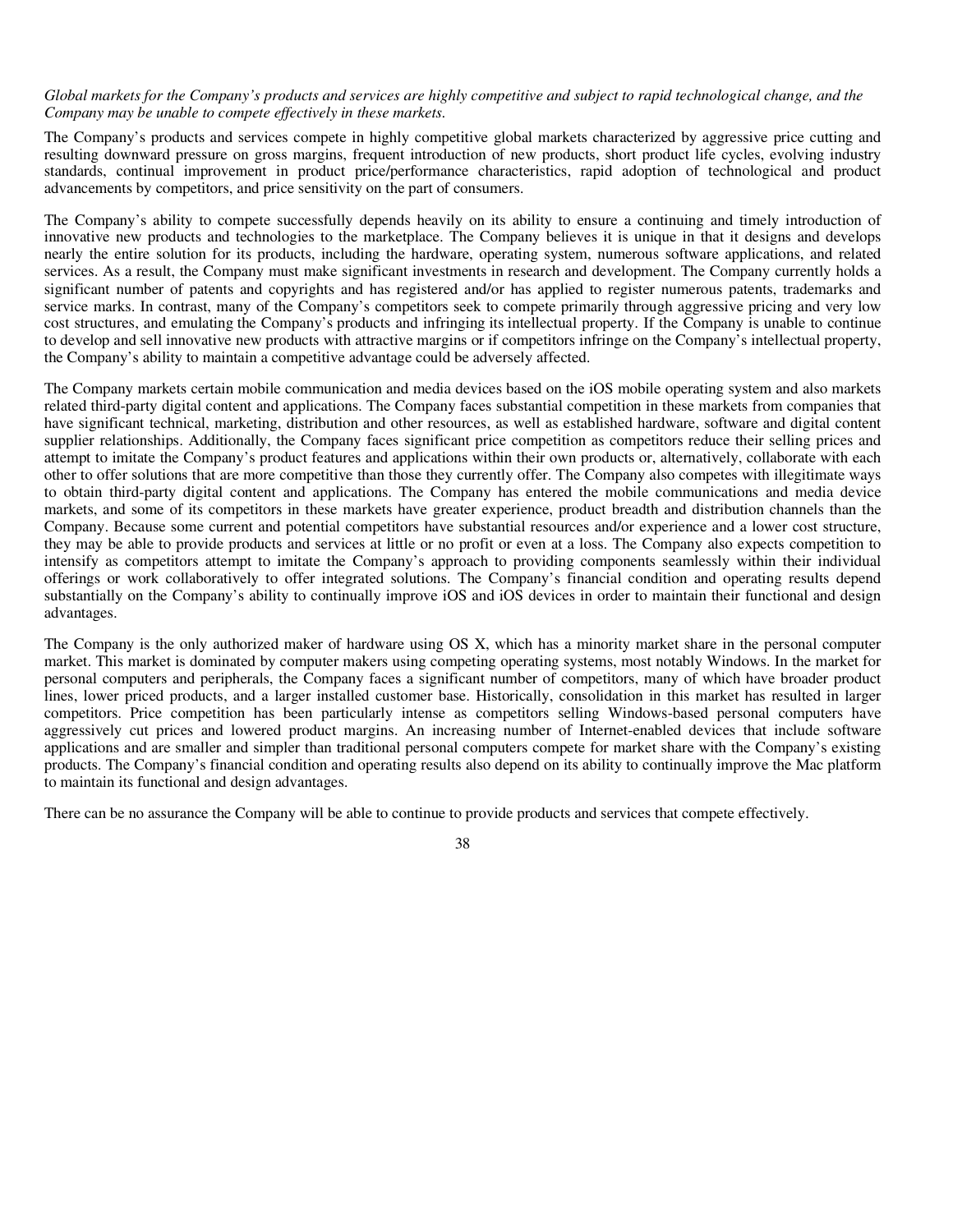#### *To remain competitive and stimulate customer demand, the Company must successfully manage frequent product introductions and transitions.*

Due to the highly volatile and competitive nature of the industries in which the Company competes, the Company must continually introduce new products, services and technologies, enhance existing products and services, and effectively stimulate customer demand for new and upgraded products. The success of new product introductions depends on a number of factors including, but not limited to, timely and successful product development, market acceptance, the Company's ability to manage the risks associated with new product production ramp-up issues, the availability of application software for new products, the effective management of purchase commitments and inventory levels in line with anticipated product demand, the availability of products in appropriate quantities and costs to meet anticipated demand, and the risk that new products may have quality or other defects or deficiencies in the early stages of introduction. Accordingly, the Company cannot determine in advance the ultimate effect of new product introductions and transitions.

#### *The Company faces substantial inventory and other asset risk in addition to purchase commitment cancellation risk.*

The Company records a write-down for product and component inventories that have become obsolete or exceed anticipated demand or net realizable value and accrues necessary cancellation fee reserves for orders of excess products and components. The Company also reviews its long-lived assets, including capital assets held at its suppliers' facilities and inventory prepayments, for impairment whenever events or circumstances indicate the carrying amount of an asset may not be recoverable. If the Company determines that impairment has occurred, it records a write-down equal to the amount by which the carrying value of the assets exceeds its fair market value. Although the Company believes its provisions related to inventory, capital assets, inventory prepayments and other assets and purchase commitments are currently adequate, no assurance can be given that the Company will not incur additional related charges given the rapid and unpredictable pace of product obsolescence in the industries in which the Company competes.

The Company must order components for its products and build inventory in advance of product announcements and shipments. Consistent with industry practice, components are normally acquired through a combination of purchase orders, supplier contracts, and open orders, in each case based on projected demand. Where appropriate, the purchases are applied to inventory component prepayments that are outstanding with the respective supplier. Purchase commitments typically cover forecasted component and manufacturing requirements for periods up to 150 days. Because the Company's markets are volatile, competitive and subject to rapid technology and price changes, there is a risk the Company will forecast incorrectly and order or produce excess or insufficient amounts of components or products, or not fully utilize firm purchase commitments.

#### *Future operating results depend upon the Company's ability to obtain components in sufficient quantities.*

Because the Company currently obtains components from single or limited sources, the Company is subject to significant supply and pricing risks. Many components, including those that are available from multiple sources, are at times subject to industry-wide shortages and significant commodity pricing fluctuations. While the Company has entered into various agreements for the supply of components, there can be no assurance that the Company will be able to extend or renew these agreements on similar terms, or at all. The follow-on effects from global economic conditions on the Company's suppliers, described in "*Global economic conditions could materially adversely affect the Company"* above, also could affect the Company's ability to obtain components*.* Therefore, the Company remains subject to significant risks of supply shortages and price increases. The Company expects its gross margin percentage to be lower in 2013 than experienced in 2012. The lower gross margin expected in 2013 is largely due to anticipation of a higher mix of new and innovative products with flat or reduced pricing that have higher cost structures and deliver greater value to customers and anticipated component cost and other cost increases. Future strengthening of the U.S. dollar could further negatively impact gross margin.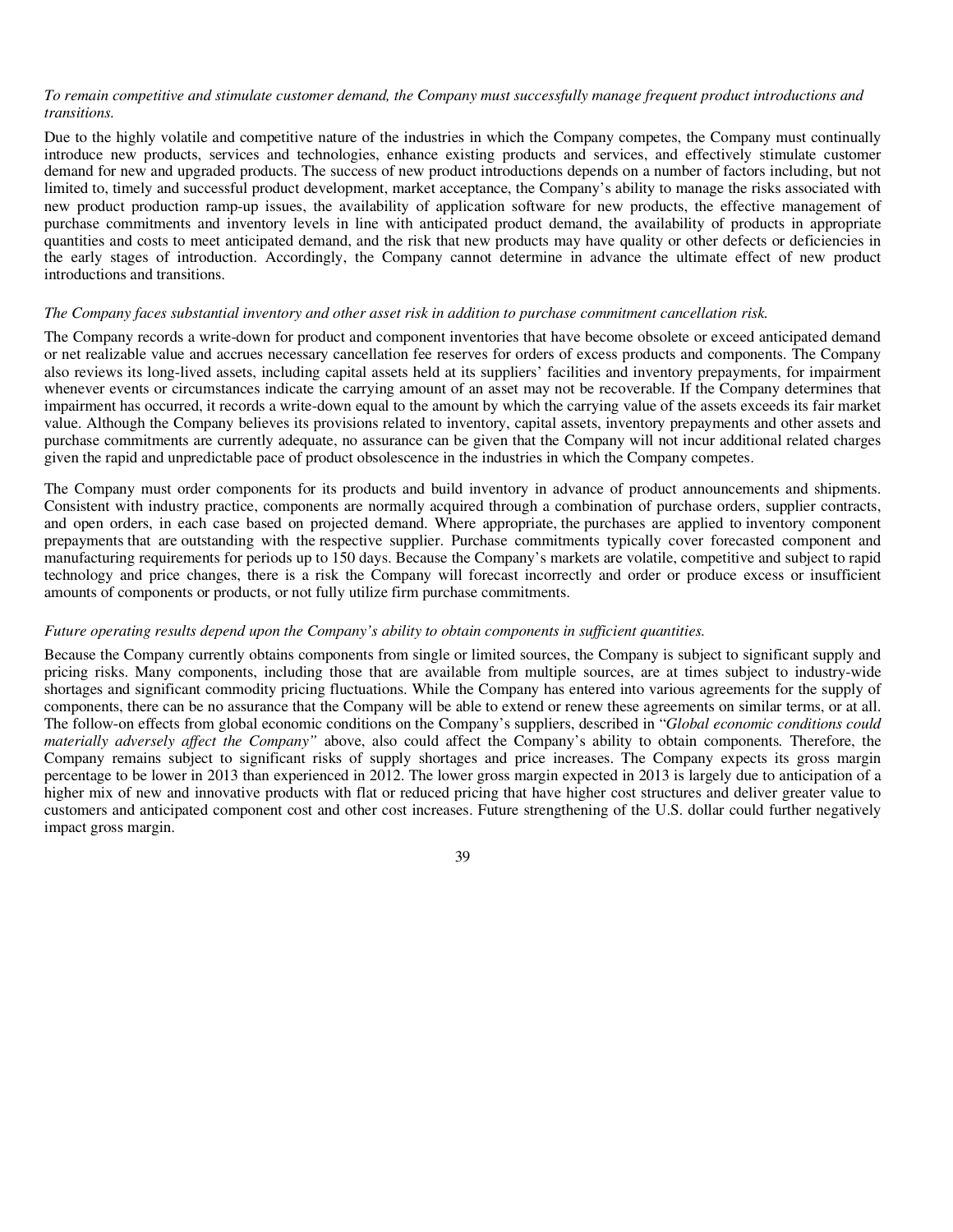The Company and other participants in the markets for mobile communication and media devices and personal computers also compete for various components with other industries that have experienced increased demand for their products. The Company uses some custom components that are not common to the rest of these industries. The Company's new products often utilize custom components available from only one source. When a component or product uses new technologies, initial capacity constraints may exist until the suppliers' yields have matured or manufacturing capacity has increased. Continued availability of these components at acceptable prices, or at all, may be affected if those suppliers decided to concentrate on the production of common components instead of components customized to meet the Company's requirements. The supply of components for a new or existing product could be delayed or constrained, or a key manufacturing vendor could delay shipments of completed products to the Company.

#### *The Company depends on component and product manufacturing and logistical services provided by outsourcing partners, many of whom are located outside of the U.S.*

Substantially all of the Company's manufacturing is performed in whole or in part by a few outsourcing partners located primarily in Asia. The Company has also outsourced much of its transportation and logistics management. While these arrangements may lower operating costs, they also reduce the Company's direct control over production and distribution. It is uncertain what effect such diminished control will have on the quality or quantity of products or services, or the Company's flexibility to respond to changing conditions. Although arrangements with these partners may contain provisions for warranty expense reimbursement, the Company may remain responsible to the consumer for warranty service in the event of product defects and could experience an unanticipated product defect or warranty liability. While the Company relies on its partners to adhere to its supplier code of conduct, material violations of the supplier code of conduct could occur.

The supply and manufacture of many critical components is performed by sole-sourced outsourcing partners in the U.S., Asia and Europe. Outsourcing partners in Asia perform final assembly of substantially all of the Company's hardware products. Manufacturing or logistics in these locations or transit to final destinations may be disrupted for a variety of reasons including, but not limited to, natural and man-made disasters, information technology system failures, military actions or economic, business, labor, environmental, public health, or political issues.

The Company has invested in manufacturing process equipment, much of which is held at certain of its outsourcing partners, and has made prepayments to certain of its suppliers associated with long-term supply agreements. While these arrangements help ensure the supply of components and finished goods, if these outsourcing partners or suppliers experience severe financial problems or other disruptions in their business, the net realizable value of these assets could be negatively impacted.

#### *The Company relies on third-party intellectual property and digital content, which may not be available to the Company on commercially reasonable terms or at all.*

Many of the Company's products include third-party intellectual property, which requires licenses from those third parties. Based on past experience and industry practice, the Company believes such licenses generally can be obtained on reasonable terms. There is, however, no assurance that the necessary licenses can be obtained on acceptable terms or at all.

The Company also contracts with third parties to offer their digital content through the iTunes Store. The licensing arrangements with these third parties are short-term and do not guarantee the continuation or renewal of these arrangements on reasonable terms, if at all. Some third-party content providers and distributors currently or in the future may offer competing products and services, and could take action to make it more difficult or impossible for the Company to license their content in the future. Other content owners, providers or distributors may seek to limit the Company's access to, or increase the cost of, such content. The Company may be unable to continue to offer a wide variety of content at reasonable prices with acceptable usage rules, or continue to expand its geographic reach.

Many third-party content providers require the Company to provide digital rights management and other security solutions. If requirements change, the Company may have to develop or license new technology to provide these solutions. There is no assurance the Company will be able to develop or license such solutions at a reasonable cost and in a timely manner. In addition, certain countries have passed or may propose and adopt legislation that would force the Company to license its digital rights management, which could lessen the protection of content and subject it to piracy and also could negatively affect arrangements with the Company's content providers.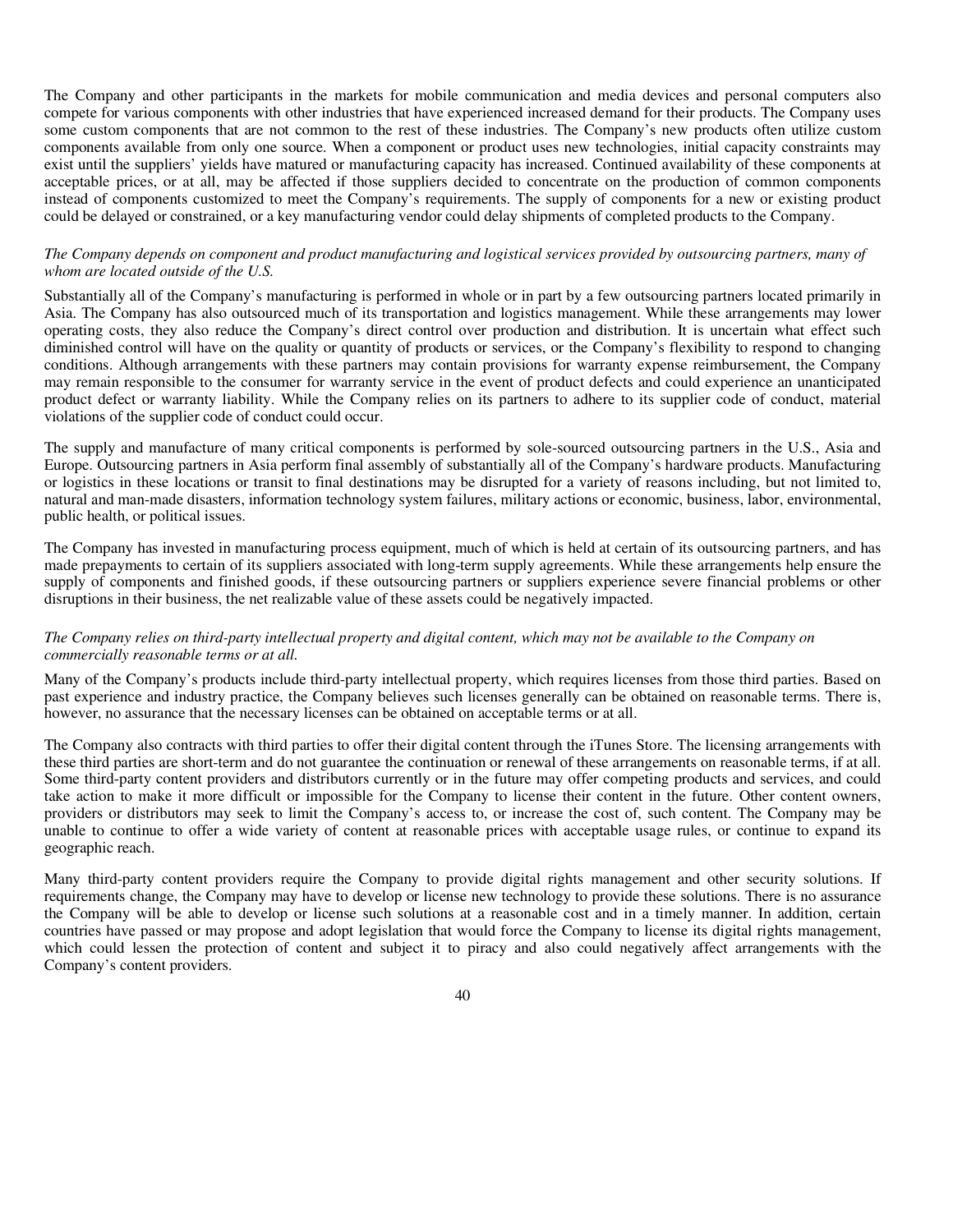#### *The Company is frequently involved in intellectual property litigation, and could be found to have infringed on intellectual property rights.*

Technology companies, including many of the Company's competitors, frequently enter into litigation based on allegations of patent infringement or other violations of intellectual property rights. In addition, patent holding companies seek to monetize patents they have purchased or otherwise obtained. As the Company has grown, the intellectual property rights claims against it have increased and may continue to increase. In particular, the Company's cellular enabled products compete with mobile communication and media device companies that hold significant patent portfolios, and the number of patent claims against the Company has significantly increased. The Company is vigorously defending infringement actions in courts in a number of U.S. jurisdictions and before the U.S. International Trade Commission, as well as internationally in Europe and Asia. The plaintiffs in these actions frequently seek injunctions and substantial damages.

Regardless of the scope or validity of such patents or other intellectual property rights, or the merits of any claims by potential or actual litigants, the Company may have to engage in protracted litigation. Such litigation is often expensive, time-consuming, disruptive to the Company's operations, and distracting to management. If the Company is found to infringe one or more patents or other intellectual property rights, regardless of whether it can develop non-infringing technology, it may be required to pay substantial damages or royalties to a third-party, or it may be subject to a temporary or permanent injunction prohibiting the Company from marketing or selling certain products.

In certain cases, the Company may consider the desirability of entering into licensing agreements, although no assurance can be given that such licenses can be obtained on acceptable terms or that litigation will not occur. These licenses may also significantly increase the Company's operating expenses.

In management's opinion, there is not at least a reasonable possibility the Company may have incurred a material loss, or a material loss in excess of a recorded accrual, with respect to loss contingencies, including matters related to infringement of intellectual property rights. However, the outcome of litigation is inherently uncertain. Therefore, although management considers the likelihood of such an outcome to be remote, if one or more of these legal matters were resolved against the Company in a reporting period for amounts in excess of management's expectations, the Company's consolidated financial statements for that reporting period could be materially adversely affected.

#### *The Company's future performance depends in part on support from third-party software developers.*

The Company believes decisions by customers to purchase its hardware products depend in part on the availability of third-party software applications and services. There is no assurance that third-party developers will continue to develop and maintain software applications and services for the Company's products. If third-party software applications and services cease to be developed and maintained for the Company's products, customers may choose not to buy the Company's products.

With respect to its Mac products, the Company believes the availability of third-party software applications and services depends in part on the developers' perception and analysis of the relative benefits of developing, maintaining, and upgrading such software for the Company's products compared to Windows-based products. This analysis may be based on factors such as the market position of the Company and its products, the anticipated revenue that may be generated, continued growth of Mac sales, and the costs of developing such applications and services. If the Company's minority share of the global personal computer market causes developers to question the Company's prospects, developers could be less inclined to develop or upgrade software for the Company's products and more inclined to devote their resources to developing and upgrading software for the larger Windows market.

With respect to iOS devices, the Company relies on the continued availability and development of compelling and innovative software applications, which are distributed through a single distribution channel, the App Store. The absence of multiple distribution channels, which are available for competing platforms, may limit the availability and acceptance of third-party applications by the Company's customers, thereby causing developers to reduce or curtail development for the iOS platform. In addition, iOS devices are subject to rapid technological change, and, if third-party developers are unable to or choose not to keep up with this pace of change, third-party applications might not successfully operate and may result in dissatisfied customers. As with applications for the Company's Mac products, the availability and development of these applications also depend on developers' perceptions and analysis of the relative benefits of developing software for the Company's products rather than its competitors' platforms, such as Android. If developers focus their efforts on these competing platforms, the availability and quality of applications for the Company's iOS devices may suffer.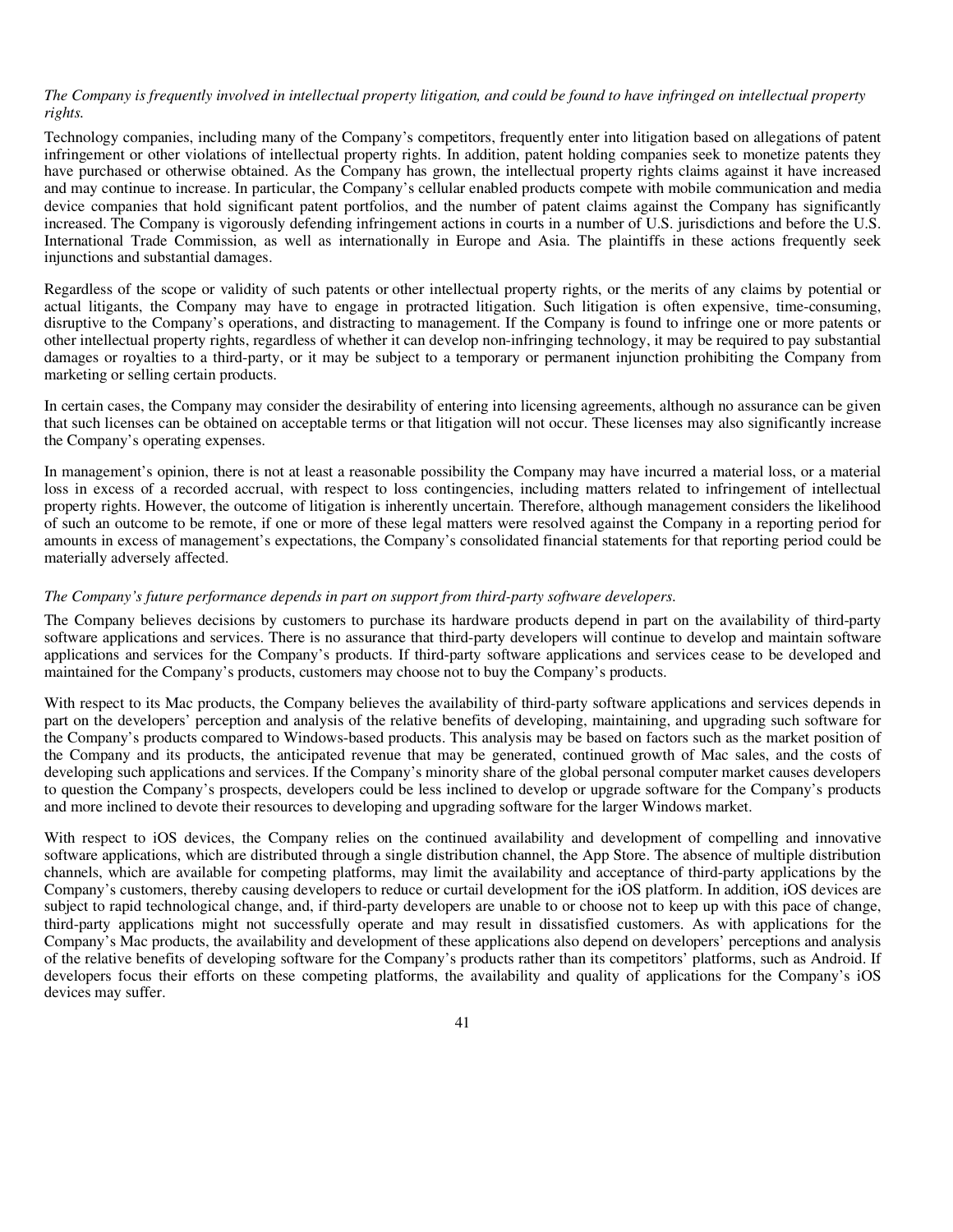#### *The Company depends on the performance of distributors, carriers and other resellers.*

The Company distributes its products through cellular network carriers, wholesalers, national and regional retailers, and value-added resellers, many of whom distribute products from competing manufacturers. The Company also sells its products and third-party products in most of its major markets directly to education, enterprise and government customers, and consumers and small and midsized businesses through its online and retail stores.

Carriers providing cellular network service for iPhone typically subsidize users' purchases of the device. There is no assurance that such subsidies will be continued at all or in the same amounts upon renewal of the Company's agreements with these carriers or in agreements the Company enters into with new carriers.

Many resellers have narrow operating margins and have been adversely affected in the past by weak economic conditions. Some resellers have perceived the expansion of the Company's direct sales as conflicting with their business interests as distributors and resellers of the Company's products. Such a perception could discourage resellers from investing resources in the distribution and sale of the Company's products or lead them to limit or cease distribution of those products. The Company has invested and will continue to invest in programs to enhance reseller sales, including staffing selected resellers' stores with Company employees and contractors and improving product placement displays. These programs could require a substantial investment while providing no assurance of return or incremental revenue. The financial condition of these resellers could weaken, these resellers could stop distributing the Company's products, or uncertainty regarding demand for the Company's products could cause resellers to reduce their ordering and marketing of the Company's products.

#### *The Company's Retail segment has required and will continue to require a substantial investment and commitment of resources and is subject to numerous risks and uncertainties.*

The Company's retail stores have required substantial fixed investment in equipment and leasehold improvements, information systems, inventory and personnel. The Company also has entered into substantial operating lease commitments for retail space. Certain stores have been designed and built to serve as high-profile venues to promote brand awareness and serve as vehicles for corporate sales and marketing activities. Because of their unique design elements, locations and size, these stores require substantially more investment than the Company's more typical retail stores. Due to the high fixed cost structure associated with the Retail segment, a decline in sales or the closure or poor performance of individual or multiple stores could result in significant lease termination costs, write-offs of equipment and leasehold improvements, and severance costs.

Many factors unique to retail operations, some of which are beyond the Company's control, pose risks and uncertainties. These risks and uncertainties include, but are not limited to, macro-economic factors that could have an adverse effect on general retail activity, as well as the Company's inability to manage costs associated with store construction and operation, the Company's failure to manage relationships with its existing retail channel partners, more challenging environments in managing retail operations outside the U.S., costs associated with unanticipated fluctuations in the value of retail inventory, and the Company's inability to obtain and renew leases in quality retail locations at a reasonable cost.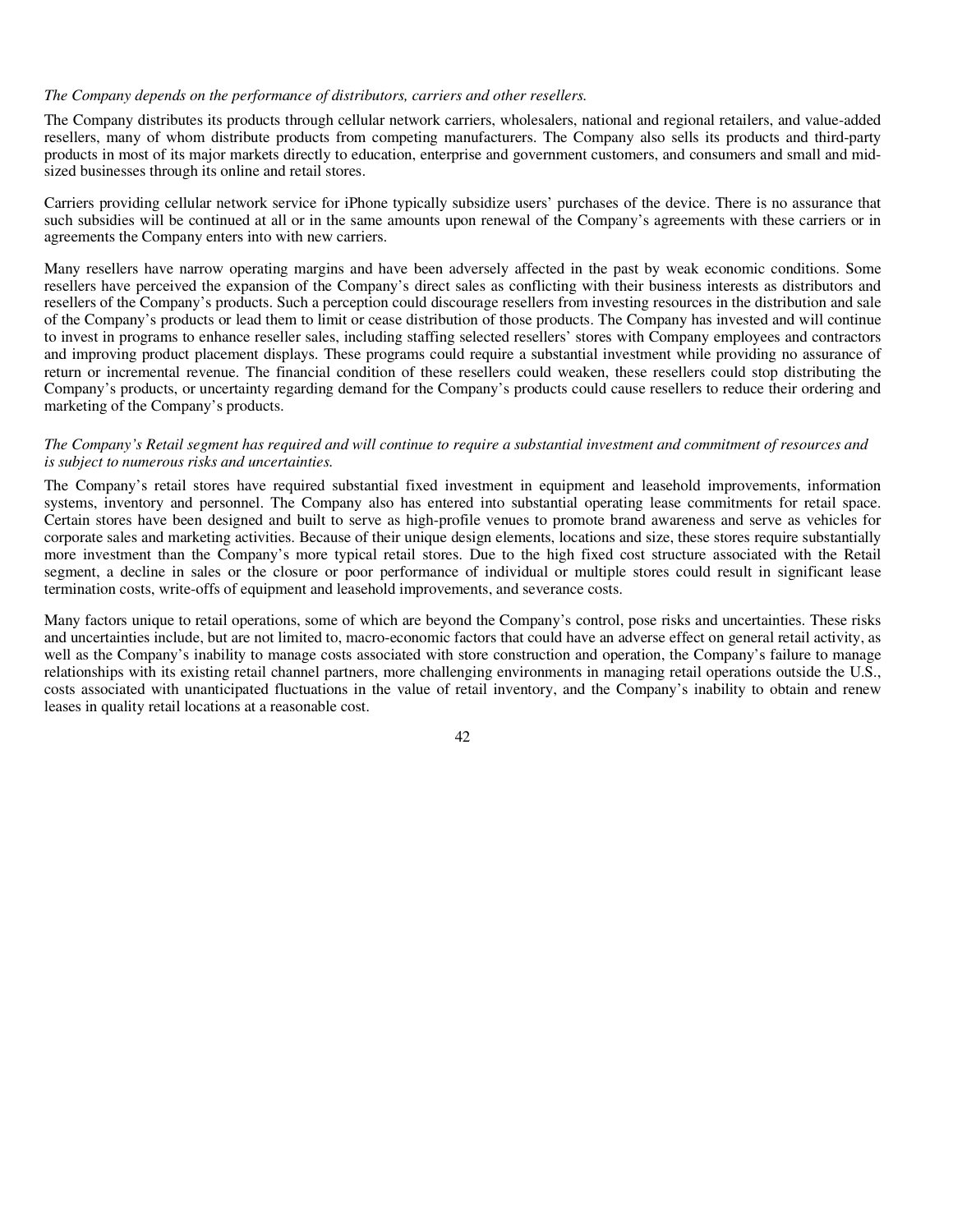#### *Investment in new business strategies and acquisitions could disrupt the Company's ongoing business and present risks not originally contemplated.*

The Company has invested, and in the future may invest, in new business strategies or acquisitions. Such endeavors may involve significant risks and uncertainties, including distraction of management from current operations, greater than expected liabilities and expenses, inadequate return of capital, and unidentified issues not discovered in the Company's due diligence. These new ventures are inherently risky and may not be successful.

#### *The Company's products and services may experience quality problems from time to time that can result in decreased sales and operating margin and harm to the Company's reputation.*

The Company sells complex hardware and software products and services that can contain design and manufacturing defects. Sophisticated operating system software and applications, such as those sold by the Company, often contain "bugs" that can unexpectedly interfere with the software's intended operation. The Company's online services may from time to time experience outages, service slowdowns, or errors. Defects may also occur in components and products the Company purchases from third parties. There can be no assurance the Company will be able to detect and fix all defects in the hardware, software and services it sells. Failure to do so could result in lost revenue, significant warranty and other expenses, and harm to the Company's reputation.

#### *The Company is subject to laws and regulations worldwide, changes to which could increase the Company's costs and individually or in the aggregate adversely affect the Company's business.*

The Company is subject to laws and regulations affecting its domestic and international operations in a number of areas. These U.S. and foreign laws and regulations affect the Company's activities including, but not limited to, areas of labor, advertising, digital content, consumer protection, real estate, billing, e-commerce, promotions, quality of services, telecommunications, mobile communications and media, television, intellectual property ownership and infringement, tax, import and export requirements, anticorruption, foreign exchange controls and cash repatriation restrictions, data privacy requirements, anti-competition, environmental, health, and safety.

By way of example, laws and regulations related to mobile communications and media devices in the many jurisdictions in which the Company operates are extensive and subject to change. Such changes could include, among others, restrictions on the production, manufacture, distribution, and use of devices, locking devices to a carrier's network, or mandating the use of devices on more than one carrier's network. These devices are also subject to certification and regulation by governmental and standardization bodies, as well as by cellular network carriers for use on their networks. These certification processes are extensive and time consuming, and could result in additional testing requirements, product modifications, delays in product shipment dates, or preclude the Company from selling certain products.

Compliance with these laws, regulations and similar requirements may be onerous and expensive, and they may be inconsistent from jurisdiction to jurisdiction, further increasing the cost of compliance and doing business. Any such costs, which may rise in the future as a result of changes in these laws and regulations or in their interpretation could individually or in the aggregate make the Company's products and services less attractive to the Company's customers, delay the introduction of new products in one or more regions, or cause the Company to change or limit its business practices. The Company has implemented policies and procedures designed to ensure compliance with applicable laws and regulations, but there can be no assurance that the Company's employees, contractors, or agents will not violate such laws and regulations or the Company's policies and procedures.

#### *The Company's success depends largely on the continued service and availability of key personnel.*

Much of the Company's future success depends on the continued availability and service of key personnel, including its Chief Executive Officer, executive team and other highly skilled employees. Experienced personnel in the technology industry are in high demand and competition for their talents is intense, especially in Silicon Valley, where most of the Company's key personnel are located.

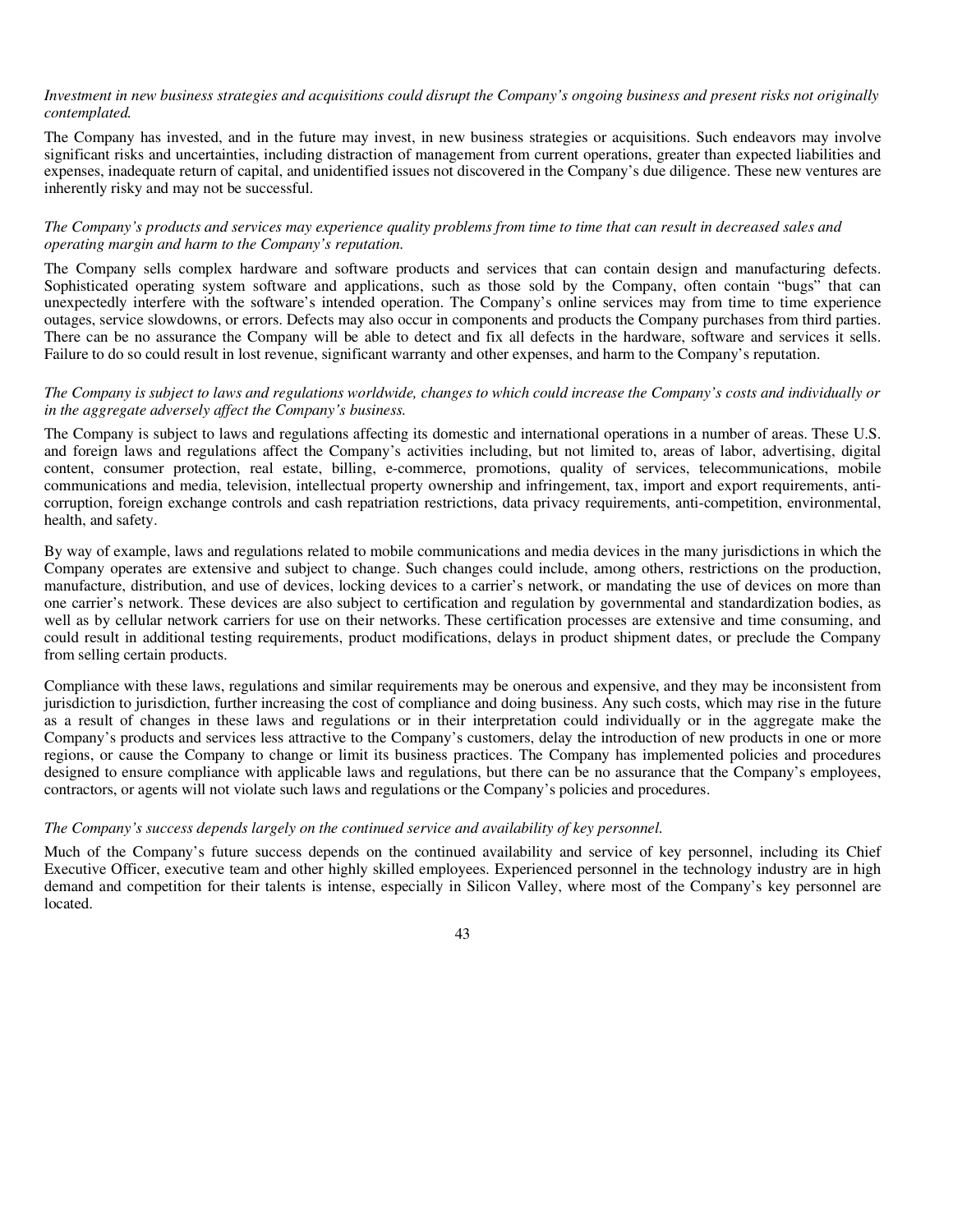#### *The Company's business may be impacted by political events, war, terrorism, public health issues, natural disasters and other circumstances.*

War, terrorism, geopolitical uncertainties, public health issues, and other business interruptions have caused and could cause damage or disruption to international commerce and the global economy, and thus could have a material adverse effect on the Company, its suppliers, logistics providers, manufacturing vendors and customers, including channel partners. The Company's business operations are subject to interruption by, among others, natural disasters, fire, power shortages, nuclear power plant accidents, terrorist attacks and other hostile acts, labor disputes, public health issues, and other events beyond its control. Such events could decrease demand for the Company's products, make it difficult or impossible for the Company to make and deliver products to its customers, including channel partners, or to receive components from its suppliers, and create delays and inefficiencies in the Company's supply chain. Should major public health issues, including pandemics, arise, the Company could be adversely affected by more stringent employee travel restrictions, additional limitations in freight services, governmental actions limiting the movement of products between regions, delays in production ramps of new products, and disruptions in the operations of the Company's manufacturing vendors and component suppliers. The majority of the Company's research and development activities, its corporate headquarters, information technology systems, and other critical business operations, including certain component suppliers and manufacturing vendors, are in locations that could be affected by natural disasters. In the event of a natural disaster, the Company could incur significant losses, require substantial recovery time and experience significant expenditures in order to resume operations.

#### *The Company's business and reputation may be impacted by information technology system failures or network disruptions.*

The Company may be subject to information technology system failures and network disruptions. These may be caused by natural disasters, accidents, power disruptions, telecommunications failures, acts of terrorism or war, computer viruses, physical or electronic break-ins, or similar events or disruptions. System redundancy may be ineffective or inadequate, and the Company's disaster recovery planning may not be sufficient for all eventualities. Such failures or disruptions could prevent access to the Company's online stores and services, preclude retail store transactions, compromise Company or customer data, and result in delayed or cancelled orders. System failures and disruptions could also impede the manufacturing and shipping of products, delivery of online services, transactions processing and financial reporting.

#### *The Company may be subject to breaches of its information technology systems, which could damage business partner and customer relationships, could curtail or otherwise adversely impact access to online stores and services, and could subject the Company to significant reputational, financial, legal, and operational consequences.*

The Company's business requires it to use and store customer, employee, and business partner personally identifiable information ("PII"). This may include, among other information, names, addresses, phone numbers, email addresses, contact preferences, tax identification numbers, and payment account information. Although malicious attacks to gain access to PII affect many companies across various industries, the Company may be at a relatively greater risk of being targeted because of its high profile and the amount of PII managed.

The Company requires user names and passwords in order to access its information technology systems. The Company also uses encryption and authentication technologies to secure the transmission and storage of data. These security measures may be compromised as a result of third-party security breaches, employee error, malfeasance, faulty password management, or other irregularity, and result in persons obtaining unauthorized access to Company data or accounts. Third parties may attempt to fraudulently induce employees or customers into disclosing user names, passwords or other sensitive information, which may in turn be used to access the Company's information technology systems. To help protect customers and the Company, the Company monitors accounts and systems for unusual activity and may freeze accounts under suspicious circumstances, which may result in the delay or loss of customer orders.

The Company devotes significant resources to network security, data encryption, and other security measures to protect its systems and data, but these security measures cannot provide absolute security. The Company may experience a breach of its systems and may be unable to protect sensitive data, which could damage business partner and customer relationships, and curtail or otherwise adversely impact access to online stores and services. Moreover, if a computer security breach affects the Company's systems or results in the unauthorized release of PII, the Company's reputation and brand could be materially damaged and use of the Company's products and services could decrease. The Company would also be exposed to a risk of loss or litigation and possible liability.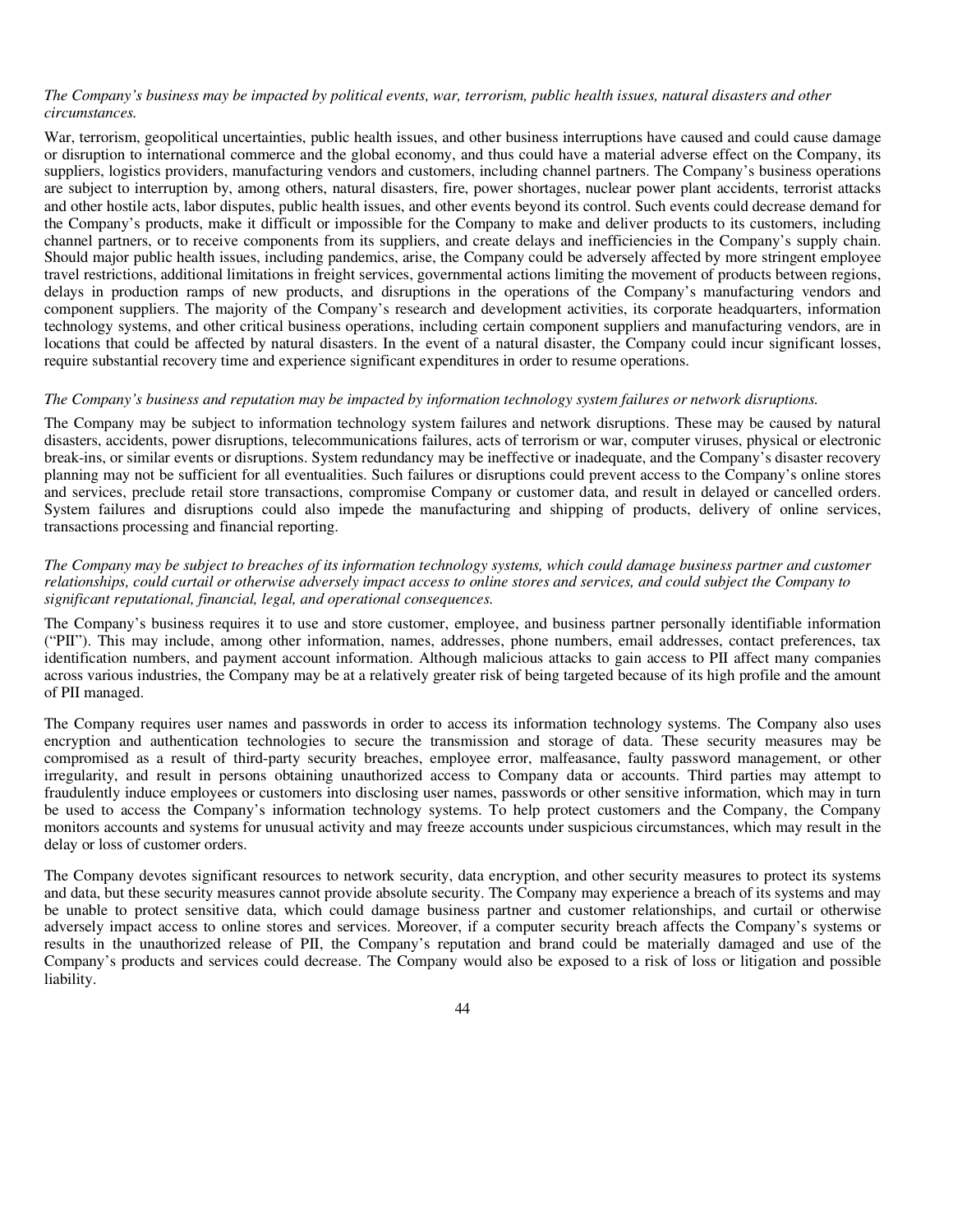#### *The Company's business is subject to a variety of U.S. and international laws, rules, policies and other obligations regarding data protection.*

The Company is subject to federal, state and international laws relating to the collection, use, retention, security and transfer of PII. In many cases, these laws apply not only to third-party transactions, but also to transfers of information between the Company and its subsidiaries, and among the Company, its subsidiaries and other parties with which the Company has commercial relations. Several jurisdictions have passed laws in this area, and other jurisdictions are considering imposing additional restrictions. These laws continue to develop and may be inconsistent from jurisdiction to jurisdiction. Complying with emerging and changing international requirements may cause the Company to incur substantial costs or require the Company to change its business practices. Noncompliance could result in penalties or significant legal liability.

The Company's privacy policy and related practices concerning the use and disclosure of data are posted on its website. Any failure by the Company, its suppliers or other parties with whom the Company does business to comply with its posted privacy policy or with other federal, state or international privacy-related or data protection laws and regulations could result in proceedings against the Company by governmental entities or others.

The Company is also subject to payment card association rules and obligations under its contracts with payment card processors. Under these rules and obligations, if information is compromised, the Company could be liable to payment card issuers for associated expenses and penalties. In addition, if the Company fails to follow payment card industry security standards, even if no customer information is compromised, the Company could incur significant fines or experience a significant increase in payment card transaction costs.

#### *The Company expects its quarterly revenue and operating results to fluctuate.*

The Company's profit margins vary among its products and its distribution channels. The Company's software, accessories, and service and support contracts generally have higher gross margins than certain of the Company's other products. Gross margins on the Company's hardware products vary across product lines and can change over time as a result of product transitions, pricing and configuration changes, and component, warranty, and other cost fluctuations. The Company's direct sales generally have higher associated gross margins than its indirect sales through its channel partners. In addition, the Company's gross margin and operating margin percentages, as well as overall profitability, may be materially adversely impacted as a result of a shift in product, geographic or channel mix, new products, component cost increases, the strengthening U.S. dollar, or price competition. The Company has typically experienced higher net sales in the first fiscal quarter compared to other fiscal quarters due in part to holiday seasonal demand. Actual and anticipated timing of new product introductions by the Company can also significantly impact the level of net sales experienced by the Company in any particular quarter. The Company could be subject to unexpected developments late in a quarter, such as lower-than-anticipated demand for the Company's products, issues with new product introductions, an internal systems failure, or failure of one of the Company's logistics, components supply, or manufacturing partners.

#### *The Company's stock price is subject to volatility.*

The Company's stock continues to experience substantial price volatility. Additionally, the Company, the technology industry, and the stock market as a whole have experienced extreme stock price and volume fluctuations that have affected stock prices in ways that may have been unrelated to these companies' operating performance. Price volatility over a given period may cause the average price at which the Company repurchases its own stock to exceed the stock's price at a given point in time. The Company believes its stock price reflects expectations of future growth and profitability. The Company also believes its stock price reflects expectations that its cash dividend will continue at current levels or grow and that its current share repurchase program will be fully consummated. Future dividends are subject to declaration by the Company's Board of Directors, and the Company's share repurchase program does not obligate it to acquire any specific number of shares. If the Company fails to meet any of these expectations related to future growth, profitability, dividends, share repurchases or other market expectations its stock price may decline significantly, which could have a material adverse impact on investor confidence and employee retention.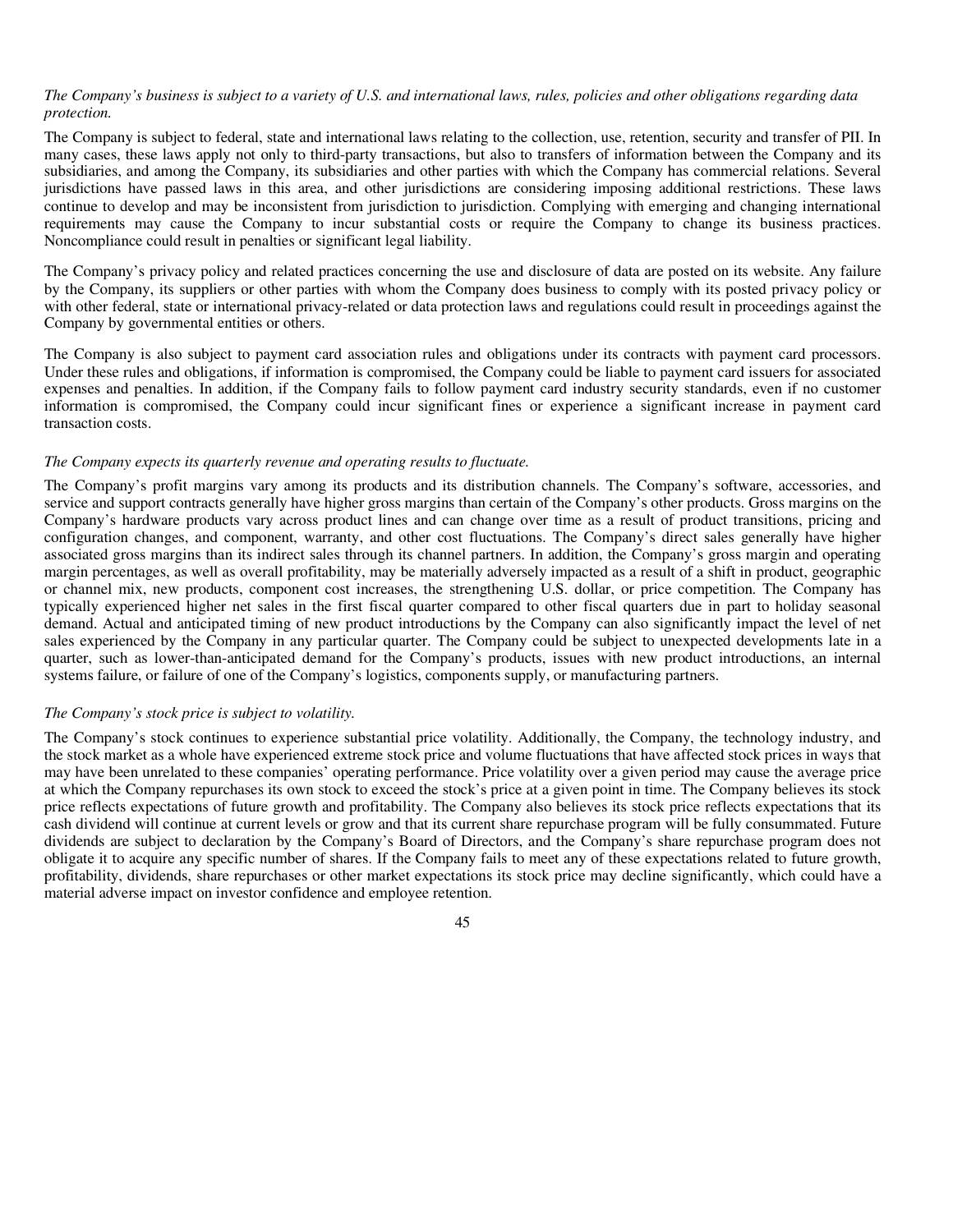#### *The Company's business is subject to the risks of international operations.*

The Company derives a significant portion of its revenue and earnings from its international operations. Compliance with applicable U.S. and foreign laws and regulations, such as import and export requirements, anti-corruption laws, tax laws, foreign exchange controls and cash repatriation restrictions, data privacy requirements, environmental laws, labor laws, and anti-competition regulations, increases the costs of doing business in foreign jurisdictions. Although the Company has implemented policies and procedures to comply with these laws and regulations, a violation by the Company's employees, contractors, or agents could nevertheless occur.

The Company also could be significantly affected by other risks associated with international activities including, but not limited to, economic and labor conditions, increased duties, taxes and other costs, political instability, and changes in the value of the U.S. dollar versus local currencies. Margins on sales of the Company's products in foreign countries, and on sales of products that include components obtained from foreign suppliers, could be materially adversely affected by foreign currency exchange rate fluctuations and by international trade regulations, including duties, tariffs and antidumping penalties. The Company is also exposed to credit and collectability risk on its trade receivables with customers in certain international markets. There can be no assurance the Company can effectively limit its credit risk and avoid losses.

The Company's primary exposure to movements in foreign currency exchange rates relates to non-U.S. dollar denominated sales and operating expenses worldwide. For example, the uncertainty regarding the ability of certain European countries to continue to service their sovereign debt obligations and the related financial restructuring efforts by European governments may cause the value of several European currencies, including the euro, to fluctuate, which could adversely affect the Company's non-U.S. dollar sales and operating expenses in the impacted jurisdictions. Weakening of foreign currencies relative to the U.S. dollar adversely affects the U.S. dollar value of the Company's foreign currency-denominated sales and earnings, and generally leads the Company to raise international pricing, potentially reducing demand for the Company's products. In some circumstances, for competitive or other reasons, the Company may decide not to raise local prices to fully offset the dollar's strengthening, or at all, which would adversely affect the U.S. dollar value of the Company's foreign currency denominated sales and earnings. Conversely, a strengthening of foreign currencies relative to the U.S. dollar, while generally beneficial to the Company's foreign currency-denominated sales and earnings, could cause the Company to reduce international pricing and incur losses on its foreign currency derivative instruments, thereby limiting the benefit. Additionally, strengthening of foreign currencies may also increase the Company's cost of product components denominated in those currencies, thus adversely affecting gross margins.

The Company uses derivative instruments, such as foreign currency forward and option contracts, to hedge certain exposures to fluctuations in foreign currency exchange rates. The use of such hedging activities may not offset any or more than a portion of the adverse financial effects of unfavorable movements in foreign exchange rates over the limited time the hedges are in place.

#### *The Company is exposed to credit risk and fluctuations in the market values of its investment portfolio.*

The Company has not recognized any significant losses on its cash, cash equivalents and marketable securities, but could experience significant declines in the market value of its investment portfolio. Given the global nature of its business, the Company has both domestic and international investments. Credit ratings and pricing of these investments can be negatively affected by liquidity, credit deterioration, financial results, economic risk, political risk, sovereign risk or other factors. As a result, the value and liquidity of the Company's cash, cash equivalents and marketable securities could decline and result in a significant impairment.

#### *The Company is exposed to credit risk on its trade accounts receivable, vendor non-trade receivables and prepayments related to long-term supply agreements, and this risk is heightened during periods when economic conditions worsen.*

The Company distributes its products through third-party cellular network carriers, wholesalers, retailers and value-added resellers. A substantial majority of the Company's outstanding trade receivables are not covered by collateral or credit insurance. The Company's exposure to credit and collectability risk on its trade receivables is higher in certain international markets and its ability to mitigate such risks may be limited. The Company also has unsecured vendor non-trade receivables resulting from purchases of components by outsourcing partners and other vendors that manufacture sub-assemblies or assemble final products for the Company. In addition, the Company has made prepayments associated with long-term supply agreements to secure supply of inventory components. As of June 29, 2013, a significant portion of the Company's trade receivables were concentrated within cellular network carriers, and its non-trade receivables and long-term supply agreements were concentrated among a few individual vendors located primarily in Asia. While the Company has procedures to monitor and limit exposure to credit risk on its trade and vendor non-trade receivables as well as long-term prepayments, there can be no assurance such procedures will effectively limit its credit risk and avoid losses.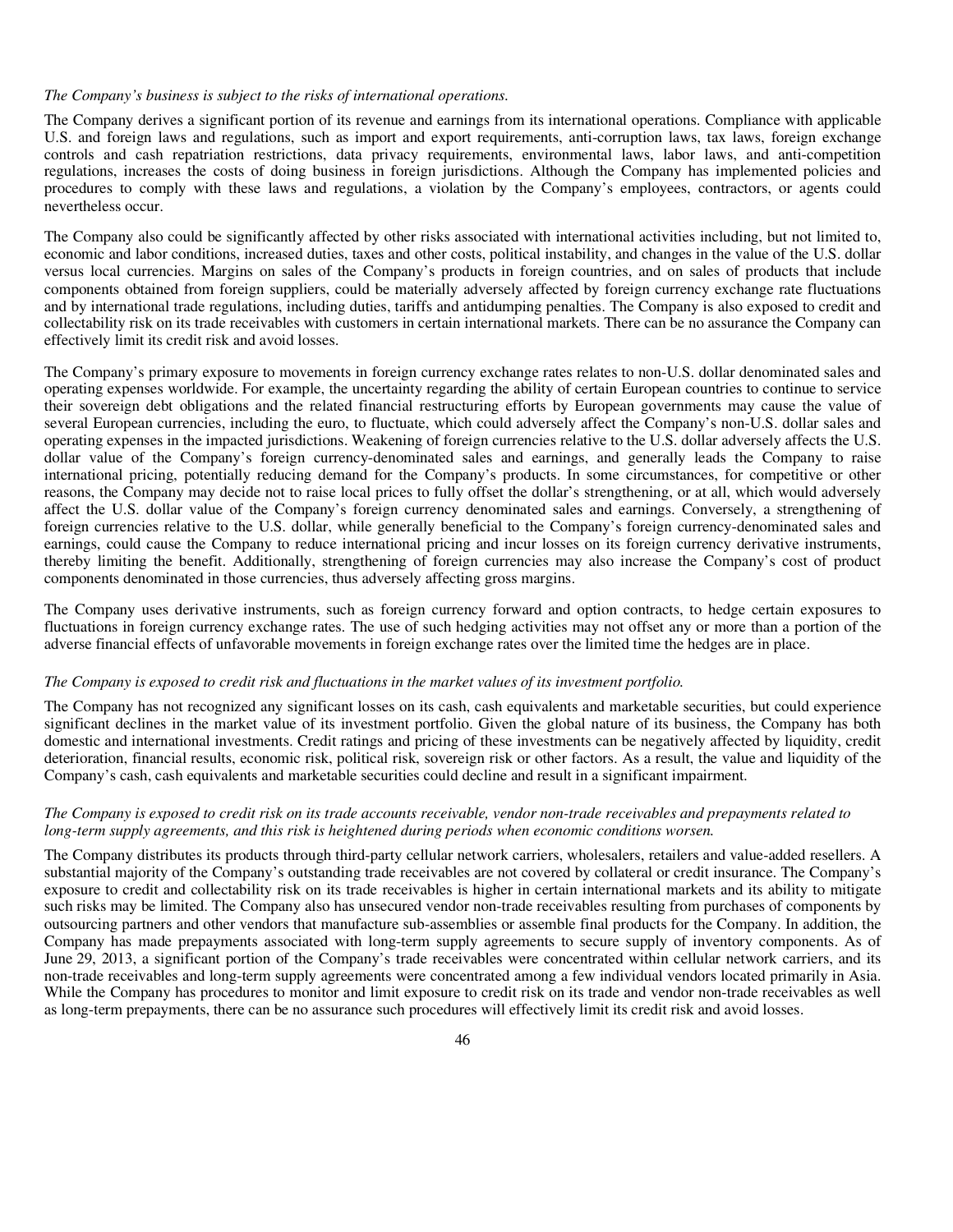#### *The Company could be impacted by unfavorable results of legal proceedings.*

The Company is subject to various legal proceedings and claims that have not yet been fully resolved and that have arisen in the ordinary course of business, and additional claims may arise in the future. Results of legal proceedings are subject to significant uncertainty and, regardless of the merit of the claims, litigation may be expensive, time-consuming, disruptive to the Company's operations, and distracting to management. In recognition of these considerations, the Company may enter into arrangements to settle litigation.

Although management considers the likelihood of such an outcome to be remote, if one or more legal matters were resolved against the Company in a reporting period for amounts in excess of management's expectations, the Company's consolidated financial statements for that reporting period could be materially adversely affected. Further, such an outcome could result in significant compensatory, punitive or trebled monetary damages, disgorgement of revenue or profits, remedial corporate measures or injunctive relief against the Company that could materially adversely affect its financial condition and operating results.

#### *The Company could be subject to changes in its tax rates, the adoption of new U.S. or international tax legislation or exposure to additional tax liabilities.*

The Company is subject to taxes in the U.S. and numerous foreign jurisdictions, including Ireland, where a number of the Company's subsidiaries are organized. Due to economic and political conditions, tax rates in various jurisdictions may be subject to significant change. The Company's future effective tax rates could be affected by changes in the mix of earnings in countries with differing statutory tax rates, changes in the valuation of deferred tax assets and liabilities, or changes in tax laws or their interpretation, including in the U.S. and Ireland. The Company is also subject to the examination of its tax returns and other tax matters by the Internal Revenue Service and other tax authorities and governmental bodies. The Company regularly assesses the likelihood of an adverse outcome resulting from these examinations to determine the adequacy of its provision for taxes. There can be no assurance as to the outcome of these examinations. If the Company's effective tax rates were to increase, particularly in the U.S. or Ireland, or if the ultimate determination of the Company's taxes owed is for an amount in excess of amounts previously accrued, the Company's operating results, cash flows, and financial condition could be adversely affected.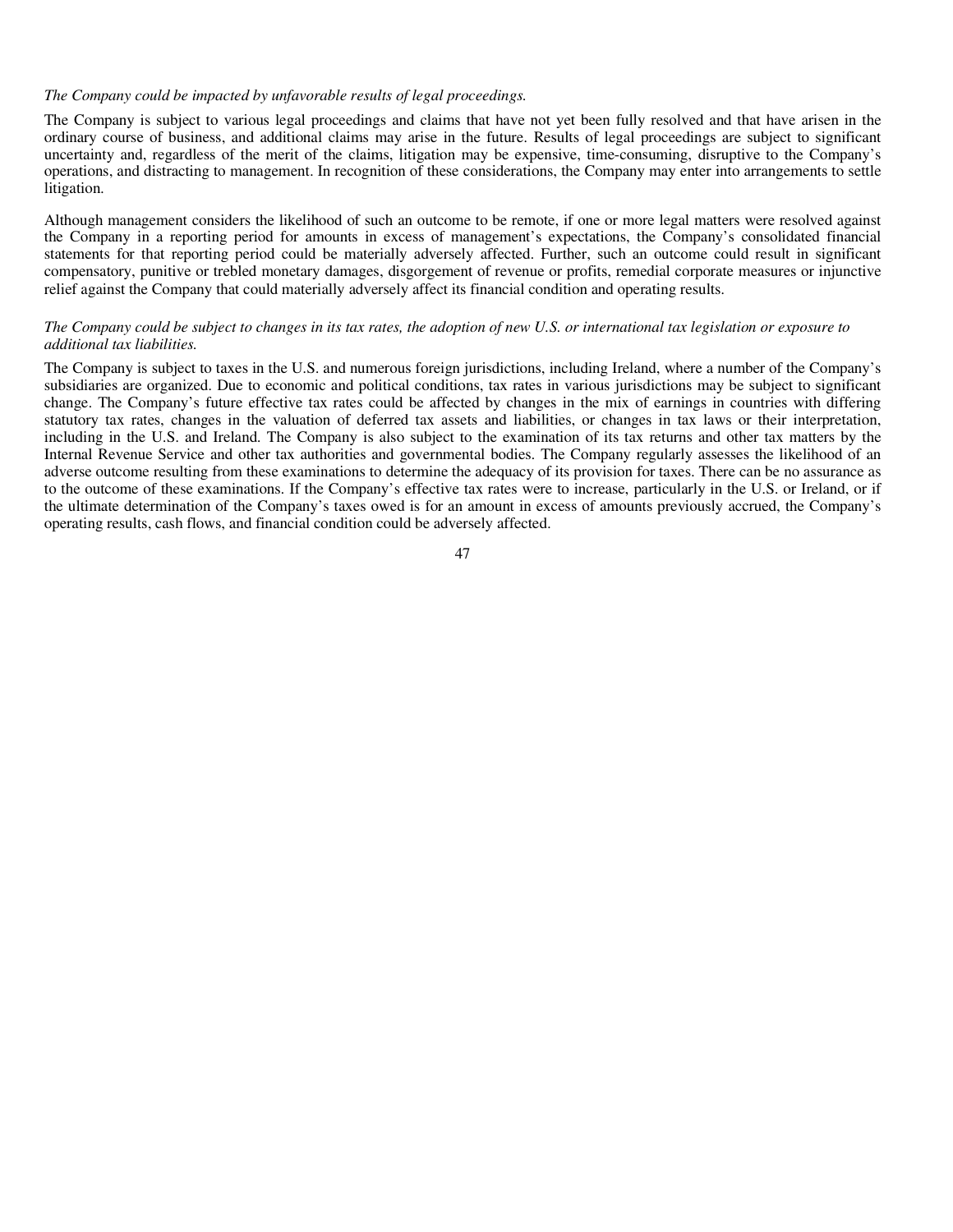#### **Item 2. Unregistered Sales of Equity Securities and Use of Proceeds**

Share repurchase activity during the three months ended June 29, 2013 was as follows:

| <b>O3 Fiscal Periods</b><br>March 31, 2013 to May 4, 2013: | <b>Total Number</b><br>of Shares<br><b>Purchased</b> |               | Average<br><b>Price Paid</b><br><b>Per Share</b> | <b>Total Number of</b><br><b>Shares</b><br><b>Purchased as</b><br><b>Part of Publicly</b><br><b>Announced</b><br><b>Plans or</b><br><b>Programs</b> | Approximate<br><b>Dollar Value of</b><br><b>Shares That</b><br>May Yet Be<br><b>Purchased</b><br><b>Under the Plans</b><br>or Programs<br>$(in$ millions) $(a)$ |
|------------------------------------------------------------|------------------------------------------------------|---------------|--------------------------------------------------|-----------------------------------------------------------------------------------------------------------------------------------------------------|-----------------------------------------------------------------------------------------------------------------------------------------------------------------|
|                                                            |                                                      |               |                                                  |                                                                                                                                                     |                                                                                                                                                                 |
| August 2012 ASR                                            | $1,494,992$ (b)                                      |               | (b)                                              | $1,494,992$ (b)                                                                                                                                     |                                                                                                                                                                 |
| April 2013 ASR                                             | 23,507,518 (c)                                       |               | (c)                                              | 23,507,518 (c)                                                                                                                                      |                                                                                                                                                                 |
| <b>Open Market Purchases</b>                               | 1,123,668                                            | \$            | 444.94                                           | 1.123.668                                                                                                                                           |                                                                                                                                                                 |
| May 5, 2013 to June 1, 2013:                               |                                                      |               |                                                  |                                                                                                                                                     |                                                                                                                                                                 |
| <b>Open Market Purchases</b>                               | 7.830.044                                            | \$            | 447.00                                           | 7.830.044                                                                                                                                           |                                                                                                                                                                 |
| June 2, 2013 to June 29, 2013                              | 0                                                    | <sup>\$</sup> | $\theta$                                         | $\theta$                                                                                                                                            |                                                                                                                                                                 |
| Total                                                      | 33,956,222                                           |               |                                                  | 33,956,222                                                                                                                                          | 42,050                                                                                                                                                          |

(a) In 2012, the Company's Board of Directors authorized a program to repurchase up to \$10 billion of the Company's common stock beginning in 2013. In April 2013, the Company's Board of Directors increased the share repurchase program authorization from \$10 billion to \$60 billion. The Company's share repurchase program does not obligate it to acquire any specific number of shares. Under the program, shares may be repurchased in privately negotiated and/or open market transactions, including under plans complying with Rule 10b5-1 of the Exchange Act. The \$42.1 billion represents the remaining amount available to repurchase shares under the authorized repurchase program.

- (b) In August 2012, the Company entered into an accelerated share repurchase arrangement ("ASR") with a financial institution to purchase up to \$1.95 billion of the Company's common stock. In April 2013, the purchase period for the ASR ended and an additional 1,494,992 shares were delivered and retired during the third quarter of 2013. In total, 4,077,774 shares were delivered under the ASR at an average repurchase price of \$478.20 per share.
- (c) In April 2013, the Company entered into a new ASR program with two financial institutions to purchase up to \$12 billion of the Company's common stock. In exchange for up-front payments totaling \$12 billion, the financial institutions committed to deliver shares during the ASR's purchase periods, which will end during 2014. The total number of shares ultimately delivered, and therefore the average price paid per share, will be determined at the end of the applicable purchase period based on the volume weighted average price of the Company's stock during that period. During the third quarter of 2013, 23,507,518 shares were initially delivered to the Company and retired. This does not represent the final number of shares to be delivered under the ASR. The up-front payments of \$12 billion were accounted for as a reduction to shareholders' equity in the Company's Condensed Consolidated Balance Sheet.

#### **Item 3. Defaults Upon Senior Securities**

None.

**Item 5. Other Information** 

None.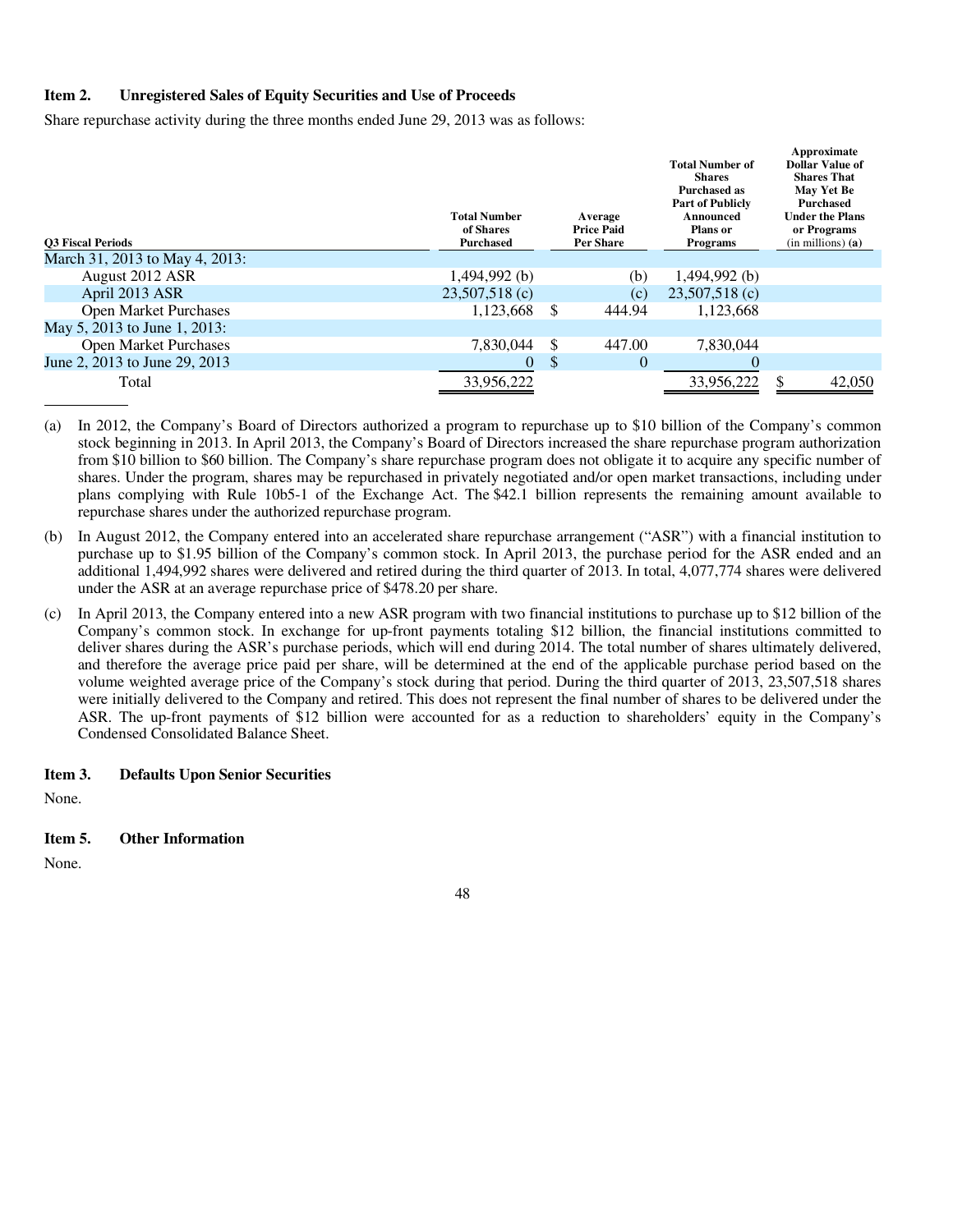## **Item 6. Exhibits**

## **Index to Exhibits**

|                   |                                                                                                                                                                                                                                                                                    | <b>Incorporated by</b><br>Reference |                   |                                          |  |  |
|-------------------|------------------------------------------------------------------------------------------------------------------------------------------------------------------------------------------------------------------------------------------------------------------------------------|-------------------------------------|-------------------|------------------------------------------|--|--|
| Exhibit<br>Number | <b>Exhibit Description</b>                                                                                                                                                                                                                                                         |                                     | Form Exhibit Date | <b>Filing Date/</b><br><b>Period End</b> |  |  |
| 3.1               | Restated Articles of Incorporation, filed with the Secretary of State of the State of California on<br>July 10, 2009.                                                                                                                                                              | $10-Q$ 3.1                          |                   | 6/27/09                                  |  |  |
| 3.2               | Amended Bylaws of the Registrant, as of April 20, 2011.                                                                                                                                                                                                                            | $10-Q$ 3.2                          |                   | 3/26/11                                  |  |  |
| 4.1               | Form of Common Stock Certificate of the Registrant.                                                                                                                                                                                                                                | $10-Q$ 4.1                          |                   | 12/30/06                                 |  |  |
| 4.2               | Indenture, dated as of April 29, 2013, between the Registrant and The Bank of New York<br>Mellon Trust Company, N.A., as Trustee.                                                                                                                                                  | $S-3$                               | 4.1               | 4/29/13                                  |  |  |
| 4.3               | Officer's Certificate of the Registrant, dated as of May 3, 2013, including forms of global notes<br>representing the Floating Rate Notes due 2016, Floating Rate Notes due 2018, 0.45% Notes<br>due 2016, 1.00% Notes due 2018, 2.40% Notes due 2023<br>and 3.85% Notes due 2043. | $8-K$ 4.1                           |                   | 5/3/13                                   |  |  |
| $10.1*$           | Amended Employee Stock Purchase Plan, effective as of March 8, 2010.                                                                                                                                                                                                               | 10-Q 10.1                           |                   | 3/27/10                                  |  |  |
| $10.2*$           | Form of Indemnification Agreement between the Registrant and each director and executive<br>officer of the Registrant.                                                                                                                                                             | 10-Q 10.2                           |                   | 6/27/09                                  |  |  |
| $10.3*$           | 1997 Director Stock Plan, as amended through May 24, 2012.                                                                                                                                                                                                                         | 10-Q 10.3                           |                   | 6/30/12                                  |  |  |
| $10.4*$           | 2003 Employee Stock Plan, as amended through February 25, 2010.                                                                                                                                                                                                                    | 8-K 10.1                            |                   | 3/1/10                                   |  |  |
| $10.5*$           | Form of Restricted Stock Unit Award Agreement effective as of November 11, 2008.                                                                                                                                                                                                   |                                     |                   | 10-Q 10.10 12/27/08                      |  |  |
| $10.6*$           | Form of Restricted Stock Unit Award Agreement effective as of November 16, 2010.                                                                                                                                                                                                   |                                     |                   | 10-Q 10.10 12/25/10                      |  |  |
| $10.7*$           | Form of Restricted Stock Unit Award Agreement effective as of April 6, 2012.                                                                                                                                                                                                       | 10-Q 10.8                           |                   | 3/31/12                                  |  |  |
| $10.8*$           | Summary Description of Amendment, effective as of May 24, 2012, to certain Restricted Stock<br>Unit Award Agreements outstanding as of April 5, 2012.                                                                                                                              | 10-Q 10.8                           |                   | 6/30/12                                  |  |  |
| $31.1**$          | Rule 13a-14(a) / 15d-14(a) Certification of Chief Executive Officer.                                                                                                                                                                                                               |                                     |                   |                                          |  |  |
| 31.2**            | Rule 13a-14(a) / 15d-14(a) Certification of Chief Financial Officer.                                                                                                                                                                                                               |                                     |                   |                                          |  |  |
| 32.1 ***          | Section 1350 Certifications of Chief Executive Officer and Chief Financial Officer.                                                                                                                                                                                                |                                     |                   |                                          |  |  |
| 101.INS**         | <b>XBRL</b> Instance Document.                                                                                                                                                                                                                                                     |                                     |                   |                                          |  |  |
| 101.SCH**         | XBRL Taxonomy Extension Schema Document.                                                                                                                                                                                                                                           |                                     |                   |                                          |  |  |
| 101.CAL**         | XBRL Taxonomy Extension Calculation Linkbase Document.                                                                                                                                                                                                                             |                                     |                   |                                          |  |  |
| 101.DEF**         | XBRL Taxonomy Extension Definition Linkbase Document.                                                                                                                                                                                                                              |                                     |                   |                                          |  |  |
| $101.LAB**$       | XBRL Taxonomy Extension Label Linkbase Document.                                                                                                                                                                                                                                   |                                     |                   |                                          |  |  |
| 101.PRE**         | XBRL Taxonomy Extension Presentation Linkbase Document.                                                                                                                                                                                                                            |                                     |                   |                                          |  |  |

 $\ast$ Indicates management contract or compensatory plan or arrangement.

 $**$ Filed herewith.

\*\*\* Furnished herewith.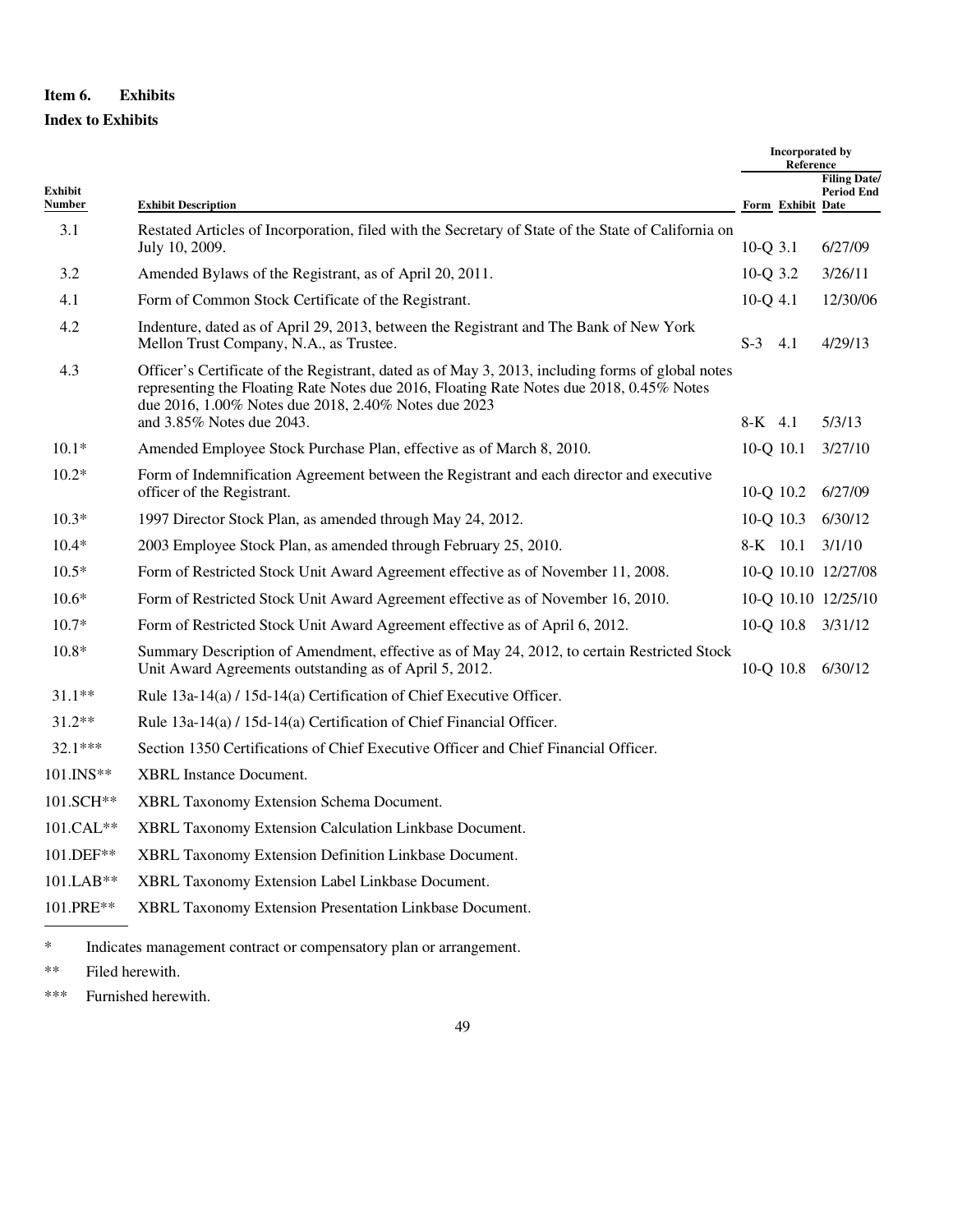#### **SIGNATURE**

Pursuant to the requirements of the Securities Exchange Act of 1934, the Registrant has duly caused this report to be signed on its behalf by the undersigned, thereunto duly authorized.

July 24, 2013 APPLE INC.

By: /s/ Peter Oppenheimer

Peter Oppenheimer Senior Vice President, Chief Financial Officer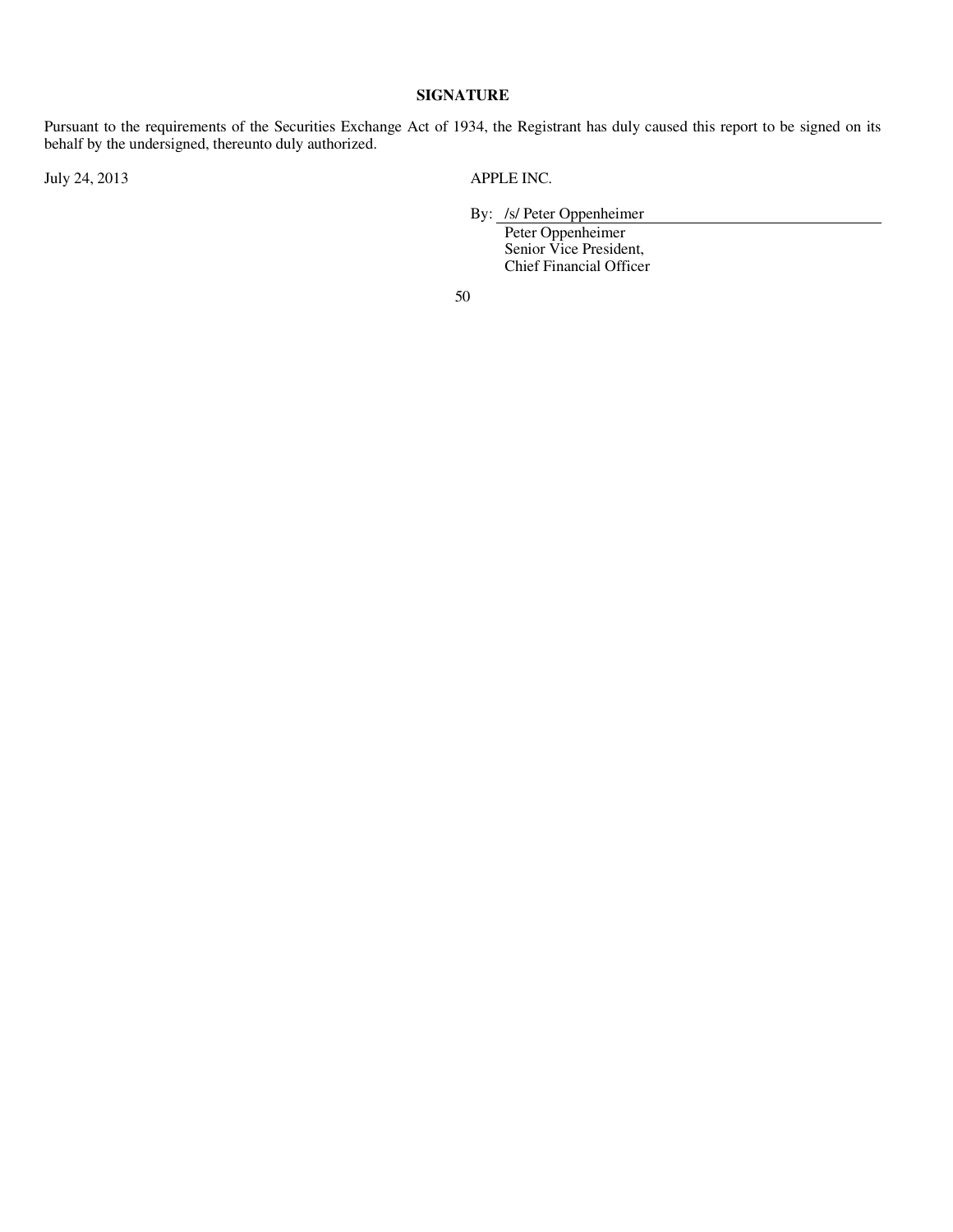#### **CERTIFICATION**

I, Timothy D. Cook, certify that:

- 1. I have reviewed this quarterly report on Form 10-Q of Apple Inc.;
- 2. Based on my knowledge, this report does not contain any untrue statement of a material fact or omit to state a material fact necessary to make the statements made, in light of the circumstances under which such statements were made, not misleading with respect to the period covered by this report;
- 3. Based on my knowledge, the financial statements, and other financial information included in this report, fairly present in all material respects the financial condition, results of operations and cash flows of the registrant as of, and for, the periods presented in this report;
- 4. The registrant's other certifying officer(s) and I are responsible for establishing and maintaining disclosure controls and procedures (as defined in Exchange Act Rules 13a-15(e) and 15d-15(e)) and internal control over financial reporting (as defined in Exchange Act Rules  $13a-15(f)$  and  $15d-15(f)$  for the registrant and have:
	- (a) Designed such disclosure controls and procedures, or caused such disclosure controls and procedures to be designed under our supervision, to ensure that material information relating to the registrant, including its consolidated subsidiaries, is made known to us by others within those entities, particularly during the period in which this report is being prepared;
	- (b) Designed such internal control over financial reporting, or caused such internal control over financial reporting to be designed under our supervision, to provide reasonable assurance regarding the reliability of financial reporting and the preparation of financial statements for external purposes in accordance with generally accepted accounting principles;
	- (c) Evaluated the effectiveness of the registrant's disclosure controls and procedures and presented in this report our conclusions about the effectiveness of the disclosure controls and procedures, as of the end of the period covered by this report based on such evaluation; and
	- (d) Disclosed in this report any change in the registrant's internal control over financial reporting that occurred during the registrant's most recent fiscal quarter (the registrant's fourth fiscal quarter in the case of an annual report) that has materially affected, or is reasonably likely to materially affect, the registrant's internal control over financial reporting; and
- 5. The registrant's other certifying officer(s) and I have disclosed, based on our most recent evaluation of internal control over financial reporting, to the registrant's auditors and the audit committee of the registrant's board of directors (or persons performing the equivalent functions):
	- (a) All significant deficiencies and material weaknesses in the design or operation of internal control over financial reporting which are reasonably likely to adversely affect the registrant's ability to record, process, summarize, and report financial information; and
	- (b) Any fraud, whether or not material, that involves management or other employees who have a significant role in the registrant's internal control over financial reporting.

Date: July 24, 2013

By: /s/ Timothy D. Cook Timothy D. Cook

Chief Executive Officer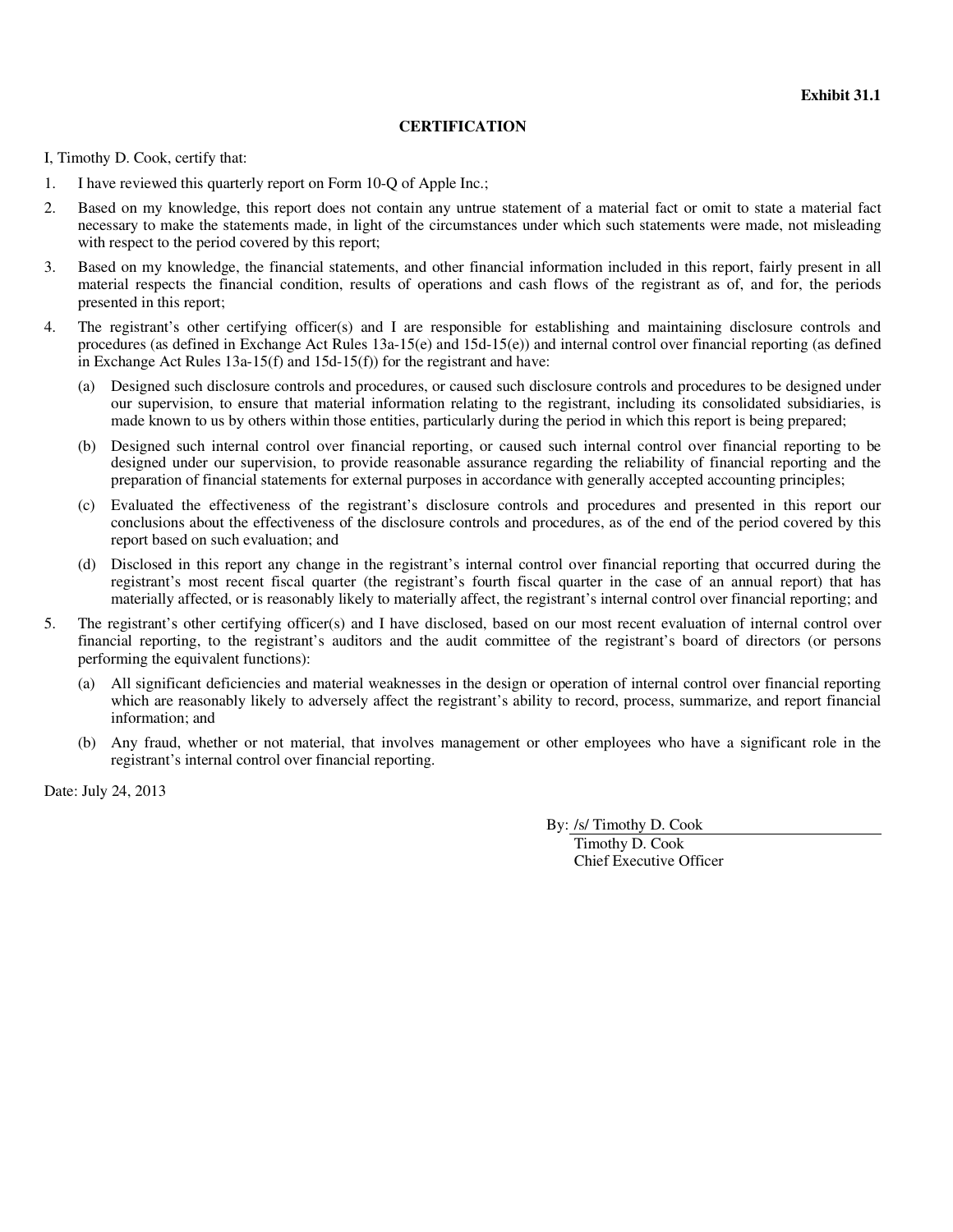#### **CERTIFICATION**

I, Peter Oppenheimer, certify that:

- 1. I have reviewed this quarterly report on Form 10-Q of Apple Inc.;
- 2. Based on my knowledge, this report does not contain any untrue statement of a material fact or omit to state a material fact necessary to make the statements made, in light of the circumstances under which such statements were made, not misleading with respect to the period covered by this report;
- 3. Based on my knowledge, the financial statements, and other financial information included in this report, fairly present in all material respects the financial condition, results of operations and cash flows of the registrant as of, and for, the periods presented in this report;
- 4. The registrant's other certifying officer(s) and I are responsible for establishing and maintaining disclosure controls and procedures (as defined in Exchange Act Rules 13a-15(e) and 15d-15(e)) and internal control over financial reporting (as defined in Exchange Act Rules  $13a-15(f)$  and  $15d-15(f)$  for the registrant and have:
	- (a) Designed such disclosure controls and procedures, or caused such disclosure controls and procedures to be designed under our supervision, to ensure that material information relating to the registrant, including its consolidated subsidiaries, is made known to us by others within those entities, particularly during the period in which this report is being prepared;
	- (b) Designed such internal control over financial reporting, or caused such internal control over financial reporting to be designed under our supervision, to provide reasonable assurance regarding the reliability of financial reporting and the preparation of financial statements for external purposes in accordance with generally accepted accounting principles;
	- (c) Evaluated the effectiveness of the registrant's disclosure controls and procedures and presented in this report our conclusions about the effectiveness of the disclosure controls and procedures, as of the end of the period covered by this report based on such evaluation; and
	- (d) Disclosed in this report any change in the registrant's internal control over financial reporting that occurred during the registrant's most recent fiscal quarter (the registrant's fourth fiscal quarter in the case of an annual report) that has materially affected, or is reasonably likely to materially affect, the registrant's internal control over financial reporting; and
- 5. The registrant's other certifying officer(s) and I have disclosed, based on our most recent evaluation of internal control over financial reporting, to the registrant's auditors and the audit committee of the registrant's board of directors (or persons performing the equivalent functions):
	- (a) All significant deficiencies and material weaknesses in the design or operation of internal control over financial reporting which are reasonably likely to adversely affect the registrant's ability to record, process, summarize, and report financial information; and
	- (b) Any fraud, whether or not material, that involves management or other employees who have a significant role in the registrant's internal control over financial reporting.

Date: July 24, 2013

By: /s/ Peter Oppenheimer

Peter Oppenheimer Senior Vice President, Chief Financial Officer